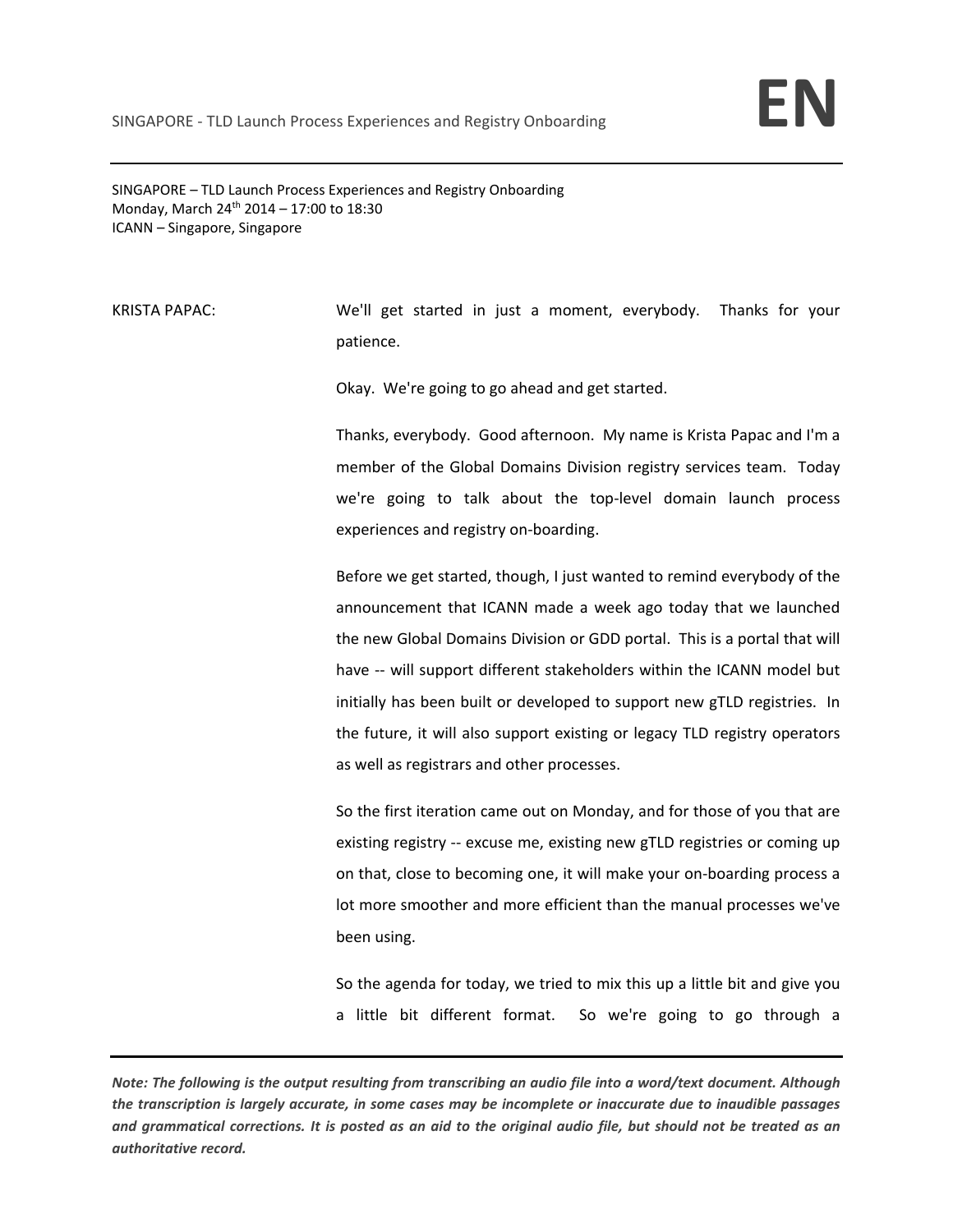presentation, because we don't want to leave that behind. And then that presentation will give you an overview of what on‐boarding and launch processes are, as well as what the different steps are.

Then -- and myself and Karen Lentz are going to do that.

Then Kim Davies from the IANA team is going to take you through a couple tips and tricks for transition to delegation process, for those of you who haven't gone through that yet. And then I'm going to turn it over to (saying name), number member of our registry services team, who is going to interview some of these panelists -- or the panelists that we have up here, that can tell you a little bit about their experiences with on-boarding and, specifically, launch. The panelists I'll interview when I get to that part of the session. And then finally we will open it up for questions and answers.

So just to remind everybody of what registry on-boarding is. It's basically once you have successfully ‐‐ or once you've signed the Registry Agreement and you've become a registry now, you've moved from being an applicant to a registry operator, we collect various bits of contact information from you as well as credentialing information to set up the registry so it can interact with ICANN throughout the life of the relationship.

It also includes the predelegation testing process, which many of you have heard about for quite some time, and many of you have already been through.

It's also the setup and testing of the trademark database, so it provides you access to the trademark database so that you can fulfill the

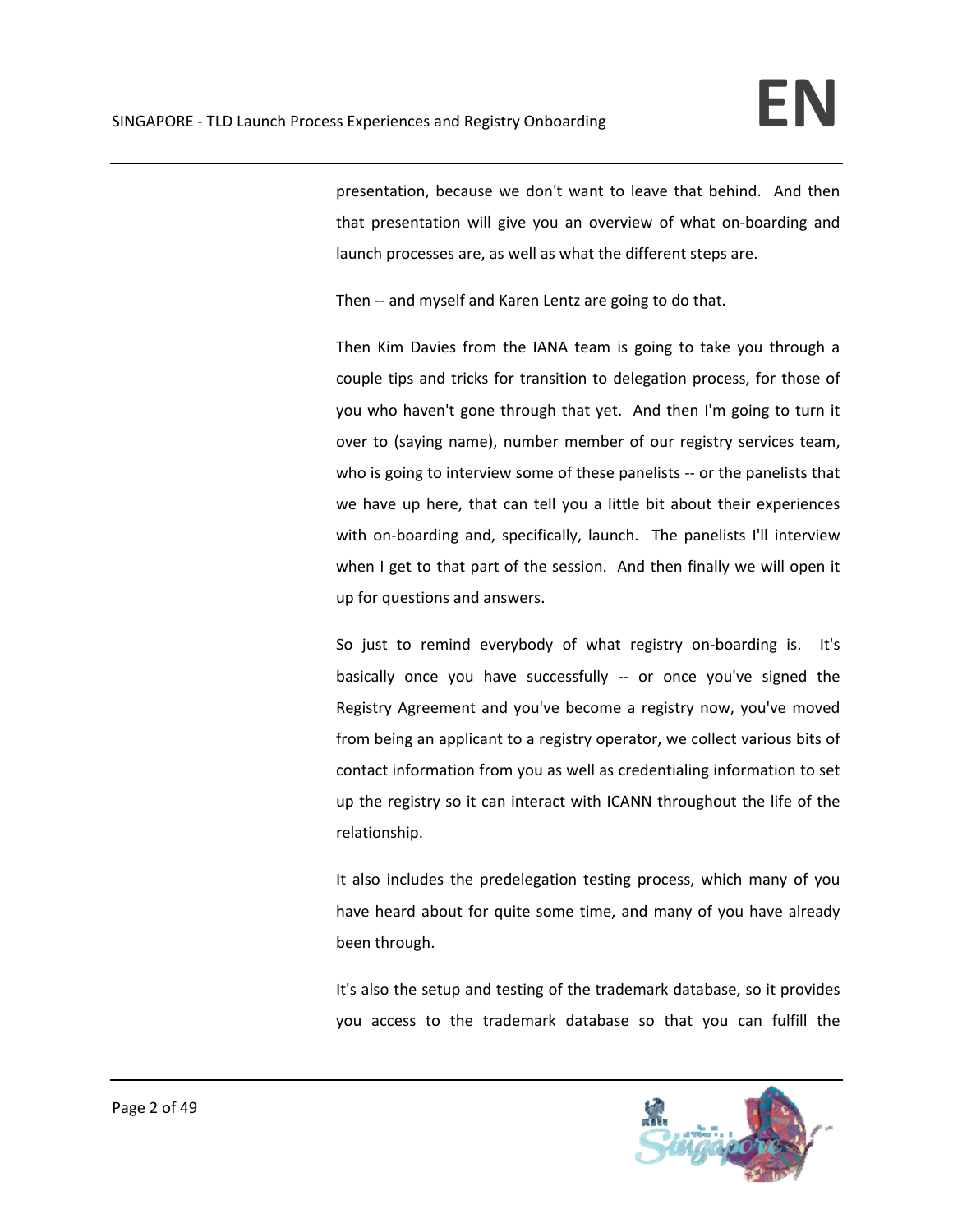trademark clearinghouse RPMs requirements that I'm sure you're familiar with, as well as it includes establishing sunrise and launch of the TLD.

So establishing your sunrise periods as well as your claims periods and any limited registration periods should you have them.

So registry on‐boarding is really, from the moment that you've signed your Registry Agreement, these steps will get you from that point in time to general availability. So here's a list of the eight steps.

We've tried to bucket them or make them as simple as possible, so hopefully that comes through.

Step one is an optional step, but for those of you who have been around the ICANN world for a while, the Registry Stakeholder Group is a stakeholder group that's been set up to ‐‐ where all registries come together and work together to influence the ICANN policy process in the interest of registries. So that optional step is there for you.

The next step is to begin the predelegation testing process, and that really -- step two runs concurrent with step three, four, five, and six. Can run concurrently.

Step three is where you provide information for credentialing. So once your TLD is delegated, you have obligations to provide different reports to us and make data escrow deposits. And so in order for you to do that, you need credentials for the various systems and we need to know how to securely exchange that information between ICANN and your firm, your company.

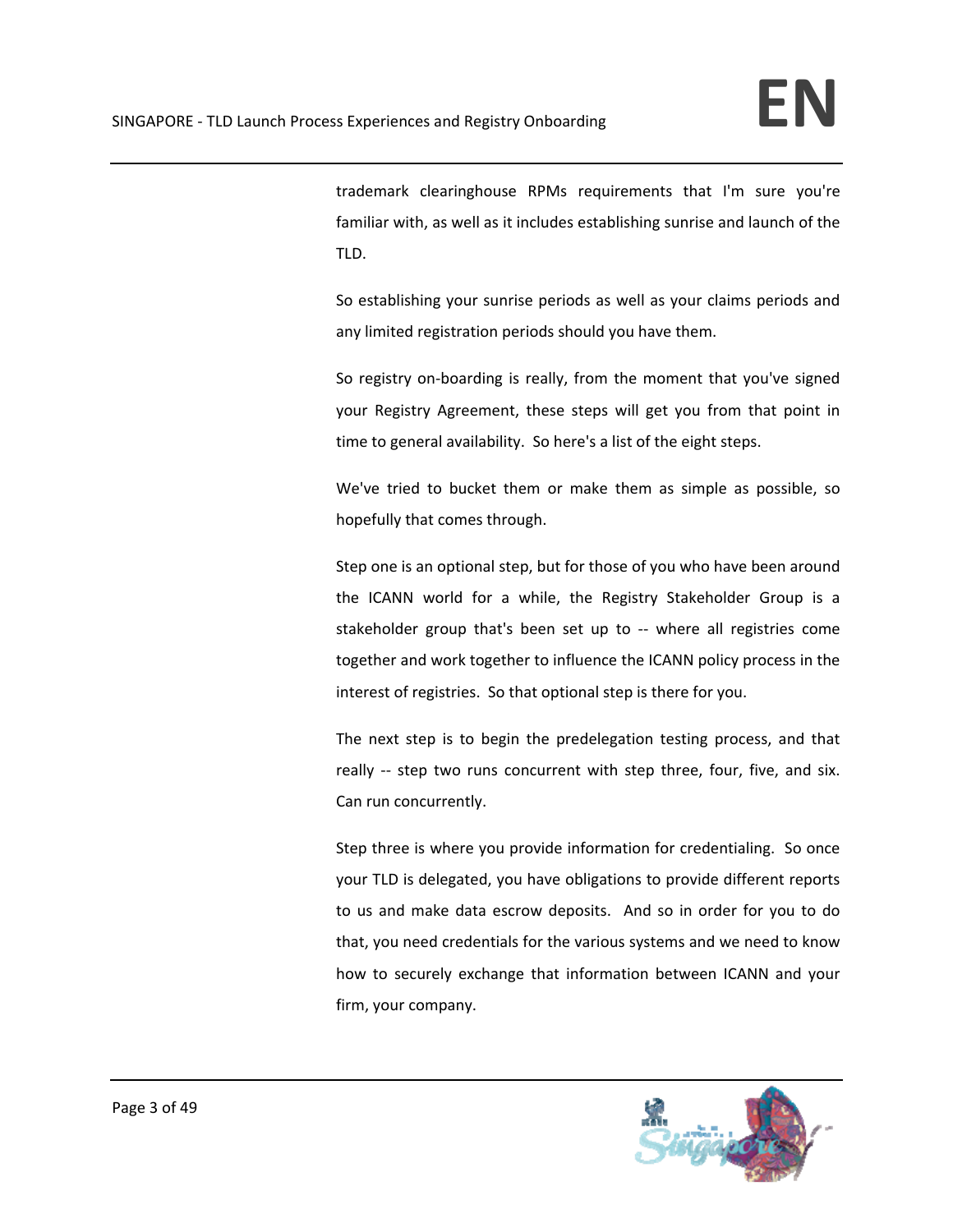Step four is providing contact information. So the only contact information we have about you up until now is related to the application and not really the registry itself. So we need to collect that data from you.

Step five and six have to do with the TMDB token process. Step seven is the one that people get really excited about, which is the transition to delegation process that leads you to being delegated. And then step eight, once your delegated, this is where you set up your sunrise process, your trademark claims process and again if you are doing limited registration, you would do it at that time.

So step one is the option of joining the Registry Stakeholder Group, and what we've done here is we've provided you the link where they have an online form that you can access and complete that and then you can become a member.

Step two -- and, sorry, the purpose of these slides is just to give you a little bit more context, and many of you have heard this before so I'm going to try to go through them quickly so we can get to the more fun part which is hearing from these guys about their experiences.

So step two, completing predelegation testing. We've had many sessions at ICANN meetings, as well as Webinars, on this. So I think it's a pretty well established process that people are familiar with, but you can certainly find more information about it on the icann.org ‐‐ the ‐‐ new gTLDs, excuse me, dot icann.org. But basically predelegation testing is where you demonstrate to ICANN that you're technically capable of running the registry and the tests that are in line with the

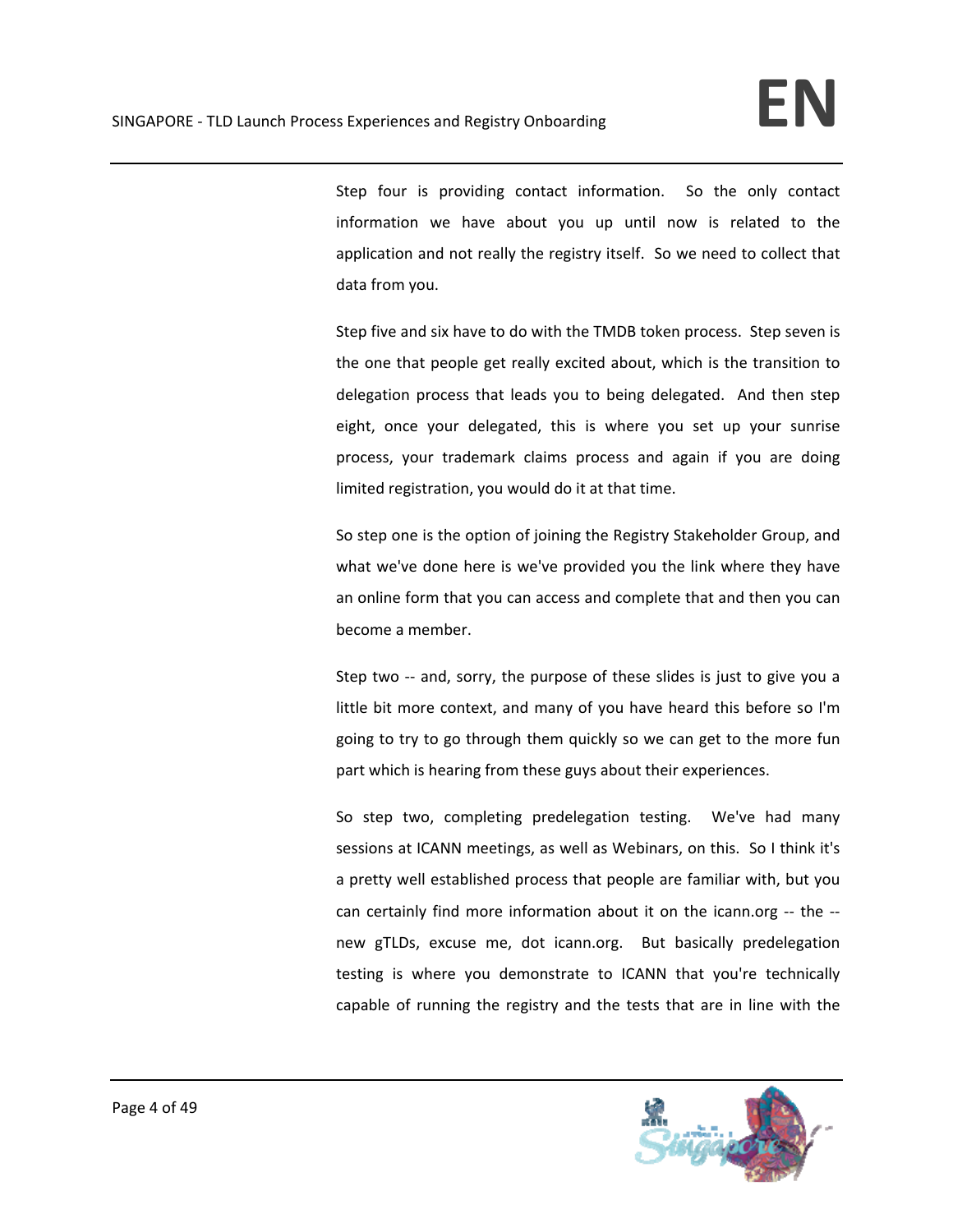requirements that I'm sure yourself familiar from the Applicant Guidebook.

Step three, providing information for credentialing. This is the step that many of you will be familiar with, we call the On‐Boarding Information Request or the ONBIR. There are multiple credentialing or types of credentialing information that we exchange with you. They're all listed out here, but they have to do with zone file access, bulk thin registration data excess, EPP extension, so on and so forth.

Step four is the collection of contact information. Some of these bullet points are actually optional pieces of contact information. What the specific requirements are can be for each one, so which ones are required, which ones are optional, which ones require a real person, et cetera.

That description or that information can be found in what we call the GDD portal guidance. So if you have signed a Registry Agreement with ICANN, you will have access -- you will now have access to the GDD portal. And when you log into the portal, you can ‐‐ there's a link on pretty much every page that says for more information, click ‐‐ you know, access the GDD portal guidance. In the guidance document you'll find all of the information about what's required for these different contacts or ones that are optional as well as more detailed information on the credentialing information and what specific information and, you know, syntax, format, et cetera you need to use to provide that credentialing information.

One thing I want to ‐‐ oops, sorry. Go back one slide.

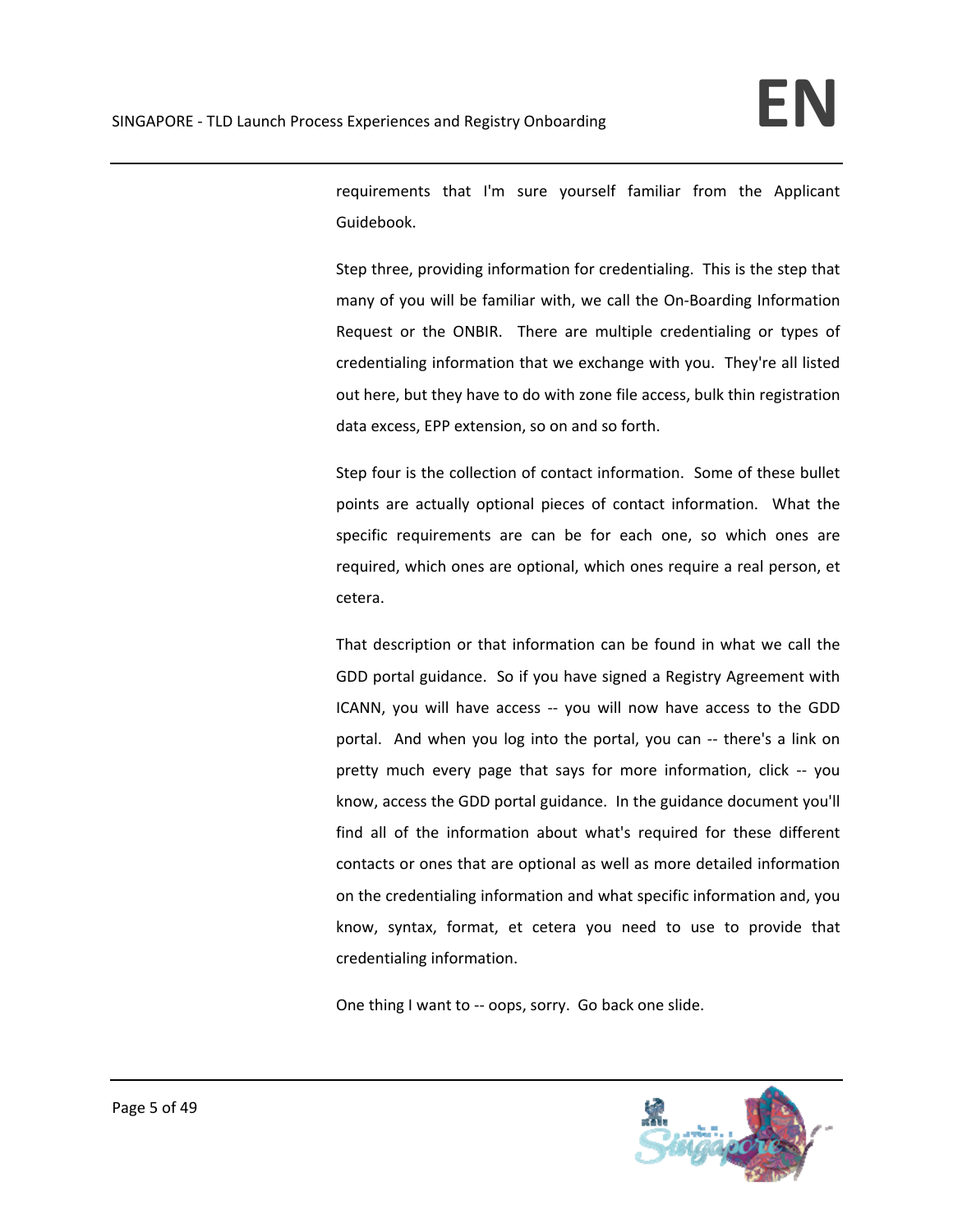One thing I wanted to point out is the last bullet point in the right-hand column which is public-facing information. So there is a page on icann.org -- there's actually a whole section of the Web site that is dedicated to registries, and it has information about the different ‐‐ for example, the different dispute resolution procedures that are required. It has information on how you can make additions, changes, or deletions for registry services in your contract, et cetera.

There's also a link there that is the listing of registries, and it's where the general public can go and find out which TLDs there are and how to get in contact with them.

And so that's what this public‐facing information is. It's the information ‐‐ So most of the contact info that you provide us is for us to get in touch with you. It's confidential. We don't share it with anybody outside of ICANN staff. But the public-facing information is the information that we post so that people in the general public can know how to get in touch with you.

So step five, obtaining the TMDB token and registering with the TMDB. In this step, ICANN -- we send you the contact -- actually, excuse me. You provide us with the TMDB token contact, which is collected in step four, and we send you a token. Once you get the token, and those tokens are generally active within about four hours, once you receive the token you can use it to register in the TMDB or with IBM, who is the provider of that service.

Then ICANN will send you the credentials that you need to registry in the TMDB.

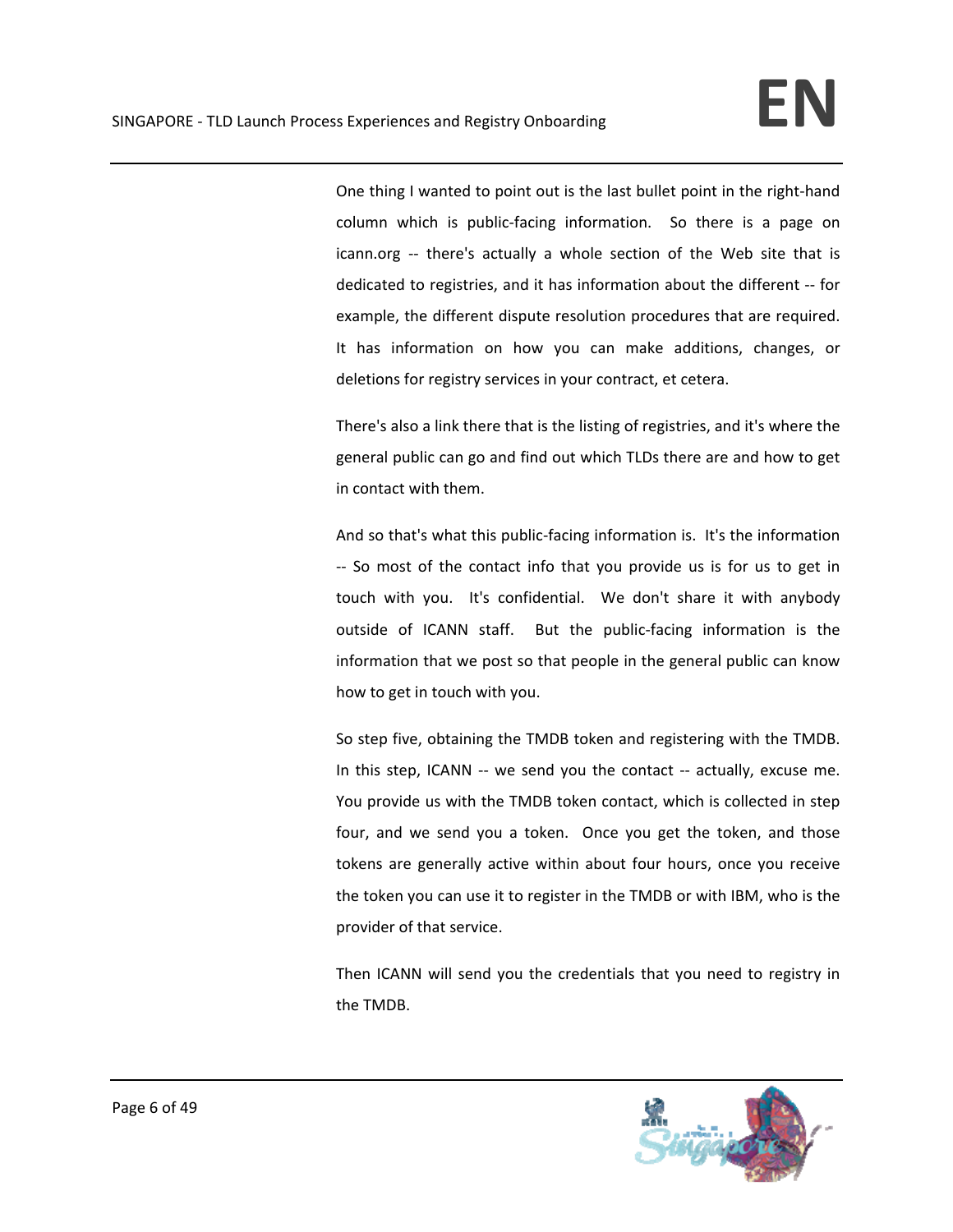Actually, I'm sorry. That was a mistake. IBM will send you the credential. So you use the token to get into the TMDB and then they'll send you the credentials that you need. We'll get that corrected and post the slides.

Step five -- Step six. To complete TMDB testing, this is a complete interaction between yourselves and IBM, and this is the different steps that you have to take.

Downloading the SMDB revocation list, downloading the DNL list, uploading your LORDN file, et cetera. Again, all of this information has been posted on the new gTLD Web site, and you can find it there as it's been there for a long time.

Step seven, complete the transition to delegation.

So once you've gotten through all the previous steps, you're now ready to go through the transition to delegation process. What this process does it basically takes you from being a part of the new gTLD applicant program to being a new delegation ‐‐ or transfers you to IANA for delegation.

The things that are included in this particular process are you get access ‐‐ you have to ‐‐ you receive a transition to delegation case, comes to you from the application portal. You go in and access that case and it requests you to provide a delegation point of contact. Once you've done that, you'll be asked to go and obtain your IANA ‐‐ we'll send you the delegation point of contact and IANA token. And then that token can be used by the delegation point of contact to log into IANA's system and start their delegation process.

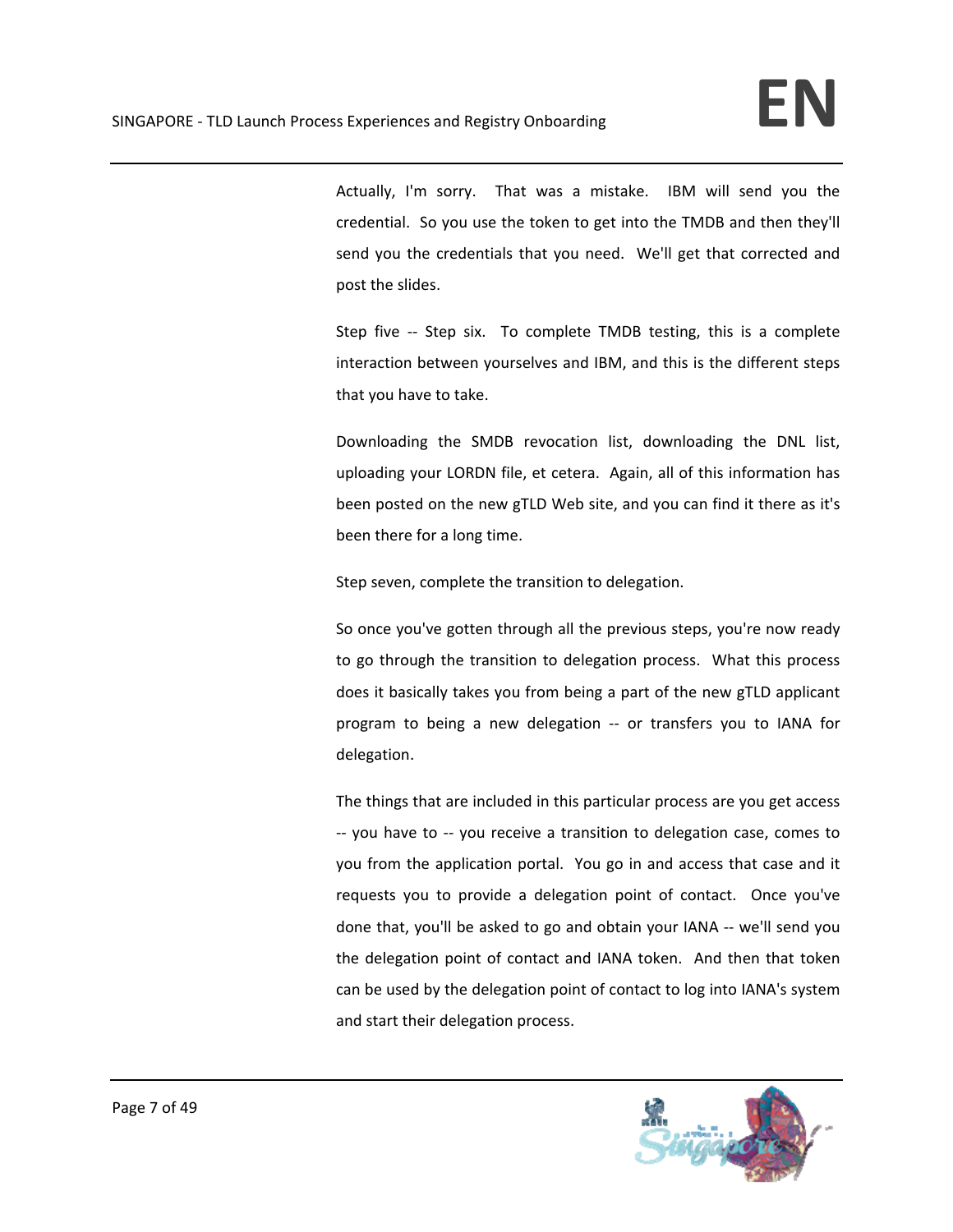And finally step eight. This is the establishing your sunrise claims and limited registration periods. And I'm actually going to turn this over to Karen Lentz who can take us through this process.

## KAREN LENTZ: Thank you, Krista.

So one of the latter steps in the process is to establish the startup phases for the TLD. We make that information available on our Web site in the consolidated form so people can tell what TLDs are upcoming and helps them plan and prepare. And so we have a process for submitting and reviewing that information.

## Next slide.

So once the TLD has been delegated, they will have a function available in the portal that Krista mentioned to submit the information pertaining to their TLD. That includes some required and some optional fields. The necessary information is the type of sunrise. So there are a couple of permutations. It can be a start date or an end date-based sunrise period. The dates of the sunrise and claims period. The registry needs to submit evidence that the trademark clearinghouse integration testing has been completed or that, where applicable, there's been an exemption from that based on prior testing. And the last required bit is the sunrise registration policies. So what are the requirements that the registry is going to impose for registrations during the sunrise, and that includes a sunrise dispute resolution procedure for the TLD.

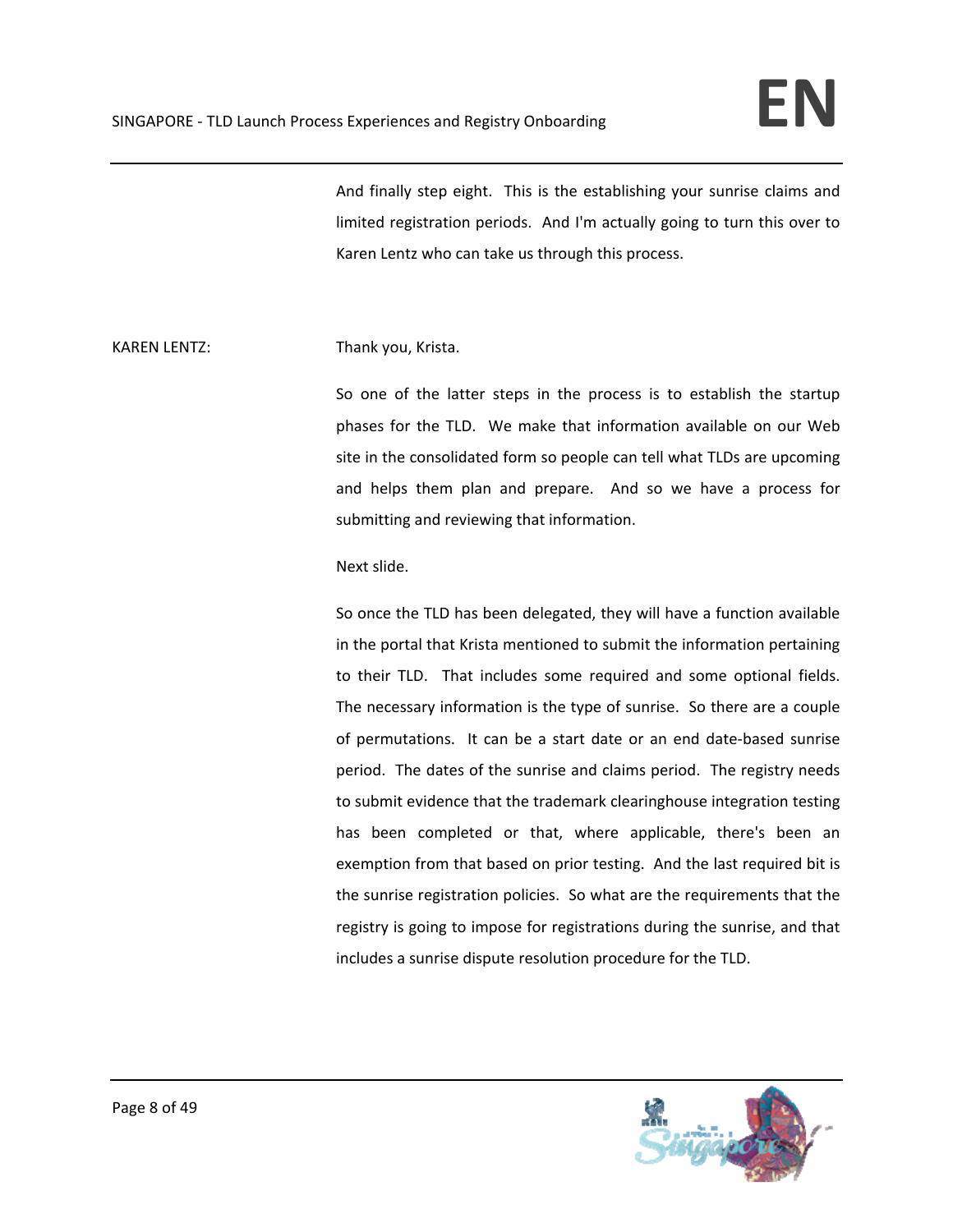We do ask when you're submitting those that you provide the actual documents of the policy as a review, rather than just linking ‐‐ giving us a link to something.

Optionally the registry does have the ability to schedule additional periods beyond the -- besides the required sunrise and claims periods. We call those limited registration periods, and should there -- should the registry be using one of those, they would also submit that information in the -- with their TLD startup info so it can be publicized as well.

Next slide.

A couple of other elements of this process. There is ‐‐ I mentioned that there are required -- required sunrise and claims periods, several requirements around how those are to be implemented by the registry to employ the rights protection mechanisms that are part of the Registry Agreement.

So there is as part of the agreement, provision for requesting an approved launch program or ALP, and these ‐‐ should a registry want to do something that is sort of an exception that wouldn't ordinarily be permitted under the requirements, they can submit a request. We have a process posted as well as the review guidelines for how such requests are reviewed.

And so I just wanted to clarify, because I got several questions after the new gTLD program update that this is not required. The only instance where a registry would need to submit a request for an approved launch program is if they are proposing to do something that wouldn't

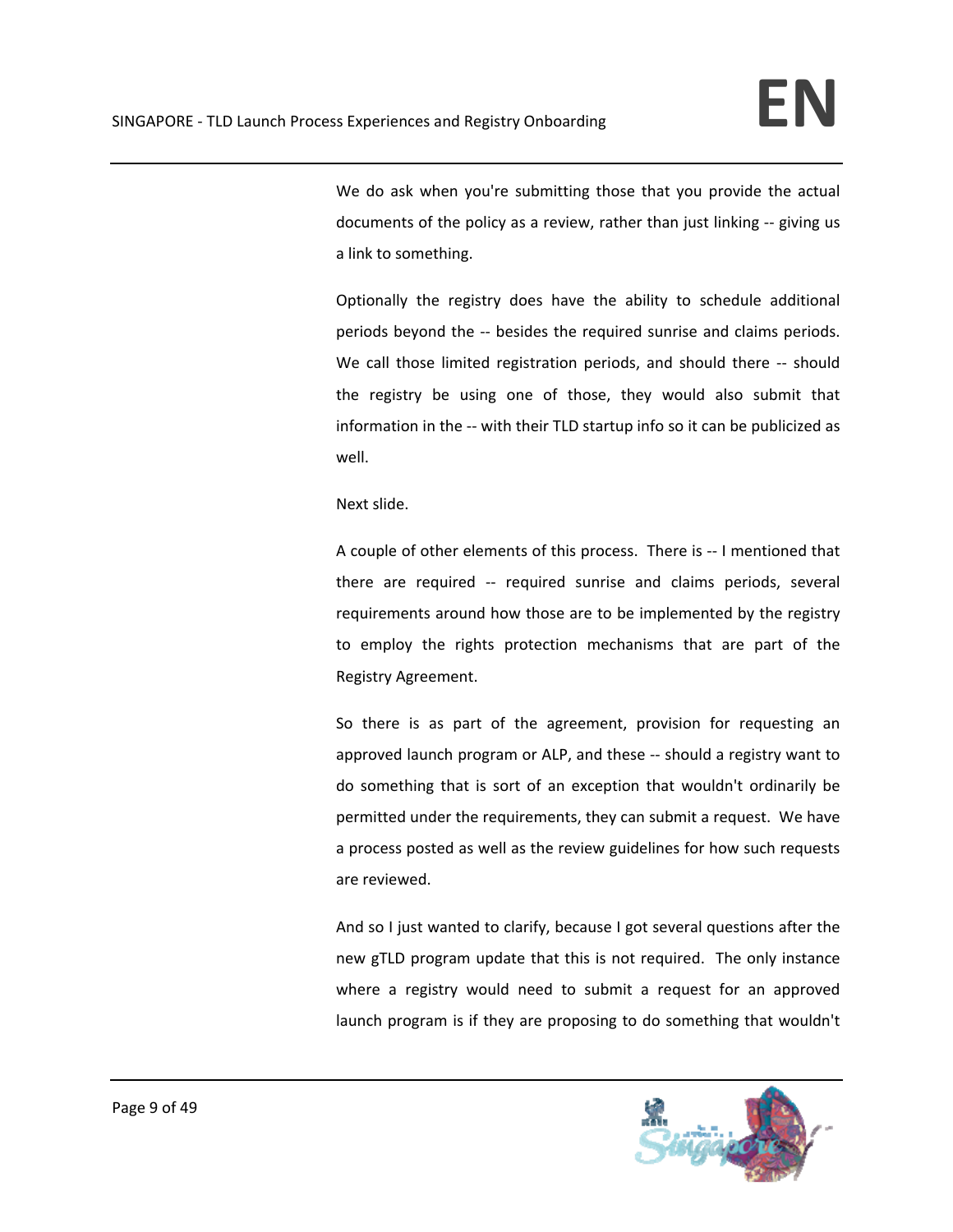be already covered within the existing requirements. So that process is there as well.

And then the TLD startup information, which is a requirement before a registry starts the sunrise, can be ‐‐ the trigger for that is once the TLD is delegated, and that functionality is available in the portal once delegation has occurred.

When we get the info submitted by the registry, we do a review to make sure that the dates comply, that the minimum length of the period is met, and that all of the required elements, the requested documentation are included. And then the -- assuming it passes all those tests, the information gets posted publicly. And should there be any questions or issues, then we go back to the registry with those.

Is there another slide?

Yes. The point I didn't mention is that once the TLD startup info is submitted with the requested dates from the registry, that ICANN takes those and schedules the periods according to ‐‐ or with IBM, as the trademark database operator. And there's some options in there. You know, obviously we try to give you the requested dates by the registry. There are some options for us, second and third choice, and again we handle the scheduling and confirm the dates that have been assigned to that registry's sunrise or claims period.

I think that's it for that section.

KRISTA PAPAC: Thank you, Karen.



Page 10 of 49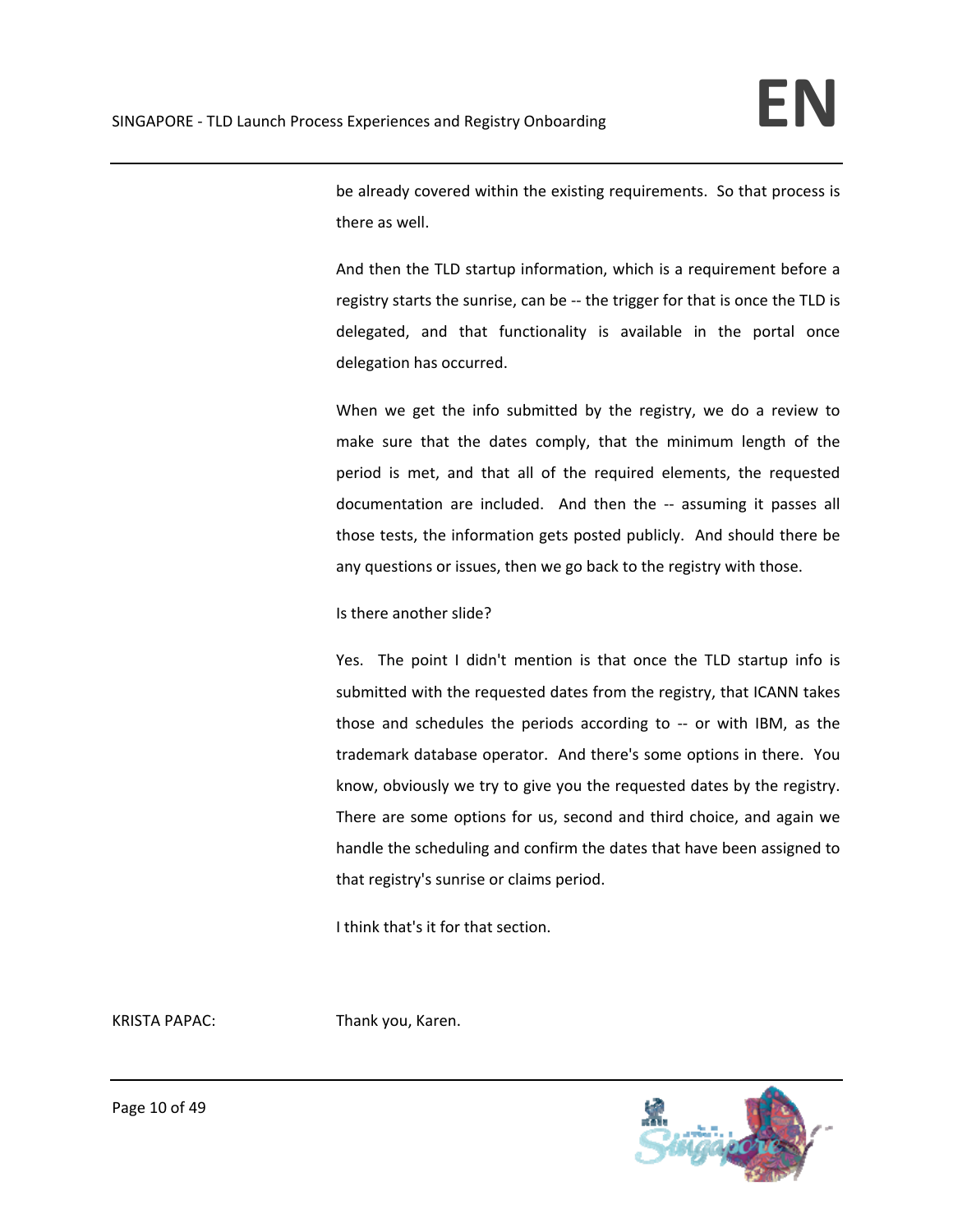So we've attempted to graphically represent the timeline for this ‐‐ for TLD -- for on-boarding and TLD launch. This timeline is a quickest-path timeline. These times are not ‐‐ sometimes it can take a little bit less time, sometimes it can take a little more time, but these are the timelines we've been -- many of these numbers or weeks we've been posting for some time now.

We've tried to correlate the steps with the time so hopefully it gives you a sense of what to expect. Many of these steps don't have to happen in that time period. So, for example, completing PDT, we say you can complete that in six weeks but if you wait eight weeks to even start it and then it takes you six weeks to complete it, that's up to you.

So the first three bars are steps -- sorry. The top bar which is the optional step to join the Registry Stakeholder Group is reflected as being optional, and you can do that at any time once you've signed your Registry Agreement. The rest of the steps are mandatory steps. And the first -- If you notice, there's -- I like to call it marigold bullet points across the top which really show some milestones, the first being that your registry agreement is signed, the second being delegation, and the third being general registration.

And as I said at the beginning, the goal is to get you from Registry Agreement signed to general availability.

The three sort of turquoise steps, which are two, three and four, they can run concurrent. They do run concurrent to one another. And again, they don't -- PDT, predelegation testing, does take about six weeks, but the providing credentialing information and contact information, you can do that in two hours or you can do it in six weeks. However, before

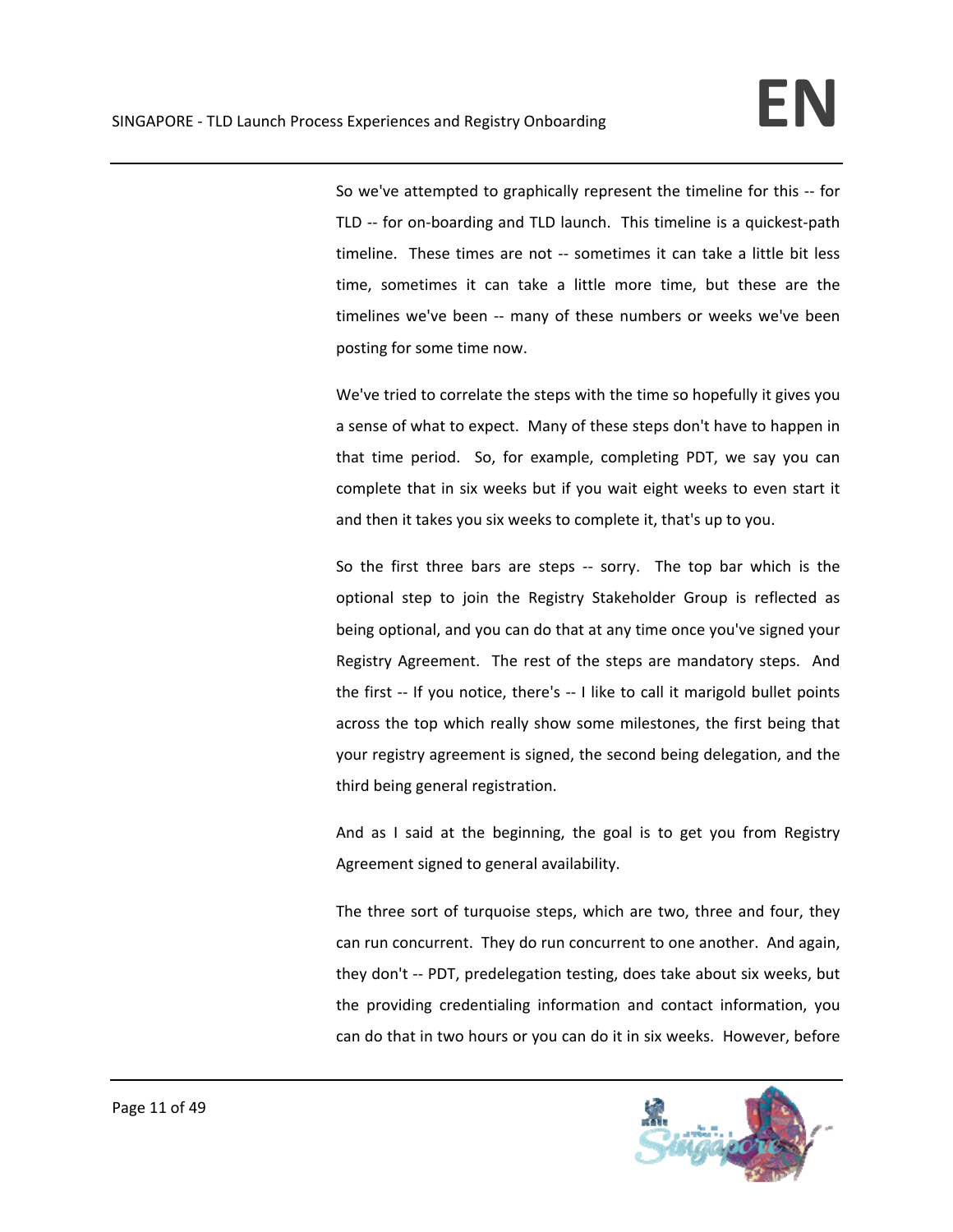you can go to step seven, the steps two, three and four need to be completed. So they are gating factors to the transition to delegation process.

So if you've completed PDT but you haven't provided us with all of your contact information or you haven't completed credentialing, which is the ONBIR, you won't be able to proceed to transition to delegation. Transition to delegation takes about two weeks. And then you're delegated.

Step five and six, if you had any idea how much time we tried to figure out -- we spent trying to figure out how to represent this. Basically you can start steps five and six, which are the TMDB token process, as early as ‐‐ as soon as your Registry Agreement is signed, and it just needs to be completed before you can start sunrise because that is ‐‐ you need that testing ‐‐ you need the testing certification or exemption, if you fall in that bucket. That has to be completed in order to begin sunrise.

So it only takes about a week for each one of those steps, and they can be completed anytime between Registry Agreement signing and the beginning of sunrise.

And finally step eight is your sunrise claims and limited registration periods.

Next slide.

So now I'm going to turn it over to Kim Davies from our IANA department who is going to give you some tips and tricks for transition to delegation and delegation process.

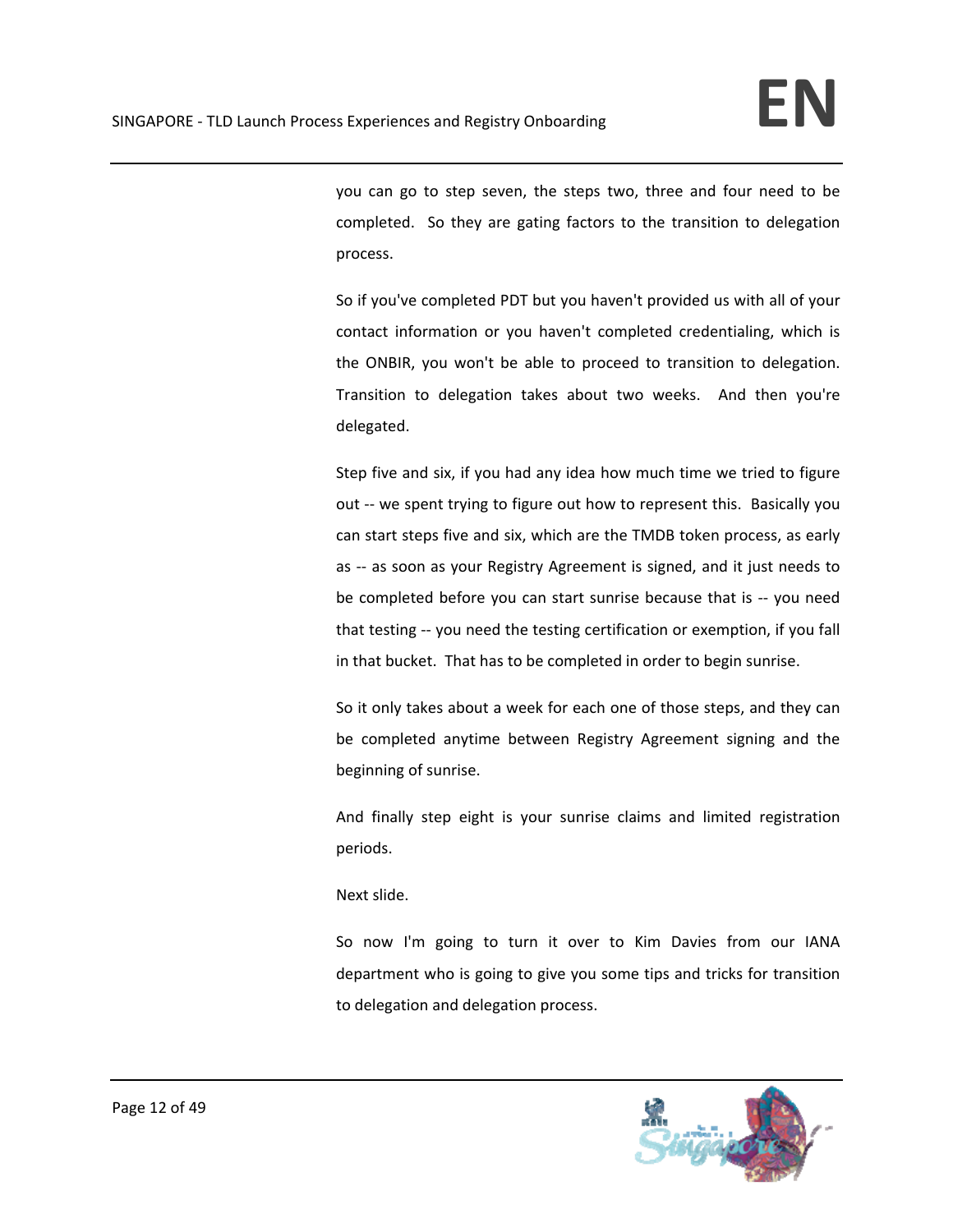KIM DAVIES: Thanks, Krista. As you heard earlier in the presentation, one of the steps towards launching a new gTLD is the process of delegation. As this is one of the IANA functions, it's performed separately from much of the other work by the IANA department.

> Before we launched this process we went through a lot of effort to optimize how we process these. The good news is based on our initial experience over the last few months, that optimization process has really gone much better than we'd hoped. In fact, most delegations are typically taking a couple of business days, end‐to‐end, to be processed within our department.

> That being said, there's a few things we've run into several times that I thought it would be worth highlighting to future delegation applicants in order to ensure a smooth process.

> The first one on the list is that as part of the transition to delegation, you're asked to provide a delegation point of contact. You do this through the application system for new gTLDs. This is then transmitted to IANA within ICANN. And when you go to redeem your delegation token to commence the delegation process, the first thing our system will do is email that delegation point of contact. That delegation point of contact will receive a unique PIN, which they then to immediately use in order to commence the delegation process.

> The reason we do this is it's the way we get assurance that the delegation point of contact consents to beginning the delegation process at that point in time.

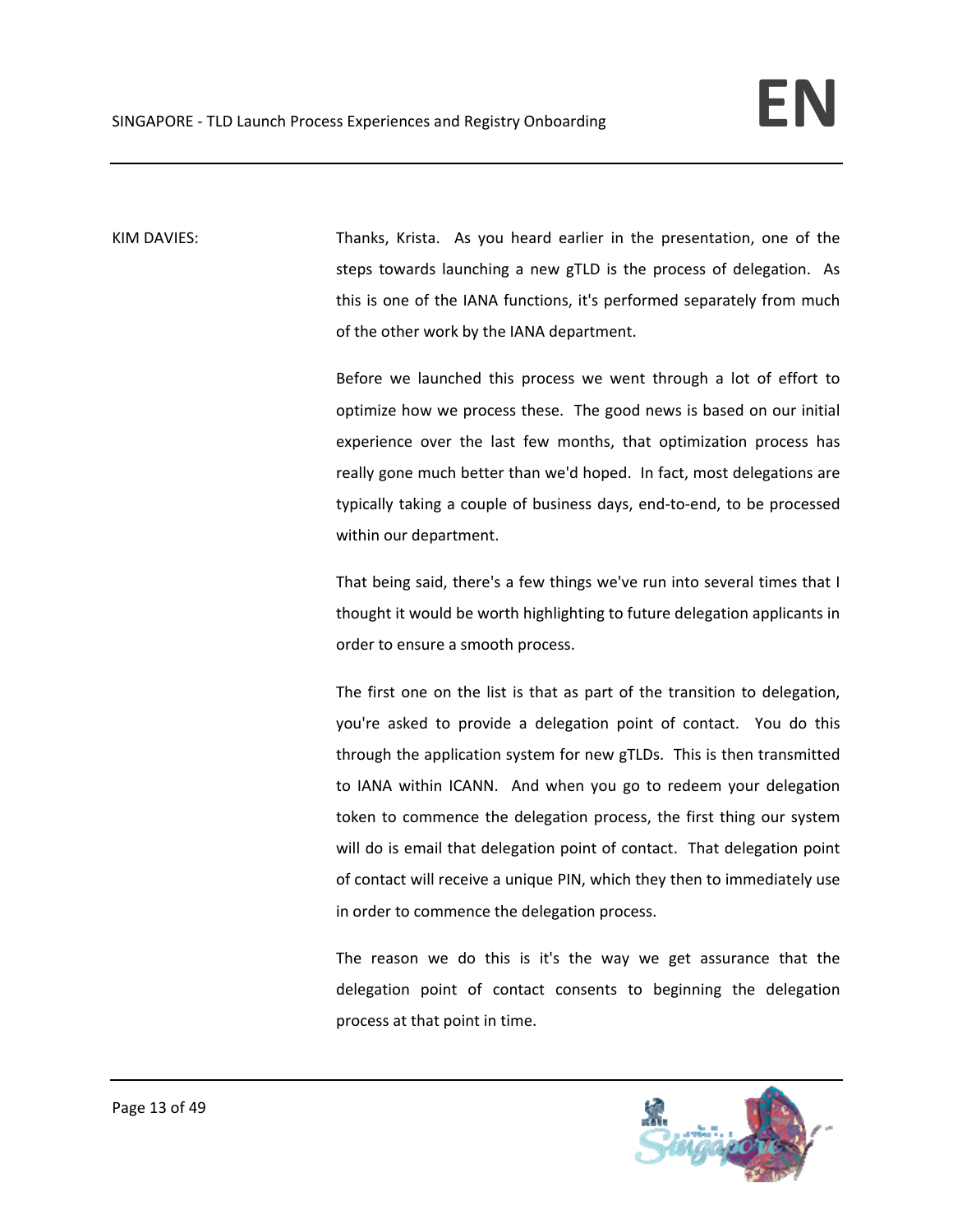So the first take away is make sure when you commence the delegation process that your delegation point of contact is aware, that they're ready and expecting the email and that they're ready to act upon that email.

The second point is once that process has completed, you then get to fill out the information that you wish to have delegated in the root zone. This includes your name servers, your contact persons and so on.

Part of the IANA verification process is to send emails to all the contacts that you've identified you want listed in the IANA database. One thing that we've noticed is that often applicants will submit multiple different email addresses which are, in fact, aliases to the same person. They don't then realize that we need confirmations back from each one of those different aliases.

So be mindful that each different unique email address that we have supplied to us needs to respond. So pay attention when you get those notices that if you've listed multiple different contacts, to respond to each one of those confirmations.

If you're in doubt as to whether you've confirmed all the emails you're expected to, you're able to log into our system and see the status of current pending confirmations that we haven't yet received.

The third item to highlight is we ask for an entity known as the sponsoring organization. This is the generic term we use to refer to what is, in fact, the gTLD registry. Be mindful that the organization name for the sponsoring organization must be exact match for the contracted party with ICANN.

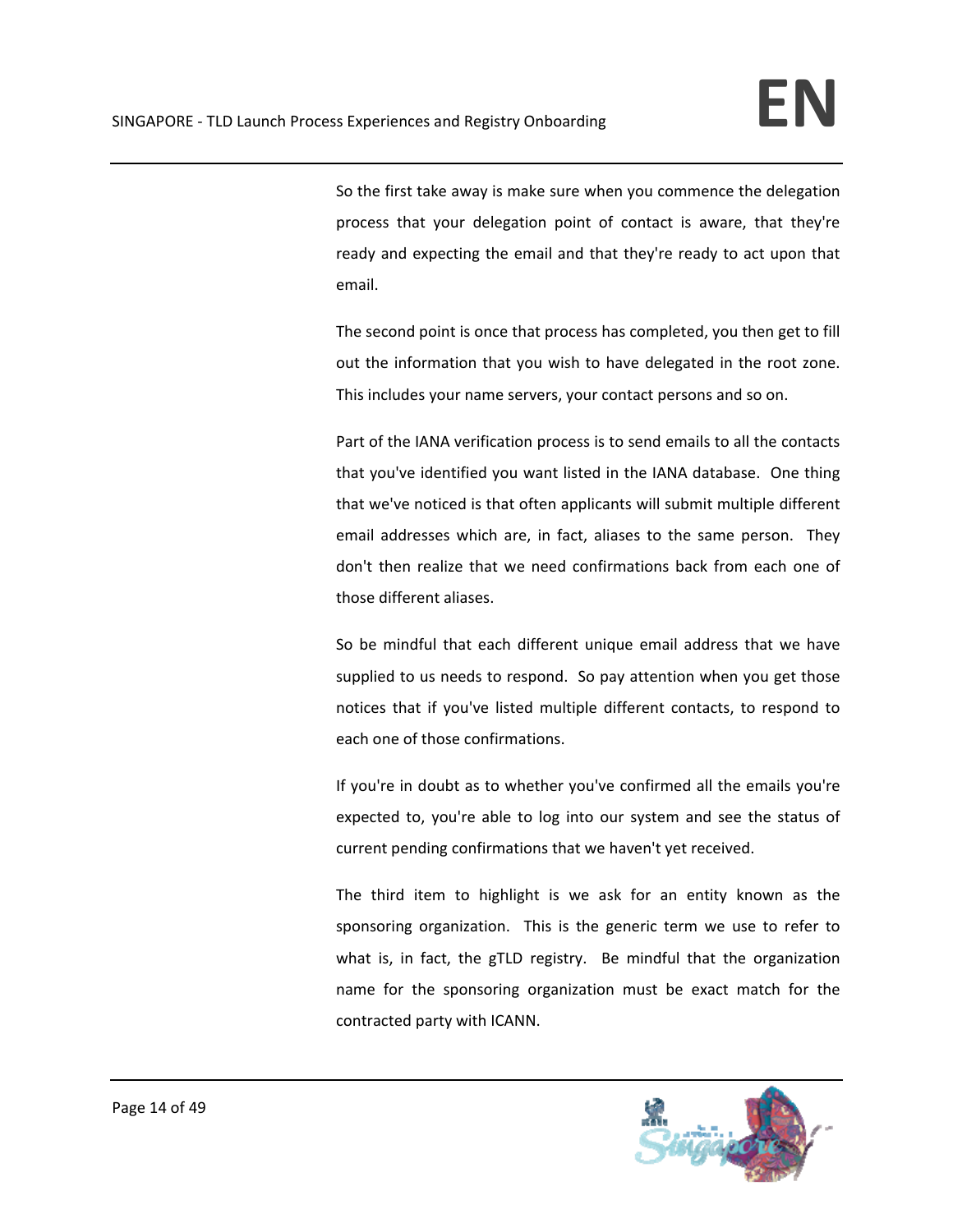Part of our test for validity with a gTLDs request is to ensure that the party that's requesting delegation matches the contracted party.

The fourth item to highlight is the host names that are used in a delegation application must exist at the time of transition.

This has been a surprise to some, particularly as there is a separate requirement that for WHOIS servers, the WHOIS ‐‐ the host name of WHOIS.nic.tld must be responsive. However, at the time of delegation, that host name doesn't exist in the DNS, so it would fail our technical checks. We are introducing new functionality to allow that kind of configuration at delegation time. We expect that new functionality to be rolled out next month. But, in the meantime, be mindful that you can't actually use your new TLD in your contact details such as your email address. You can't use it as your web address until it's actually delegated. You're certainly welcome to submit a subsequent request after delegation to modify your details to point to that new domain. But, prior to delegation, you can't actually use that new TLD yet.

Finally, one issue that we've -- one misconception that we've seen is that we do a series of technical tests on the supplied information. As a result of this technical test, we often identify issues that we report back to as technical check failures. Be mindful that the way these technical tests are configured is designed to be conservative. Often they'll be configurations that prove to be acceptable but will be flagged as errors. Our expectation there is that the applicant should come back to us, explain to us the configuration, and why the issue is not an error. And then, based on our review and discussion with the applicant, we'll be happy to advance those kinds of requests. It's not always possible to

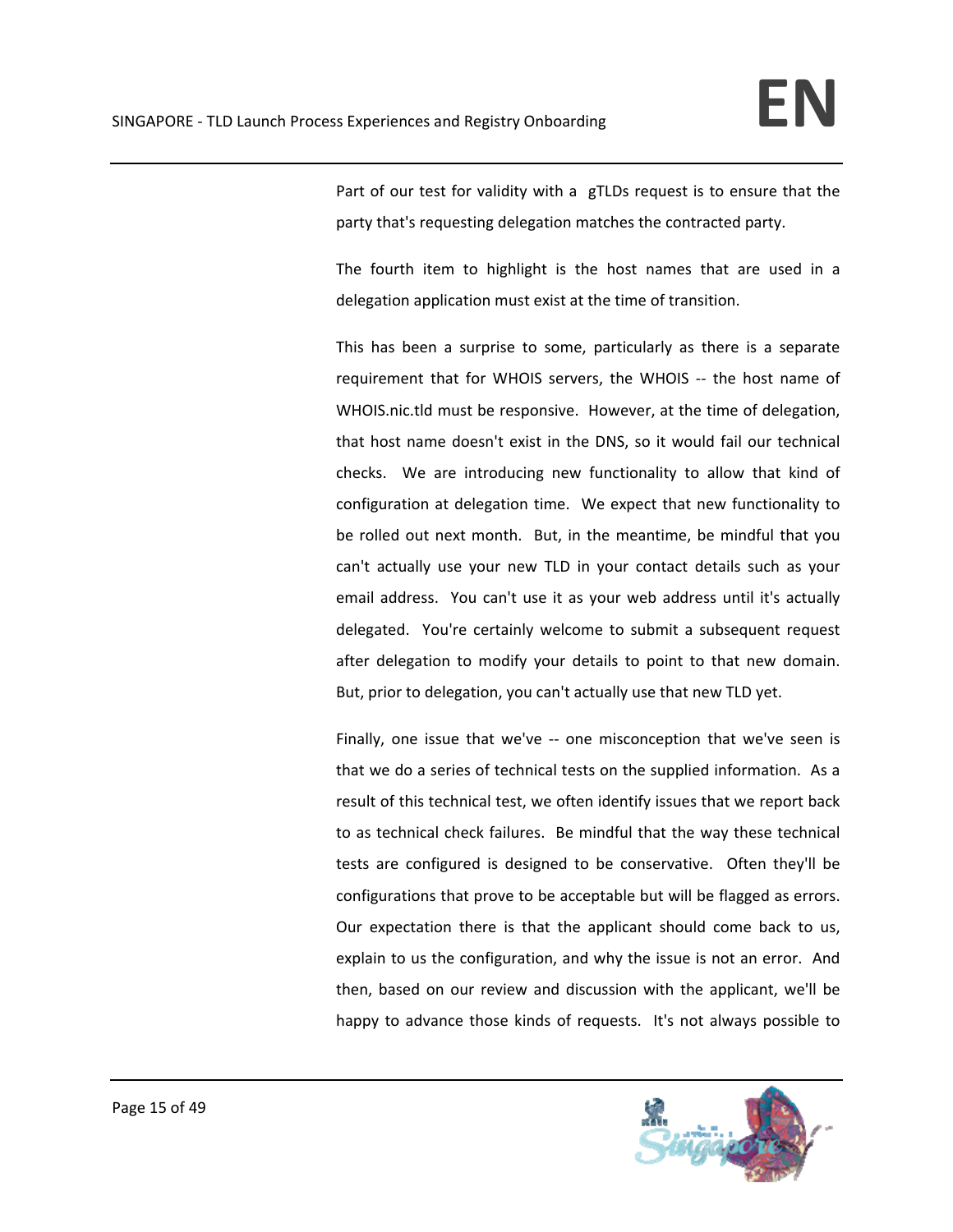have a completely objective test to some of the things we're checking for. Therefore, our system errs on the side of caution to flag issues that might not be issues. So don't be alarmed if our system initially gives you an error message and alerts to you problems. If you know it's not a problem, please have a discussion with us. And we can work on preceding your request. So, hopefully, with those five items in mind, those that are commencing transition to delegation can watch out for some of these common issues. At the same time, we're looking to improve our system to make some of these issues less important. Particularly, that fourth item. We hope to have a fix, an improvement to our system in the coming month that should obviate the need for that. Thank you.

KRISTA PAPAC: So just to recap, once you have signed your registry agreement, your registry primary contact, which is provided now in the contracting information request, will receive GDD portal welcome notification. If for some reason you did not provide the registry primary contact in the contract information request, you can simply contact ‐‐ you can email newgTLD@icann.org to let us know who that person is, and we'll set them up with a portal account. So first thing is you sign your registry agreement; you get a notification that you now have access to the GDD portal or a welcome notification, if you will.

> Once you get that, you can log in to the portal and go ahead and begin the on-boarding process and the -- excuse me, the OMBIR, completing the OMBIR and providing the contact information that's required.

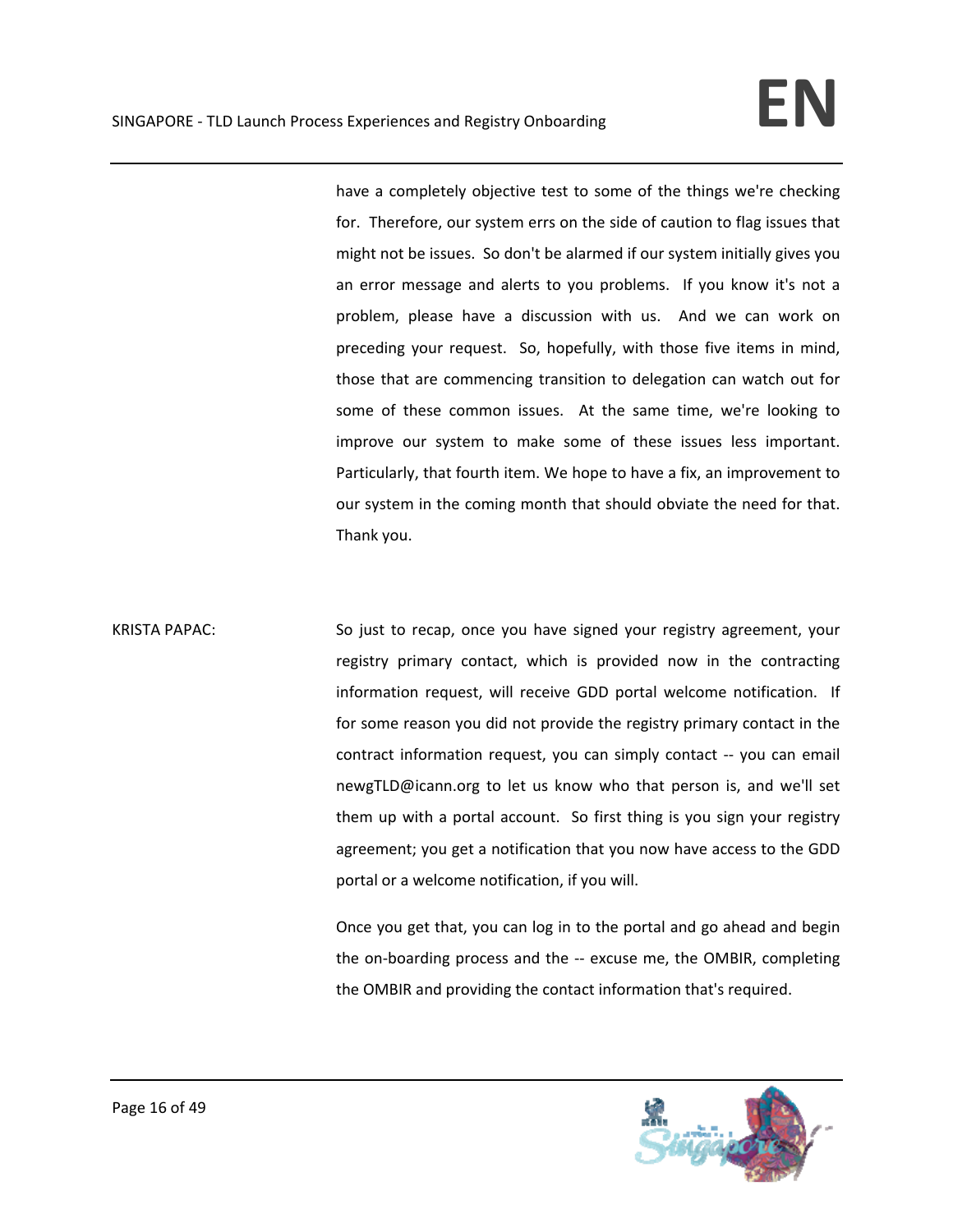You'll also get -- receive a notification that you're invited to predelegation testing. That process is facilitated through the applicant portal, because we want to make sure we keep it confusing and interesting for you guys. And you can log in to that portal to begin the predelegation testing process.

In some cases, if -- I'm sorry. Not in some cases. If your registry primary contact is the same person or somebody that already has credentials to the applicant portal, they will be able to use those same credentials to access the GDD portal once the registry agreement is signed.

If the registry primary contact is not somebody who has credentials to the applicant portal, they will receive a second email that gives them credentials so they can log into the GDD portal.

I hope that made sense. And then, finally, any questions that you have about on‐boarding or any of these processes can be submitted to ICANN by logging in to the GDD portal and using the new case work item or by e-mailing us at the newgtld@icann.org email address.

The other thing I want to let everyone know is for the new GDD portal, we had a couple webinars we held a couple weeks ago. They're posted on the new gTLD microsite. They're recorded, and there's also a presentation you can look at. One of the things in the presentation ‐‐ I think it's the last slide or very close to the last slide is we've created a cheat sheet for you that tells you which processes you perform in which portal. So what do you do in the new gTLD portal, and what do you do in the GDD portal? It's really easy to follow. And that should assist you, if you're not sure where to perform which tasks.

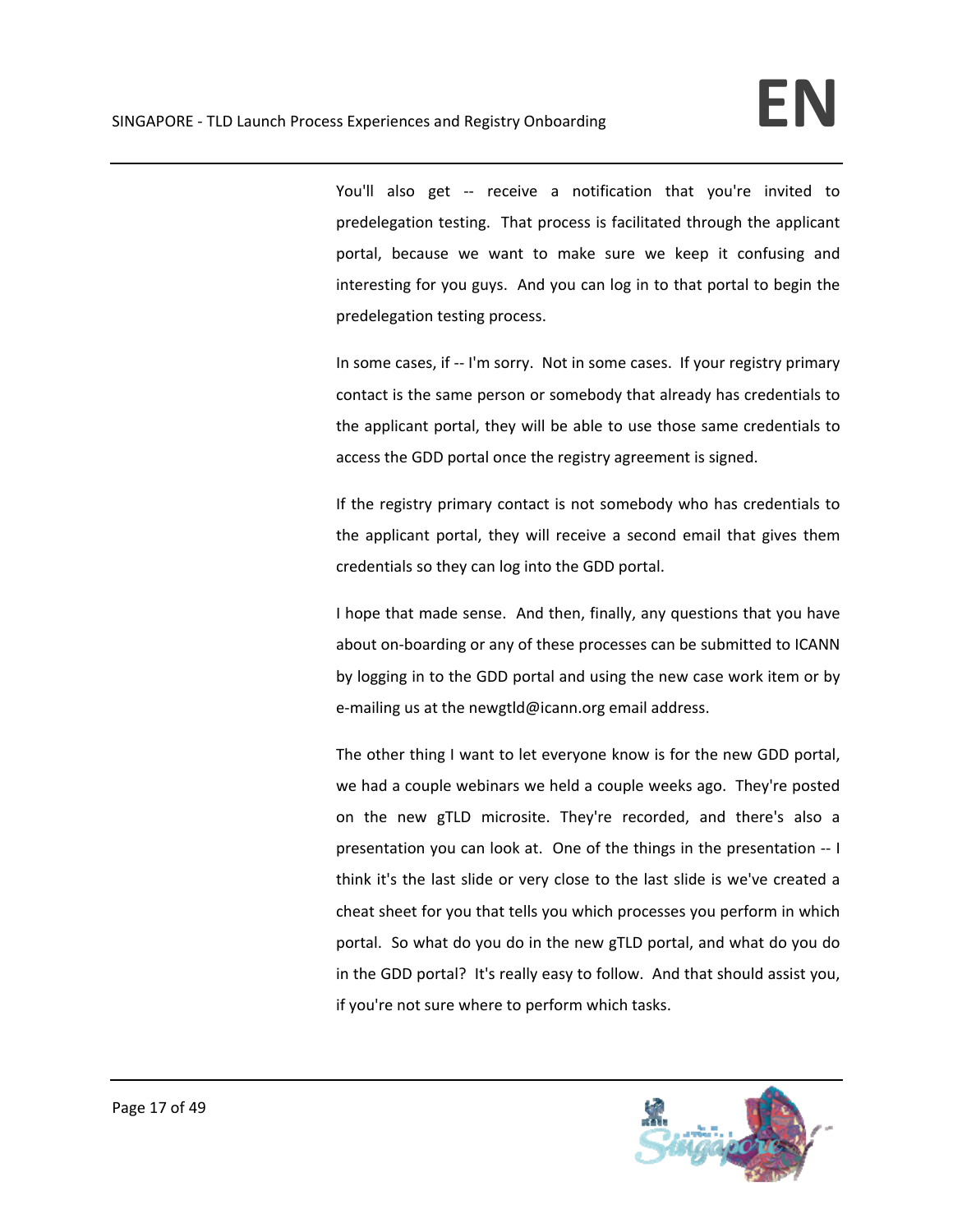So with that, I'm going to have Han Chuan lead the panel discussion here with some registry operators -- not applicants but registry operators ‐‐ who have gone through various stages of what we just talked about. Before I hand it over, I was going to just introduce the panel to you quickly. We have Tom Brackey here from dot menu. We have -- I know I'm going to say your name wrong -- but Ronald Schwartzler from dot wien. We have Tim Johnson from dot wiki. We have Teng Yunyun from CONAC. And we have Ding Yi from CNNIC.

I'm going to go ahead and let Han Chuan do the panel. And we'll do this for probably another 20‐25 minutes, and then we'll open it up for questions. Thank you.

HAN CHUAN LEE: Thank you, Krista. My name is Han Chuan Lee. I'm based in the Singapore office, one of the registry services team members. If you attended Fadi's opening this morning, I'm one of the dark men in blue this morning. So, as you know, my role is one of the registry services members. But today I'm going to be anchorman for the GDD talk show. We're going to have a topic today keeping it light with gTLD launch. And we have five very good panelists today.

> So Tom -- sorry, Tim, no. Dot kiwi. So tell us about some of your TLD launch activities and what were the considerations that you're thinking of in all those nights?

TOM BRACKEY: Do you want me from menu or Tim from Kiwi?

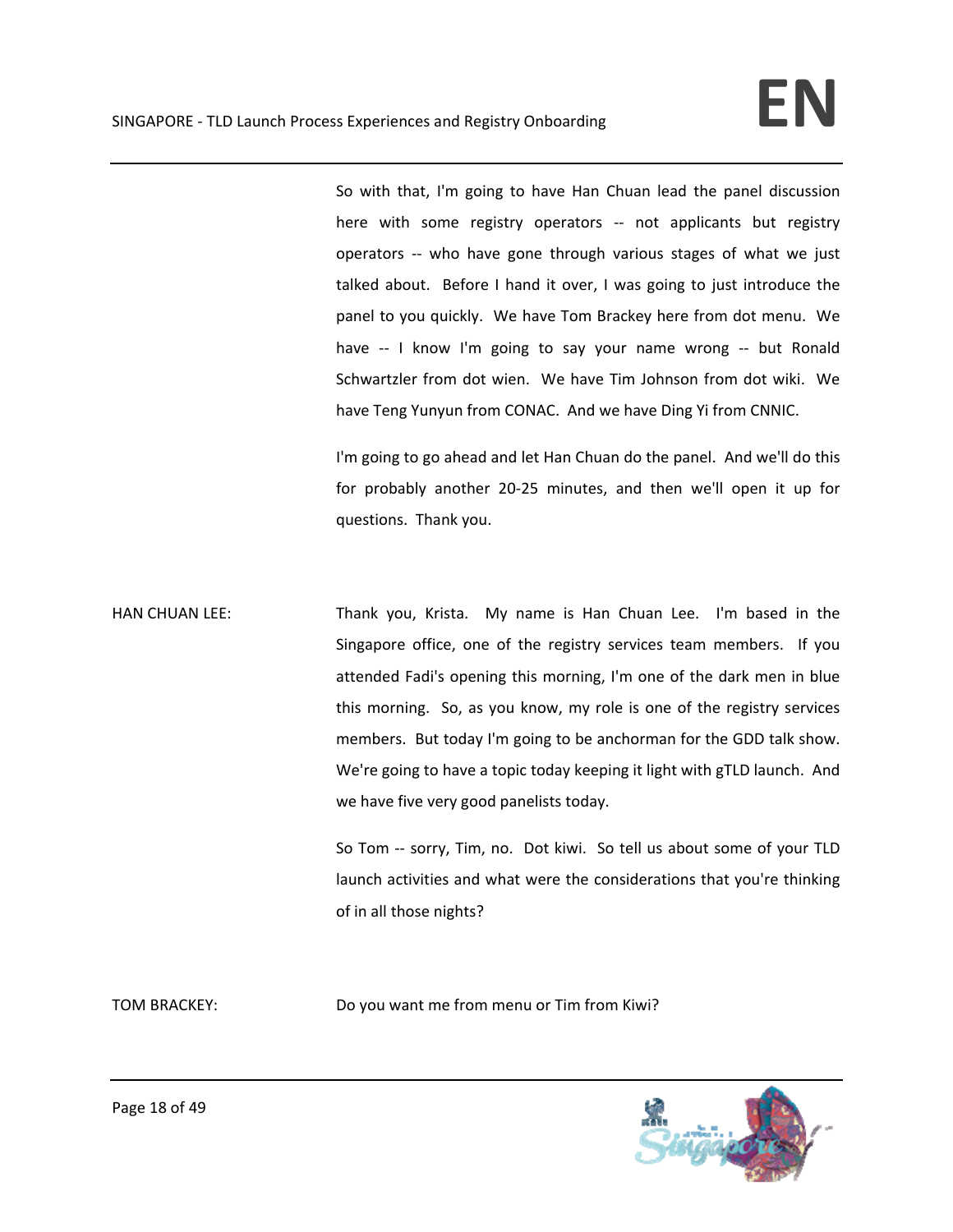## HAN CHUAN LEE: Sorry. Tim for Kiwi.

- TIM JOHNSON: In terms of launch preparation and activities, we ran quite a lot of public related events. So seminars up and down -- kiwi means a New Zealander, for those of you who don't know that yet. So we ran quite a lot of seminars up and down the country talking particularly about the sunrise process and the trademark claims and the trademark clearinghouse and those things. We did that for a period of six to nine months prior to our sunrise. We ran a lot of editorial type comment through marketing magazines, business journals, publications, those sorts of things. So a lot of our activity was about education of the process, because we perceived that the market really didn't understand new gTLDs and really certainly wouldn't understand the processes and intricacies of the launch process.
- HAN CHUAN LEE: It's interesting that you guys have an early bird period for your launches. So can you share with us what prompted you to have this kind of early bird kind of launch? Because this is not something that's common.
- TIM JOHNSON: Yeah, I think that's just our terminology. Early bird is a land rush. We perceived the market didn't understand what a land rush is, but they do understand early bird ticketing or early bird pricing. So it's about terminology. But we did also run a founders program first sunrise, and

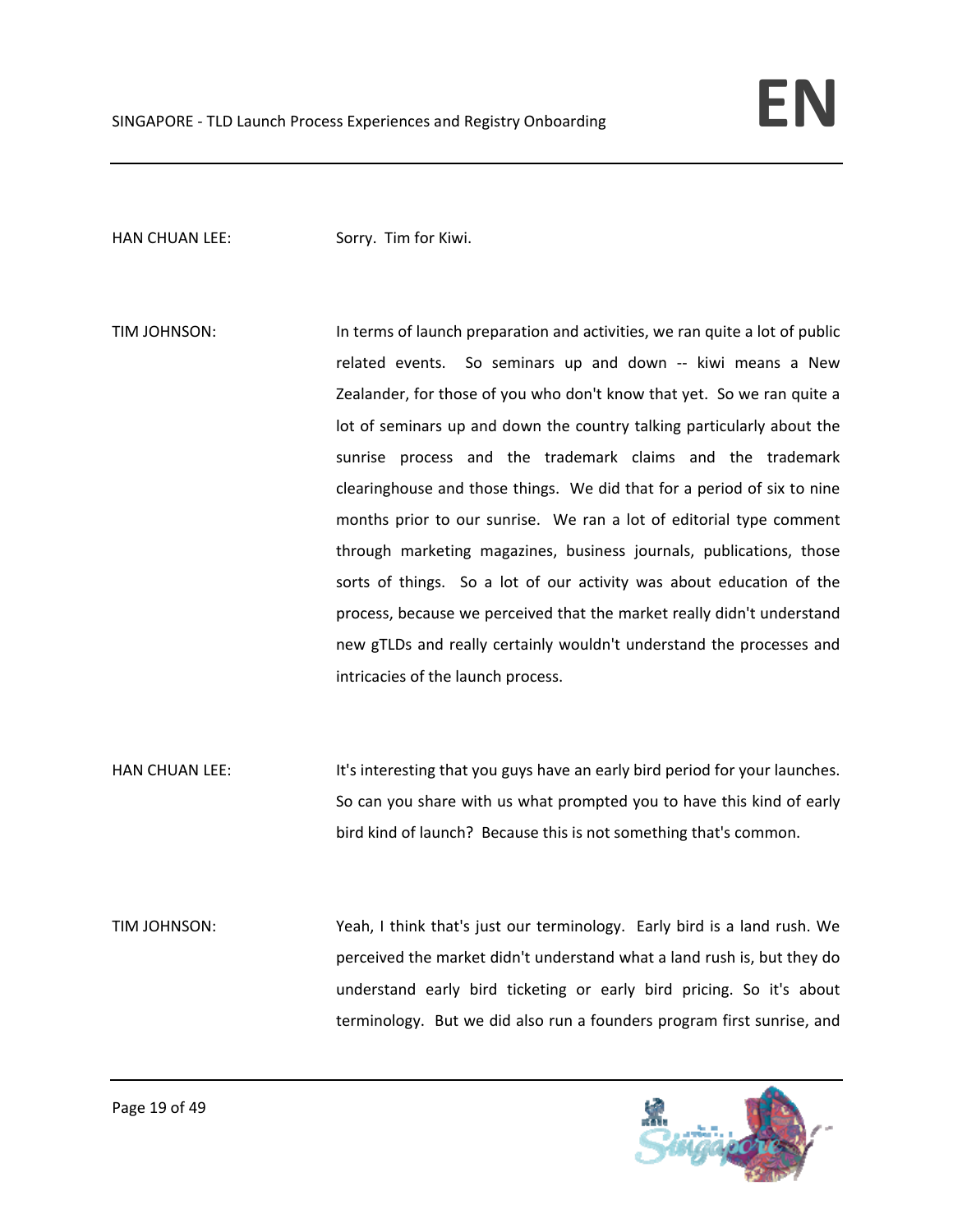now we're in the early bird or land rush program before we hit. I don't think we did anything terribly different, but we marketed it in, hopefully, a more understandable way to people outside the industry.

HAN CHUAN LEE:  Yes, I totally agree that some industries can be quite different from -you want to do a rush in a land in a domain name case. You're absolutely right. So, Thomas, you have a very good menu for building luxuries, right?

TOM BRACKEY: Well done.

- HAN CHUAN LEE: So what do you consider in your TLD startup plans, you know, like what do you do a start day or end day? Are you going have a special period? And what kind of announcements are you going to make?
- TOM BRACKEY: Well, I appreciate you making reference to the TLDs, because I'm working with a few of them. But menus is why we're here today. And menu has gone through the process and actually started its GA about six days ago. So we've weathered the storms. We've made it through to the other side, and now we're actually live.

So, in terms of, you know, sunrise, you know, we're looking at an end date or a start date. And we chose to do a 60‐day end date sunrise. And the thinking behind that was we wanted to be as inclusive as

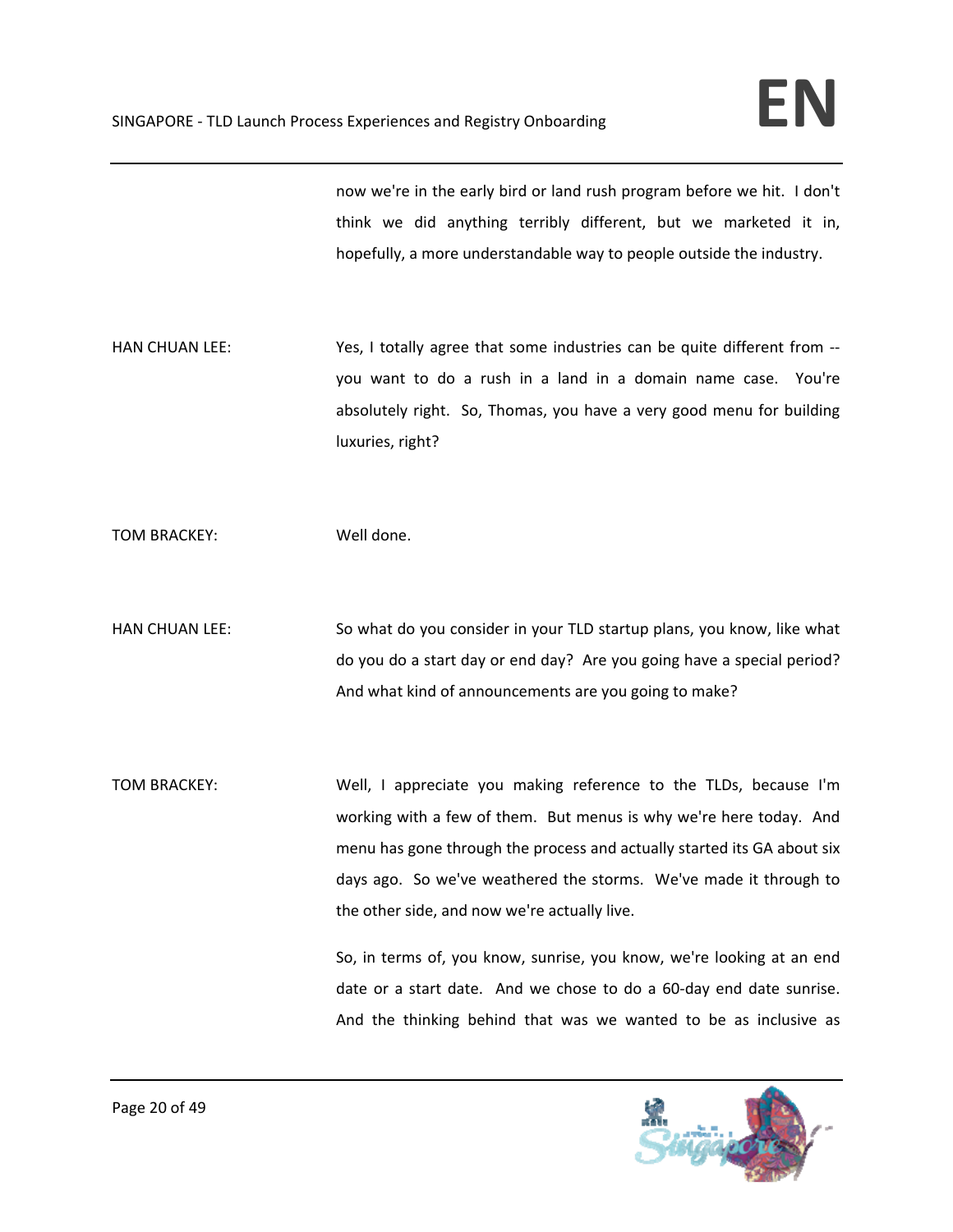possible to brands. We wanted to make sure that, if somebody registered later in the process rather than earlier that they would still have an opportunity to be there. That, if there was more than one brand that had the same name, the opportunity wouldn't be eclipsed for both folks. So that was one consideration.

Another consideration was, frankly, revenue generation. We thought that with an end date sunrise, you know, you're going to have the opportunity for potentially for there to be auctions there. And we have auction partners that we worked with. And we'd long anticipated that there might be some additional auction revenue there. So we thought it would be both more inclusive and, hopefully, generate more revenue. As it turned out, I don't think we had any auctions arising out of sunrise. And we didn't really see as much activity there as we thought we might. And that's probably because most of the registrations occurred through brand registrars. And, you know, there's quite a few big restaurant brands. But it's not as brand centric a space as some other things we work with, for example, luxury. That's why we chose an end date. I don't think there's too much in the way of consideration one way or the other. At the end of the day, we gave a fair amount of analysis to something that didn't matter.

HAN CHUAN LEE:  $\qquad \qquad$  And, Teng, you have a very interesting two strings, actually, in Chinese. And you guys, basically, take care of the government and public benefits organization in your country. So how has this ‐‐ you know, you're not really a brand registry, not very commercial in nature. So how has this

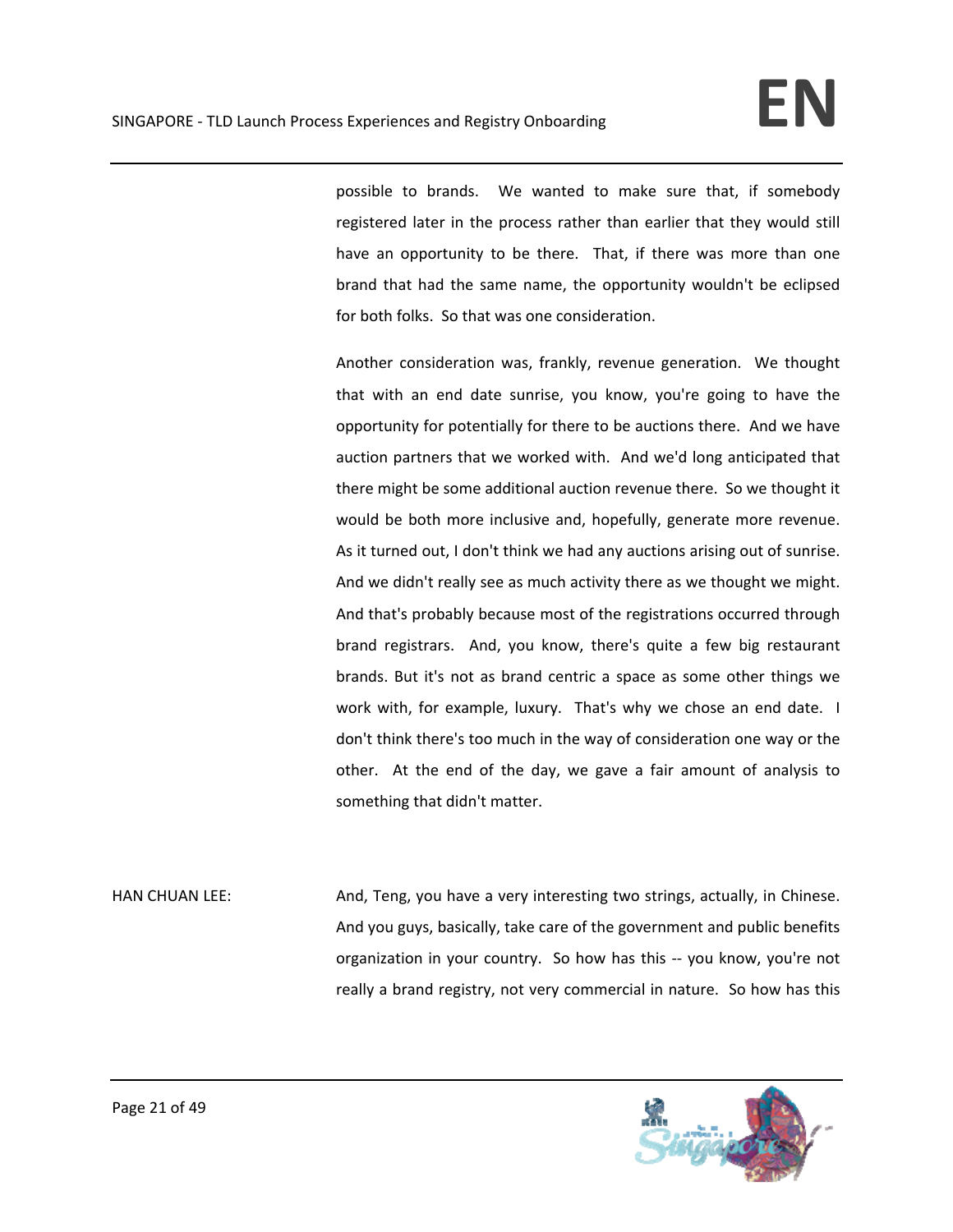nature of TLD affects when you take into consideration when you do your startup for your TLD?

TENG YUNYUN: Hello, everybody. I'm from CONAC. Just, as Han Chuan said, CONAC registry operate TLD that is government affairs and that interest. Government affairs is just accountability‐based way along government entities in China to apply. And public interest is only allowed to register from nonprofit organization. So we have strict registration and different dispute resolution that is very different from UDRP and other dispute resolution policies.

HAN CHUAN LEE: Thank you. So, Ronald, I understand that your TLD is now going through sunrise. And since the sun is going to rise for more than a month.

> So what was some of your sunrise preparation and how was execution and, you know, presunrise? How did you look at some of this period of sunrise you know when you launch a TLD?

RONALD SCHWARZLER: So we are applicant for dot wein, which is the German word for Vienna, the Austrian capital. We're a gTLD with the government behind us. But we're a privately‐owned company dedicated to make money, which is in some case not a contradiction but not that easy as it probably sounds.

> And, in the very beginning, we had to make some contract with our government. And this contract said we had to take special care for the local businesses. So we have, for example, a very well-known hotel.

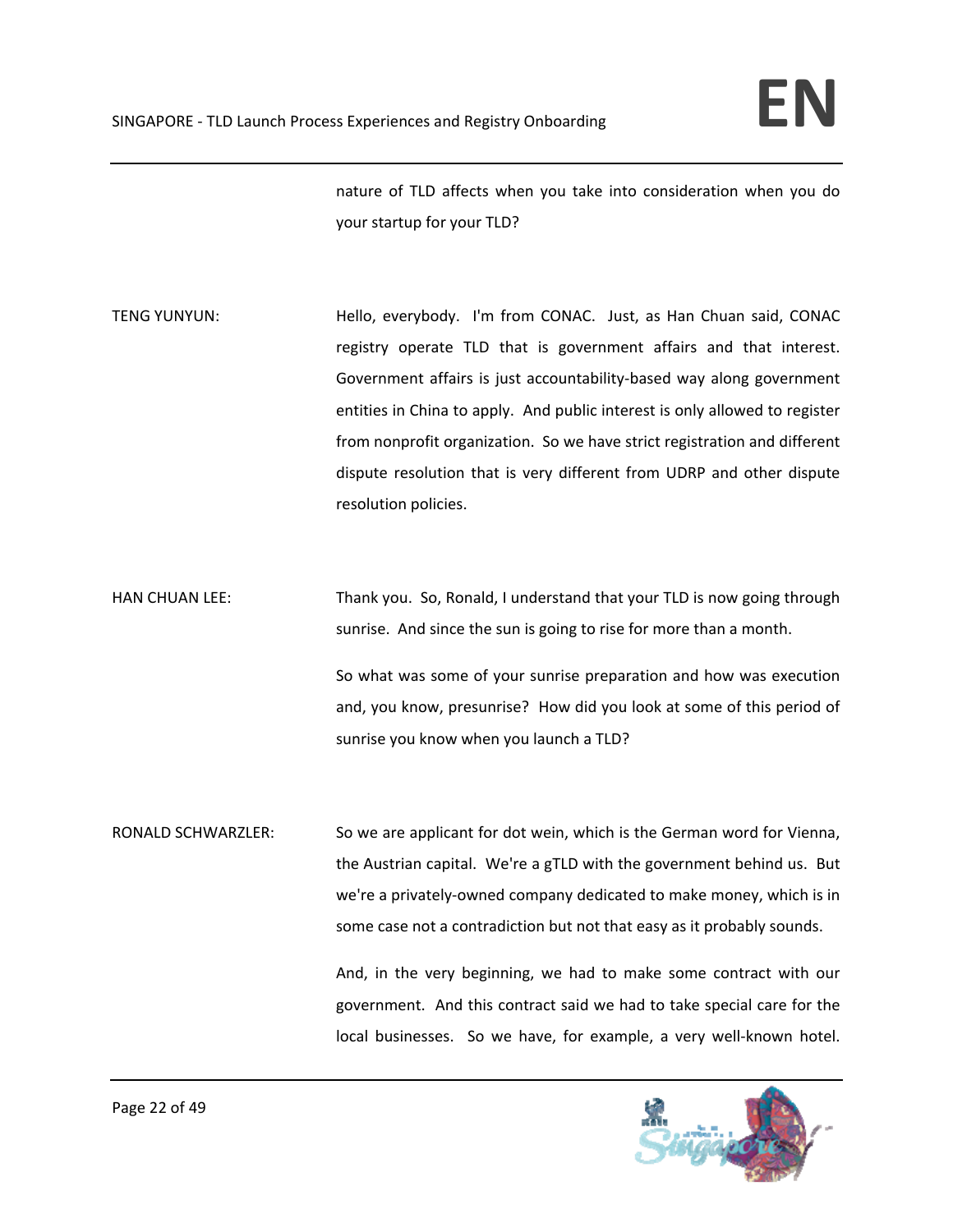(Indiscernible.) I don't know how many of you have been to Vienna. And this must have at least the same possibility to register its name than anyone that is in the trademark clearinghouse probably located in yeah, wherever, Belvedere vodka or Belvedere museum. So this was one of our most concerns that we had from the very beginning. How are we able to support our local businesses and not really knowing at the beginning how TMCH, how all these RPM things that Karen is responsible for will work together.

And so we did a launch program and applied for a launch program. And it turned out the time is running out in getting this launch program approved, like we have heard tomorrow, that there is no launch program already approved but we're in sunrise. In personal telephone calls with Chris and with Karen, we managed to get a launch program that looks quite similar to the one we wanted to have. We have sunrise, very long sunrise at about 70, 75 days. In parallel we have a limited registration period where we can have the local prior rights approved by the registry. And, believe me, customers don't care whether they are in sunrise TMCH or sunrise local prior rights. They don't even ask you whether they are priority 1 or priority 2. And, if I look at the numbers that we right now have, we have less than ‐‐ yeah, let me give you a high number, 5% coming in through TMCH, 95 coming in through limited registration period. So we spend 90% of our time dealing with TMCH and having very little TMCH registrations but a very high interest in the launch local registration period registration. So I'm happy that we found some way around to give the locals at least a feeling to have the same possibility than the TMCH entries, which is not true. Yeah? The TMCH entries have priority. But they are that little that we do not have

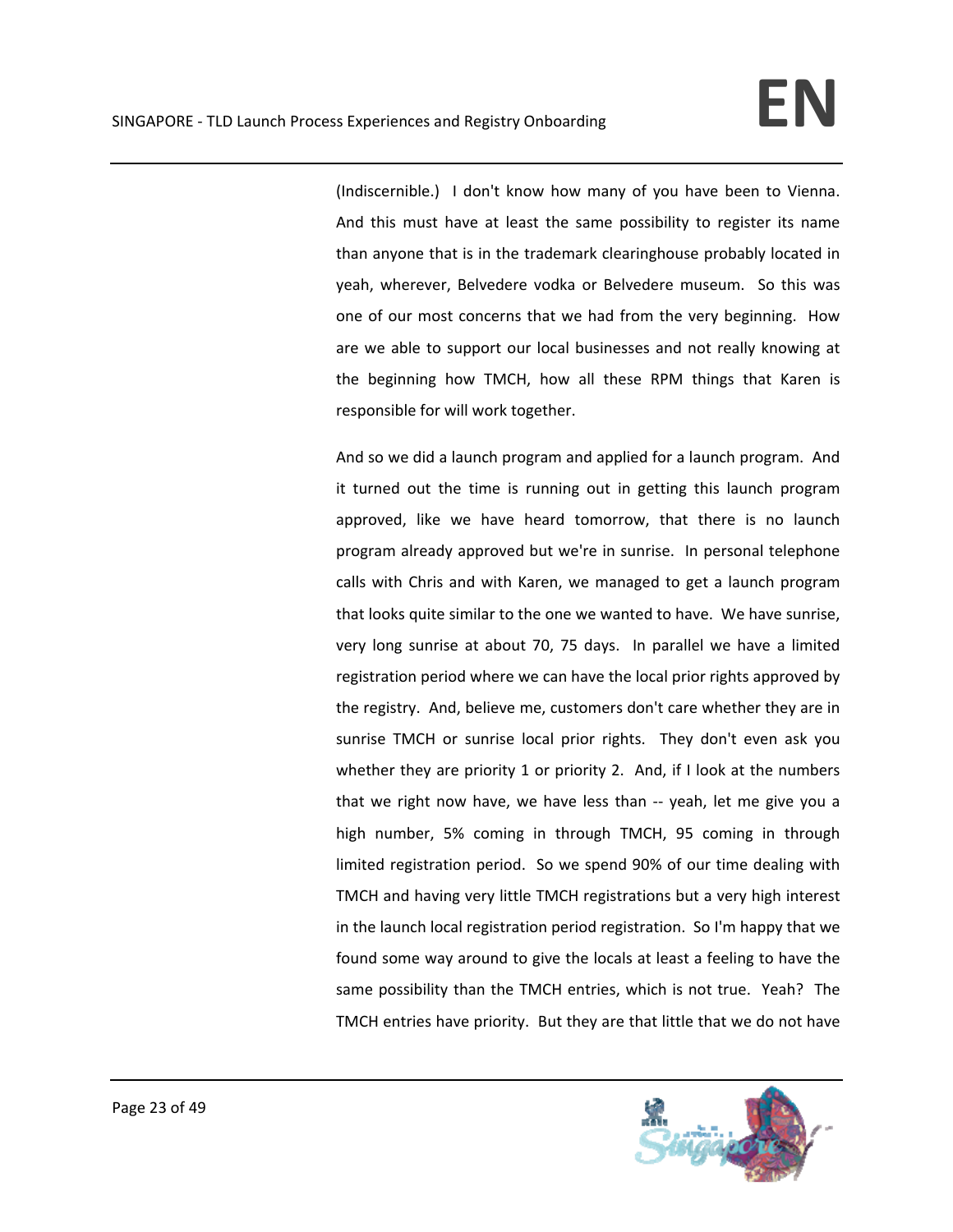any contention right now. We have five weeks to go in sunrise. Not any contention between the TMCH and the local entry. So I think we can fit both. We are strict adhering to the ICANN regulations, but we can also put a perfect fit for our local businesses. And it seems to turn out well.

HAN CHUAN LEE: Great to hear that everything turned out well.

So, Thomas, you have most experience with three TLDs. Were there anything that changed you're so totally unprepared for and you're rushing to get it resolved that, you know, keep you up really late at night?

TOM BRACKEY: Where do I start, right? So we have three TLDs. They're all delegated now, so there were a lot of things that were unexpected. I think this application process for all of us has taken years. And it's been a dynamic policy landscape. And there have been changes, and there have been glitches, and there's been GAC comments, and there's been objections, and there's been contention and there's ‐‐ you know, it's just been fun and exciting times. But we've managed to navigate all this.

> I tell you, the one thing you know, that I didn't expect, which has changed fundamentally -- and it's a huge positive for all the registry operators. And that's the interaction with registrars. If you can think back to two years ago, we're thinking we've got to become our own registrar. We've got to have at least one path to market. How can we get anybody to carry our TLD? How big a check are we going to have to write to Go Daddy to even let us be sold to the public? And there's just

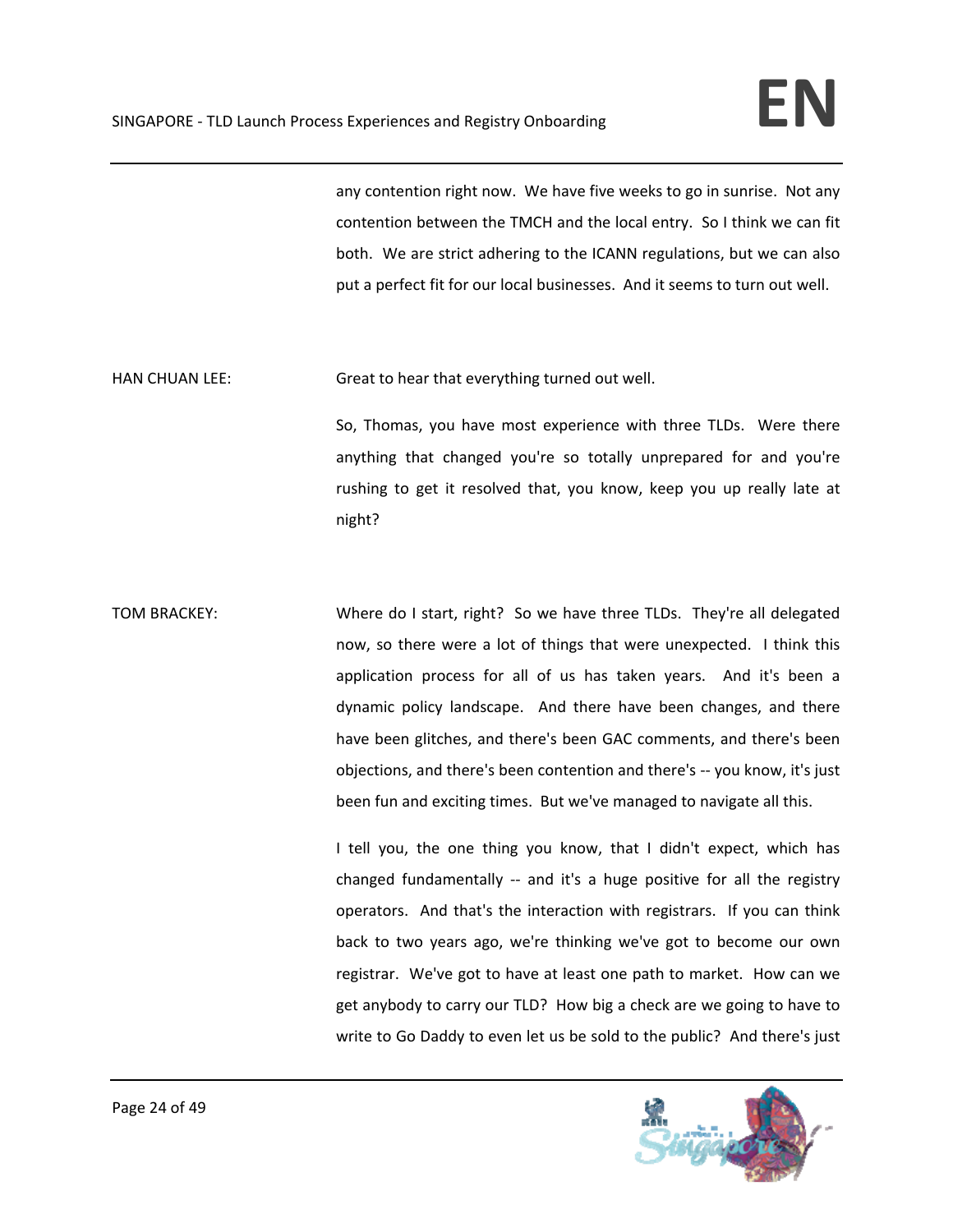been a sea change since then. And we're now in a completely different world where the reception from registrars has been warm and welcome and inclusive. And I think we've on‐boarded with 80 different registrars. I don't think we've had a single registrar say we don't want to carry dot menu. We don't want to carry dot luxury. And, instead of finding a situation where we're trying to force our product out to the public or make sure there's some possible way someone could buy what we want, instead it's out there and it's available to the whole world. And there's lots of reasons why that change has occurred. And it's a very different landscape than it was even 18 months ago. And I think it's a great thing for all the registry operators.

HAN CHUAN LEE: Mand, Tim, what was most challenging that you thought that it was for -and, you know, you thought it was so rewarding that it was all worth the effort.

TIM JOHNSON: Challenges. Well, again, it was that ‐‐ I think, as Thomas said, the constant change in the landscape over even the last just 12 months has meant that we're constantly having to review our launch process, our policies, how we engage with the market, where we put our resources. We're a smaller registry so limited resources. I think that's been the biggest challenge for us is dealing with that constant change. I think the other thing was, because we were quite far up the front in terms of the launch of many gTLDs, we're finding that we're constantly coming up against things which no one had experienced before. So issues kept cropping up with various predelegation testing or through delegation or

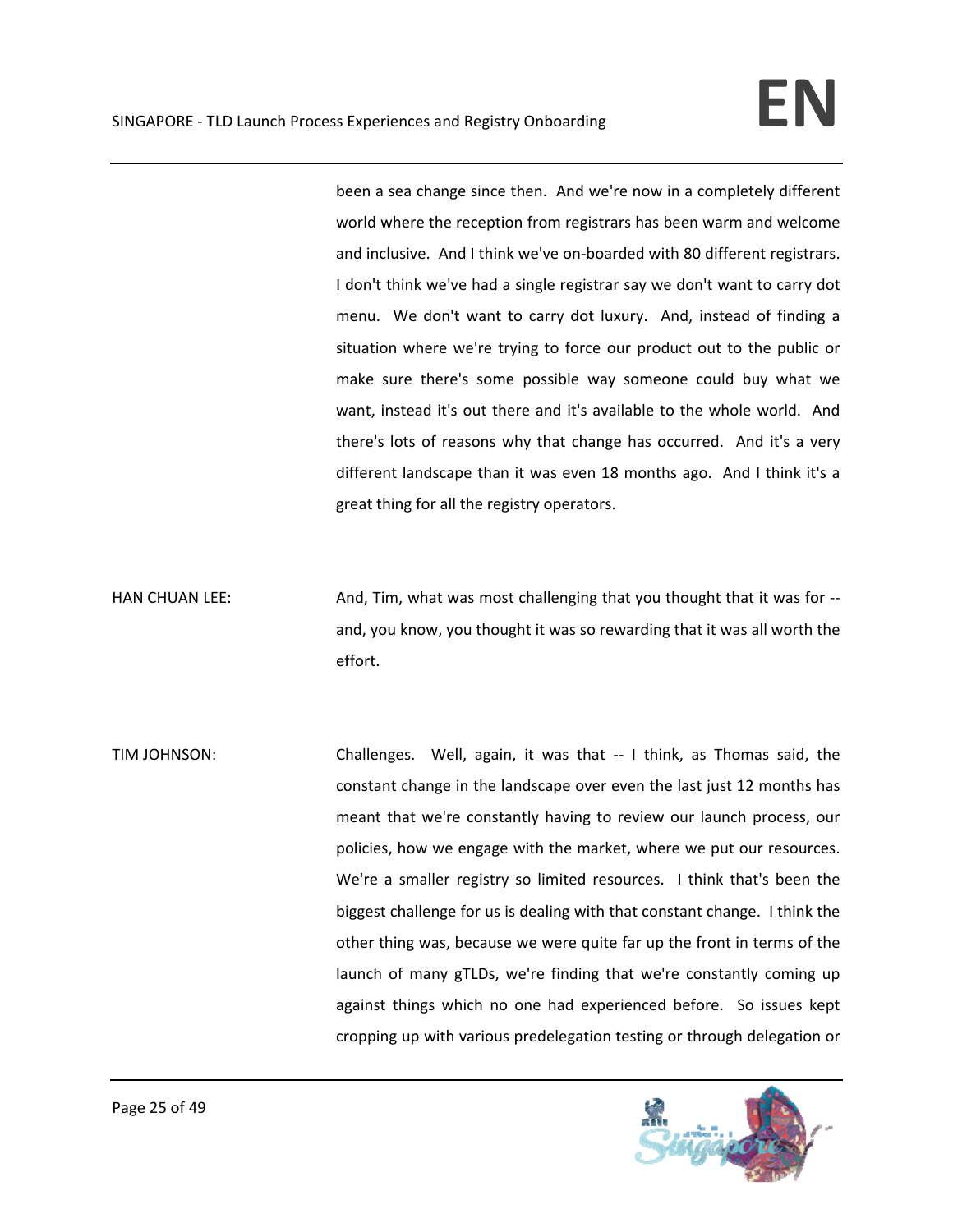things like that. So you think that you have a fairly defined process to launch. But then you constantly are finding those things popping up, which has also, obviously, been very challenging.

What have I found rewarding? I think, being in the root, I just don't think you can be anything more rewarding that than. I think that's about it, really.

HAN CHUAN LEE: So change has always been very unexpected.

Ding, being from China, you have referred two strings in Chinese as well, the equivalent of dot company and dot network in Chinese. So how much ‐‐ how far ahead do you think in your launch plans and when you plan your activities such as your sunrise or in your launch or any special launch programs, how much time do you spend in all this planning?

DING YI: When we have signed the contract, we have planned for the launch phase. And this lasts about six months. During these six months, we have done a lot of work such as complying with the update name collisions. You know, when the newest name collision mitigation policies come out, we should modify our systems. I should to say it's hard work for us to receive our systems. Additional, when we have sunrise processes beyond the RPM, so we have prepared for the launch applications. And we have submitted to the ‐‐ to ICANN and waiting for the ICANN to renew result. That's all.

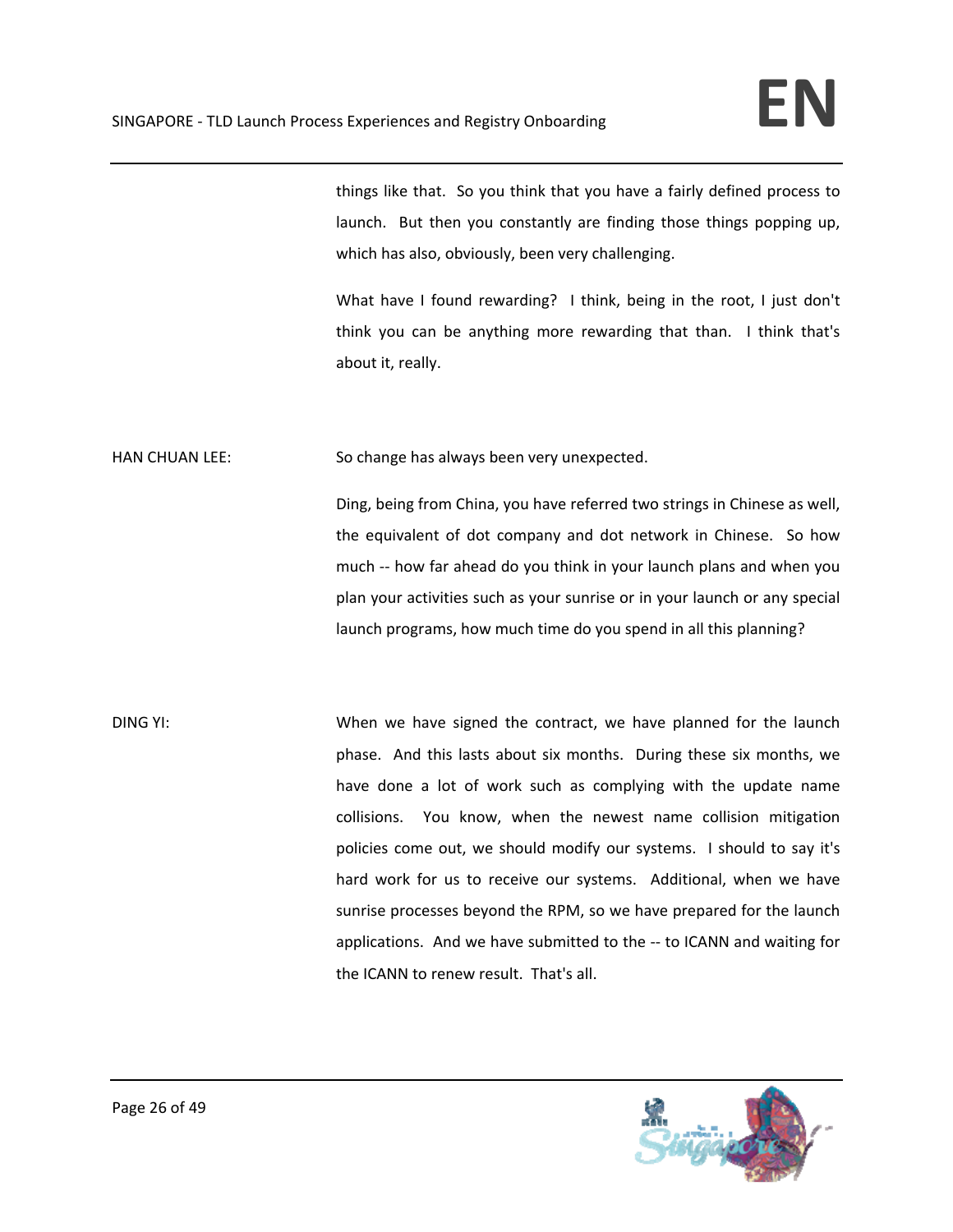HAN CHUAN LEE: So name collisions issue. And I hope you attended the session earlier. There was a very good discussion that we had in name collision.

> So I have two questions for all the panelists. And maybe we'll ‐‐ let me start by asking.

> So one key success factor. So one key success factor that you think is very important to have a very successful launch.

TOM BRACKEY: I think the most important success factor is having integration with the registrar community. Getting the message out to the registrars about what you're doing, investing the time and effort to, you know, negotiate and contract with many of them as possible. And, once that plumbing is done, once all the pipes are connected, transitioning into what the messaging is going to be. Because these days ‐‐ with a lot of these TLDs, especially verticals like we're working with, you know, we're not just selling a domain name any more. We're selling a value proposition to a particular constituent in that vertical. So start thinking about that messaging. Figure out who that constituent is that you're trying to reach. Figure out what their issues are and what the solution is that you can provide. So you've got a value proposition, right? So you identify those constituents. Put together a value prop. Execute on that. Relay it to the registrars, and give them the support they need. Give them the sales tools they need to go out and get your product to the market.

HAN CHUAN LEE: Yes, yes. You're right. Having a very close relationship with the registrars is very important.

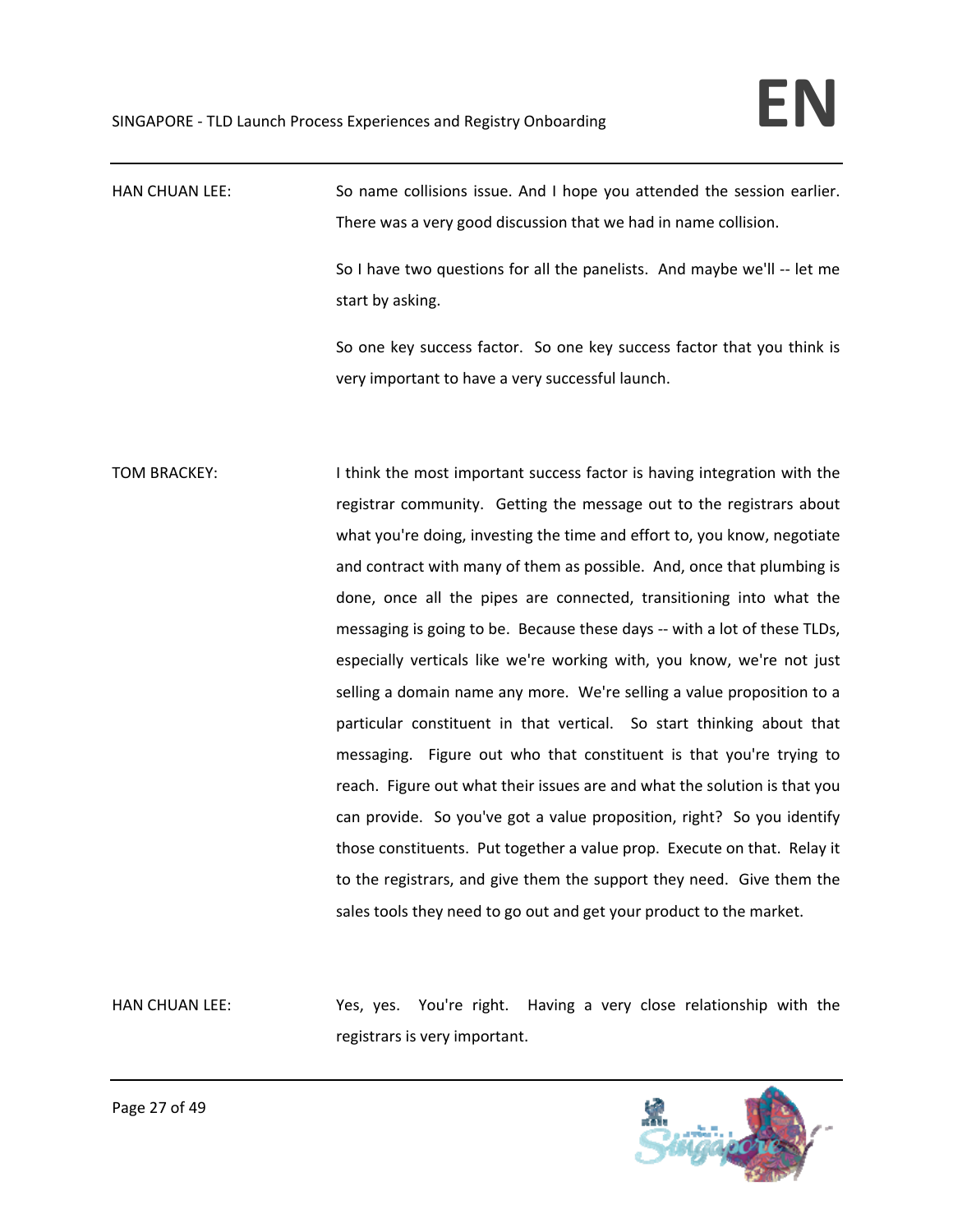RONALD SCHWARZLER: So same message from me. It's really a marketing issue. You have to inform your customer what they can and should do with the domain. We took a different approach, but this is probably because we're very limited in kinds of square kilometers. We have a very limited audience. Consider Vienna, which is some 30 by 30 kilometers or something like this. You have very different means of communicating to the end customers. So what we did, being part of a larger group of companies, being a directory service provider like Yellow Pages or something like this, we got the addresses of 160,000 business owners, business people and wrote them an old‐fashioned paper letter telling them that there's a sunrise with the official logo of the City of Vienna on this sheet of paper. And, believe me, we got up to 400 phone calls a day. We did not tell them to call us. We did tell them go to your registrars.

> But then to say the registrars, yeah, we probably cannot inform them correctly. They said please ask your registries, whatever is concerning sunrise or whatever. So we got 400 phone calls a day that we had to answer. But and if we were not able to answer, we got them on the answering machine and we called them back. People do not expect you call back, yeah? Obviously. They were really astonished that we called them back and tried to explain them our sunrise, our limited registration period and something like this. And I think this is some key success that you really take care of your, in this case, end customers that have to come over the registrars.

> So this is probably something unique for a city TLD instead of a worldwide dot ski or dot web or dot chub. But as a city, you have a very

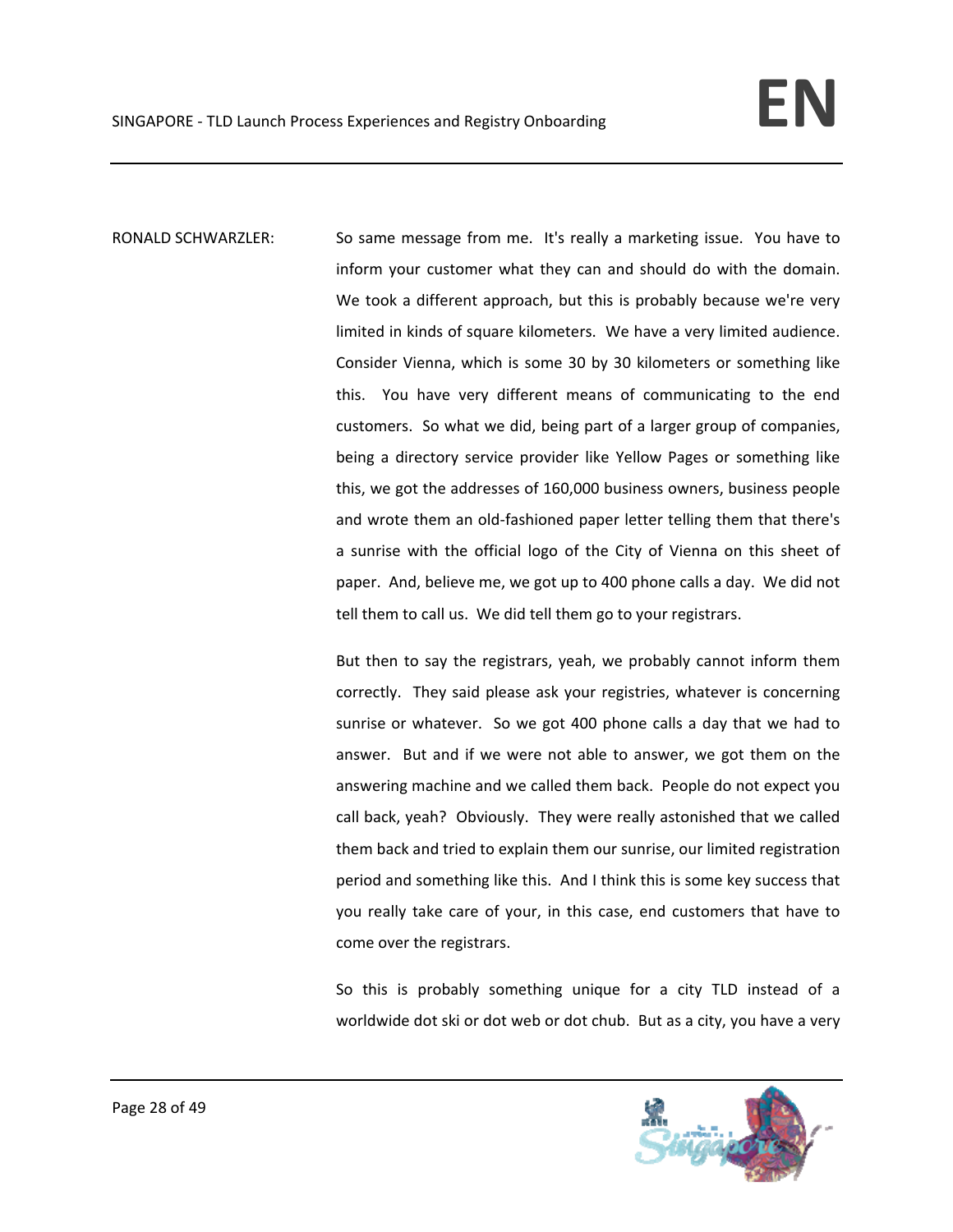clearly delineated community, the inhabitants of your city. Marketing and communication is one of the key factors for sure.

HAN CHUAN LEE: **Same a very happy problem, I assure you that.** It also not not in the system of the system of the system of the system of the system of the system of the system of the system of the system of the system of

TIM JOHNSON: I agree definitely with both those answers. For us I think it's a little less about the registrars and it's a little more about the marketing and the communications.

> So again, we have quite a defined market, geographically. So it's somewhat easier for us to do a PR and marketing campaign.

> I would say that the success factor for us is how much air time that we've had on TV. News coverage, print coverage, and magazines, which we haven't paid for.

> So I think the PR campaign for us was the most important thing, which would drive the demand from the consumer to the registrars who will then act in response to that.

> We've found that registrars generally have been slow to respond. And I'm talking about registrars particularly within New Zealand have been quite slow to the respond to the gTLD program, even though dot kiwi is coming.

> So for us it's about driving the demand from the consumer, making the registrars see the demand and reacting so they make sure they're on‐ boarding with us in a timely fashion.

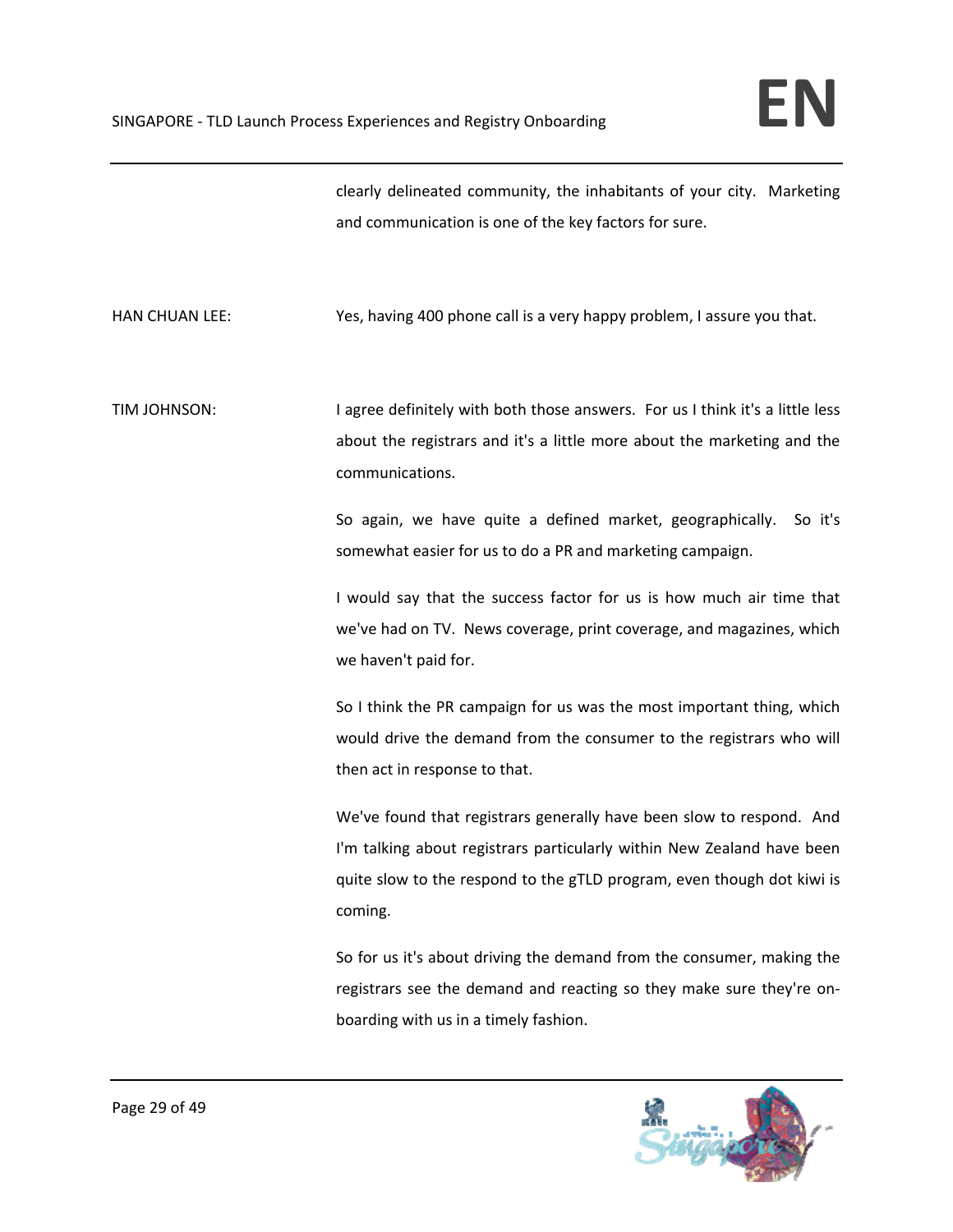Yeah, so for us it's all about marketing, PR, the (indiscernible).

HAN CHUAN LEE: I love PR.

>> If only one factor of success, my answer is time. I think time is very important for marketing and for business collaboration. And time is very important for your preparation, including your (indiscernible) your human right resources, and your technical system, and your legal structure and so on.

So I think time is very important.

Thank you.

>> I totally agree with the success is marketing, and we do a lot of work to spread our brand for the dot (saying name) and dot (saying name), and we try to find (indiscernible) that dot com and dot net is (indiscernible). That's all.

HAN CHUAN LEE: Commenting among the panelists today. What is the advice that you give to them. You know, if they ask you let's go for some beer and you tell me what advice you give me. So tell us what -- what we tell them over beer.

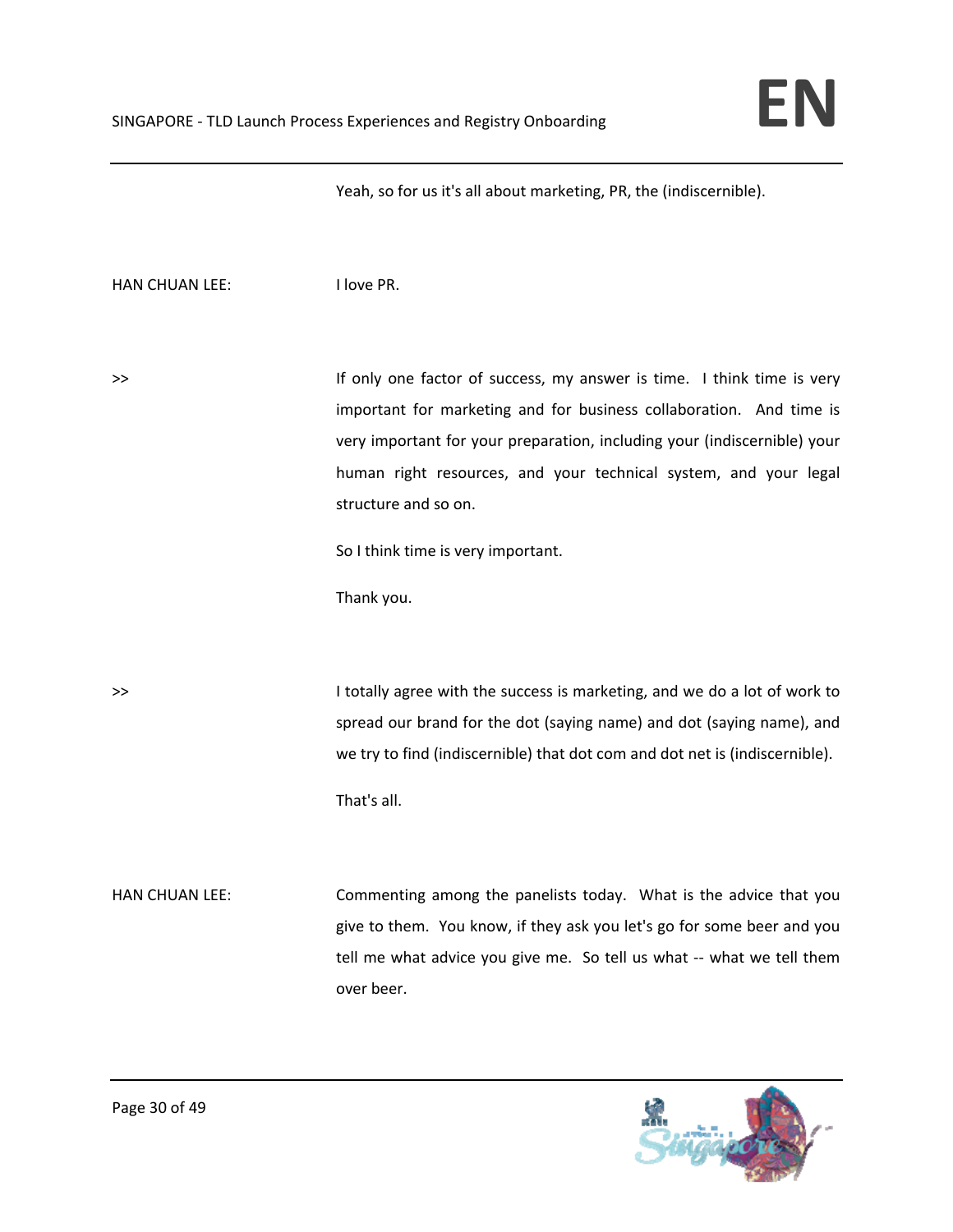TOM BRACKEY: Well, it depends if they're buying or if I'm buying. If they're buying, I would tell them you really need to plan this out and you need to understand the different phases that you're going through. And as someone that was an applicant for years, you really get in that applicant mind set and you're really focused on policy and you're really focused on question 18 and you're really ‐‐ And you're living that whole world. And then all of a sudden, quicker than you realize, uh‐oh, I've been delegated now. And, wait, I'm shifting into a mode where I need to have a sales channel. And that's on-boarding with the registrars. And that's another whole phase.

> And then following that, once that's done, oh, gee, I'm out in G.A. now, I'm generally available. Now I'm a business operator. Now I have marketing concerns.

> So you need to plan all that out, you need to anticipate all that. And we were really surprised by the fundamental change in mind set that accompanied the transition from each one of those phases, from applicant to nuts and bolts of on‐boarding to being set free into G.A., in menu's case, six days ago, and now, oh, business issues and how do you solve -- how do you address all that and move on from being an applicant.

> So that's -- That would be my one piece of advice to someone that bought me the beer.

RONALD SCHWARZLER: So my experience is rely on professionals. So we didn't have any issue with -- with our registry system, yeah? We have our partner, NIC dot

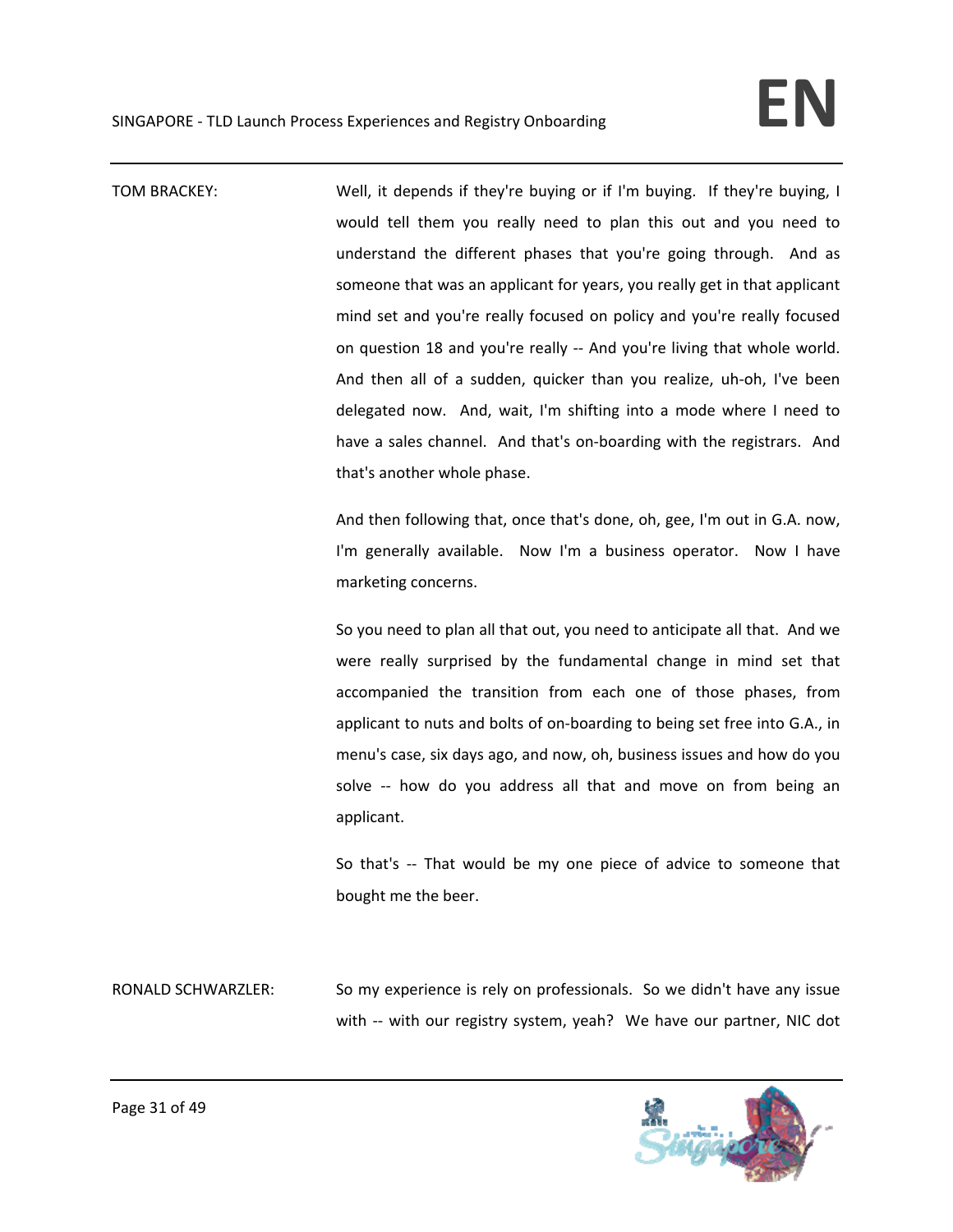AT, the Austrian registry who does all the technical things for us. So this was some kind I could completely block out, out of my mind. I knew this would work.

All that we had to worry about is the things that you do not have some experience, professional, with. So no one was there who could tell me how to put a new gTLD into operation, how to do the marketing.

So whenever you can use professionals that you are not hindered by doing something that someone else can do better. We never did even think about programming our own registry system or distributing some name service all over the world. This is done multiple times. There are people out there, professionals out there that can do it much better than you as a newcomer.

We, as a newcomer, we focus on our community that we know or hope to know as best as possible, and we want to focus all of our strengths and customer service, on service in the registrars, and serving the local businesses in our special case.

I think we did a good job. Time will prove. But if you have seen the numbers, I don't know wherever you are looking at the example from dot Berlin which is somehow similar, not the big brother or large brother of Vienna but they have after five days about 40,000 domain names registered which is not a city TLD. This concept seems to work. And we've made something, at least the Berlins have made something right and I think with dot Vienna we will do something similar, we hope so, and rely on professionals and use your brain, use your forces to the one things that you cannot buy by something ‐‐ or at something other.

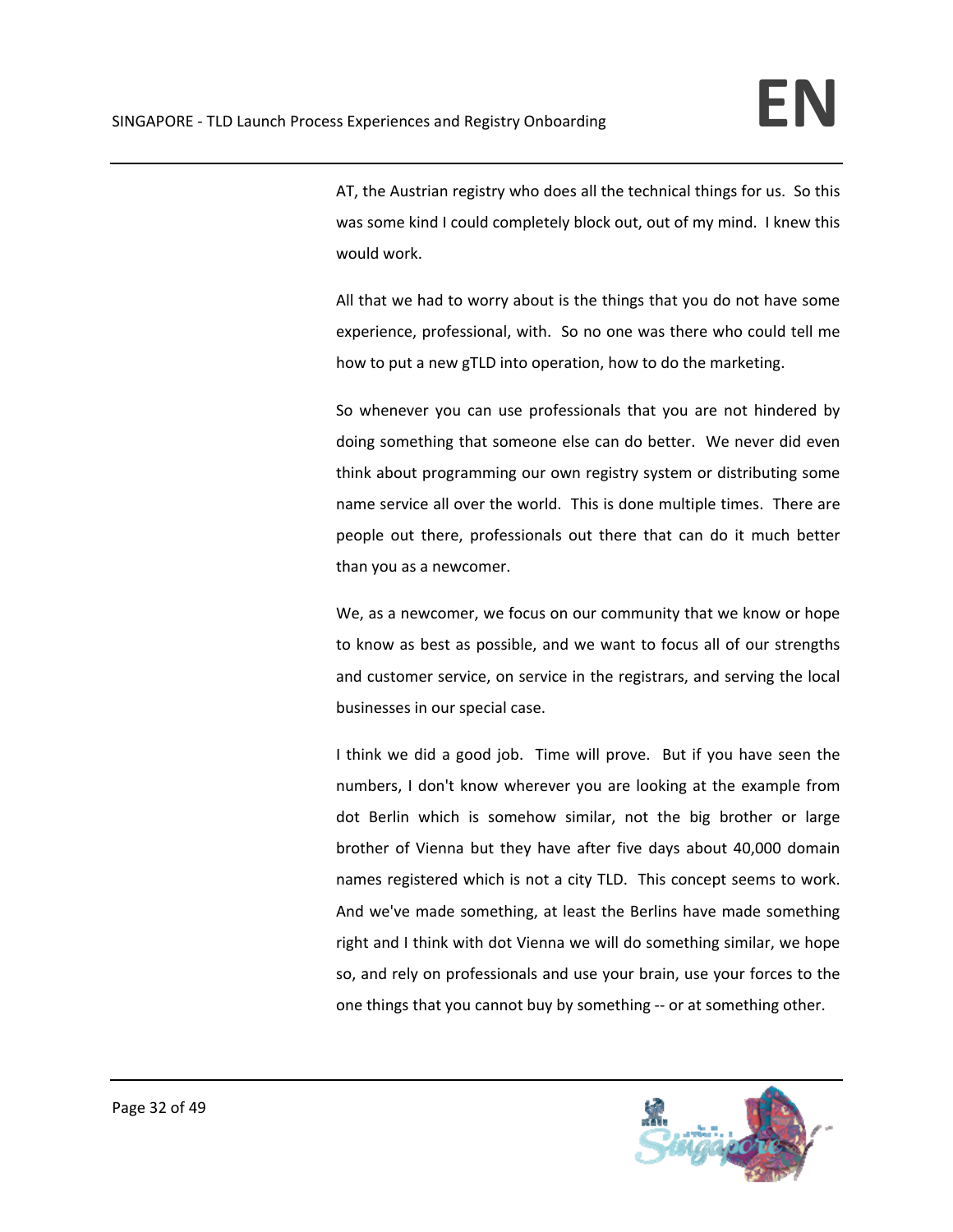TIM JOHNSON: Yeah, I don't think I have anything amazing to offer. I think I've got two fairly simple things to say, and particularly speaking to what we've been through. So we've only just closed sunrise so I can't offer you anything else. But between signing contract and being in sunrise I would say, number one, just keep things as simple as possible. If you can afford to keep your policies simple, then do it. If you can afford to keep your sunrise process simple, then do that. Simplicity is just -- we found to be the best thing.

> Second, I would say make use of ICANN. The CSC is there. Don't be afraid to use it. We found ‐‐ initially we were quite tentative in using it but as time went on, we realized it's a really, really great resource, and they were quite responsive, and they refined their processes over time.

So I would say use it, abuse it. You know, make the most of it.

>> **My suggestion is engage the ICANN community actively. More** communication with other registry and registrar. Learn from them. And of course attend an ICANN meeting.

> And I have one suggestion for ICANN. Like ICANN work on the applied guidebook before new gTLD applied new gTLDs. So I say ICANN should work out the, like, operation guidebook for every new gTLD operator. Tell us when, how and what we should do after the I signed, instead of send a lot of emails to different people from different department, and maybe different requirement.

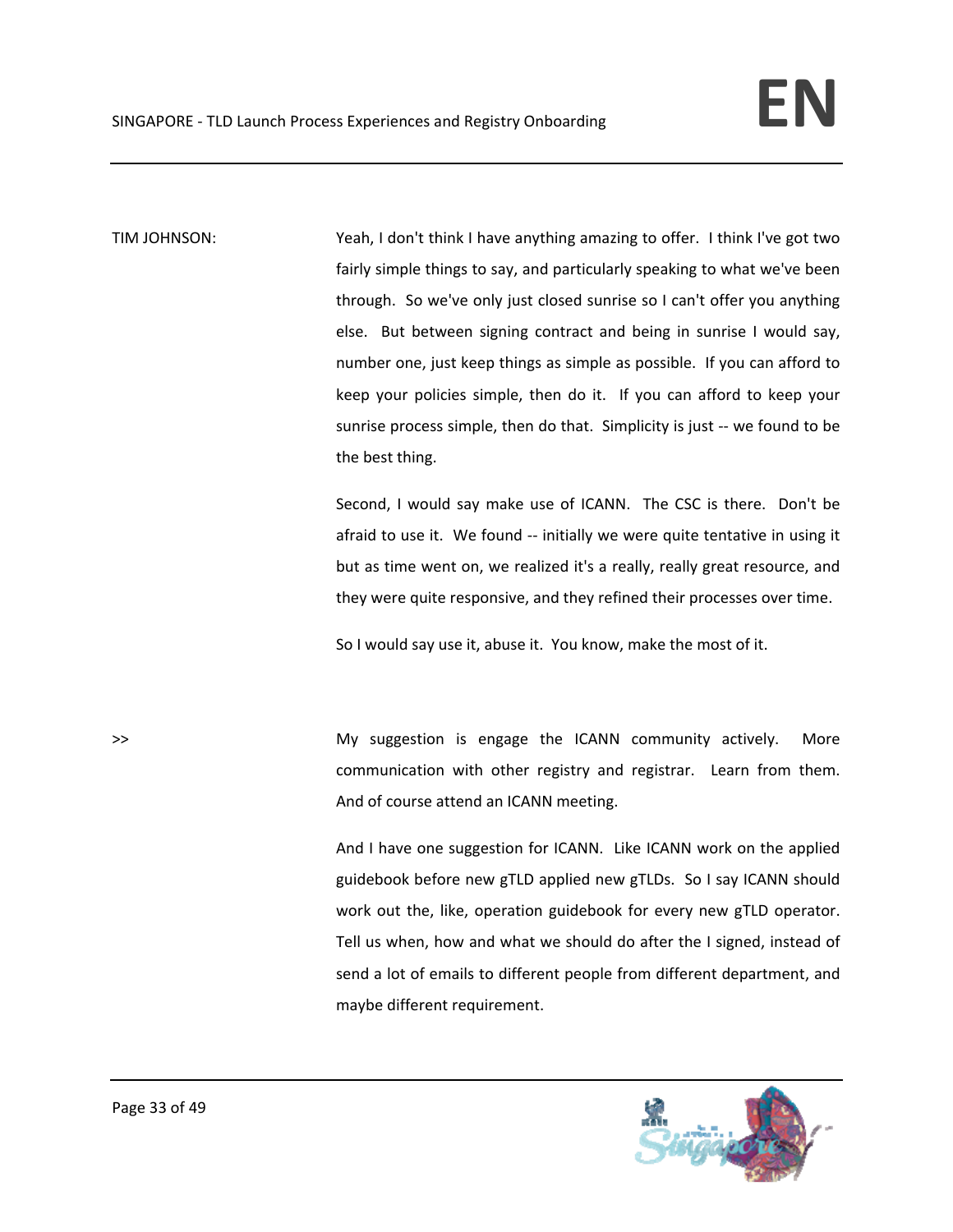>> **My experience to offer you guys is why -- I have two points.** Why is as an IDN registry you should determine your IDN registration policies as early as possible because when you open your sunrise registration, you can change your registration policy. And the second is if you have some registration policies different -- for instance, RPM policy, you should submit your launch program applications to ICANN as early as possible because ICANN will take too long time to review it.

## HAN CHUAN LEE: Thank you.

So I think you're right, ICANN is here to help. Make use of us. Use our resources that are provided for you. And, you know, registrars, registrars are important in that relationship with them. Have enough time to do your planning. Have a good marketing and PR plan and all should be well and you should be able to sleep very well at night.

So I hope this session has been useful for all the TLDs here, and either have to buy beer tonight -- gala, the beers are provided at no charge, but you know these guys will be there, and I wish you all a wonderful evening tonight.

Thank you.

[ Applause ]

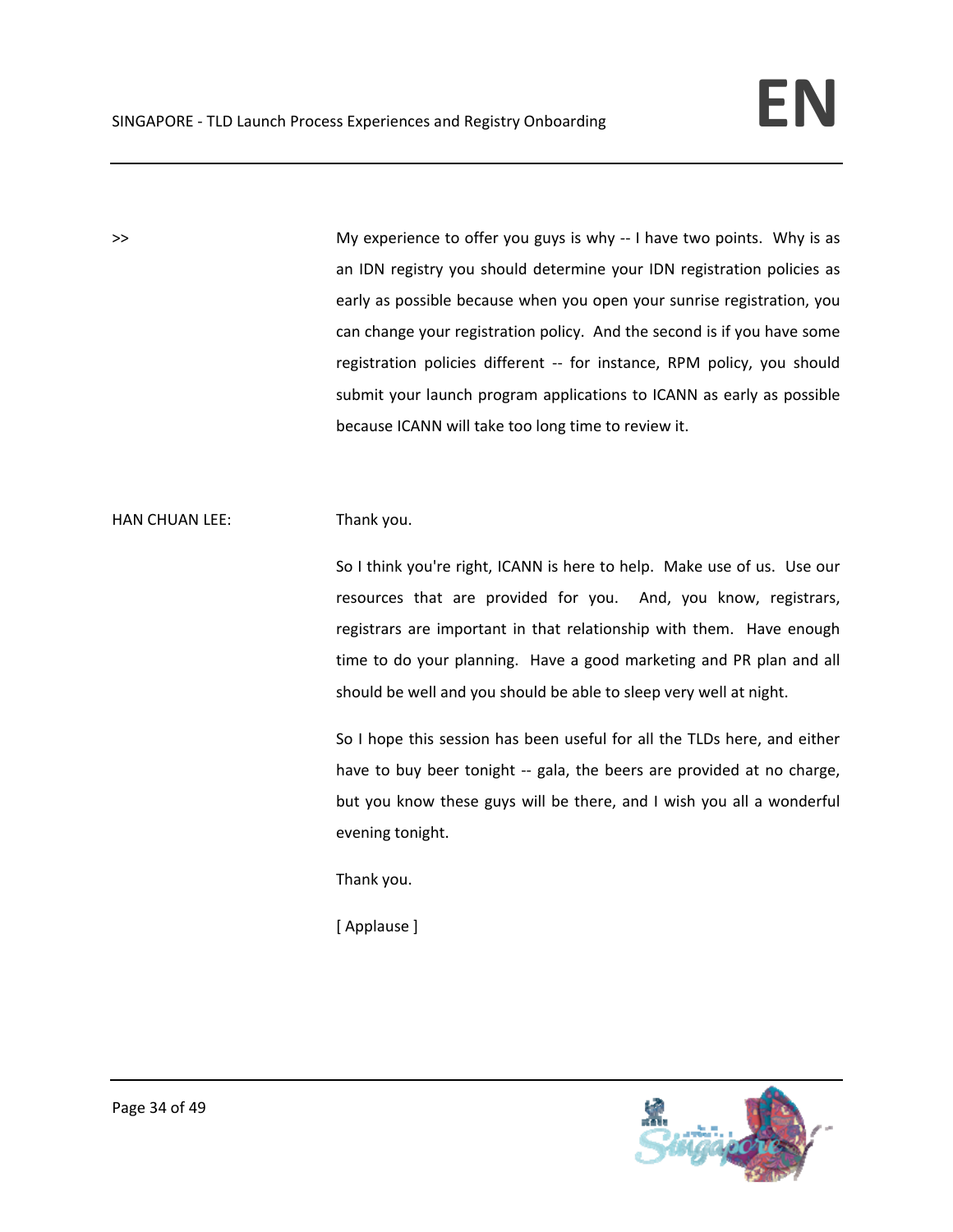| <b>KRISTA PAPAC:</b>         | So thank you very much to the panel, and to Han Chuan for his<br>animated hosting. That was great. I hope you guys enjoyed that.     |
|------------------------------|--------------------------------------------------------------------------------------------------------------------------------------|
|                              | So I'd like to now open it up for any questions that you guys might have                                                             |
|                              | about the processes we discussed or anything you heard in here today,                                                                |
|                              | and I think Eleeza has a question from the chat.                                                                                     |
| <b>REMOTE PARTICIPATION:</b> | Yes, we have a question from our remote participant, and he asks:                                                                    |
|                              | What are your new TLDs doing re financial launch; i.e., financial<br>reporting, ICANN compliance, cash flow management, DUM metrics? |
|                              |                                                                                                                                      |
| <b>KRISTA PAPAC:</b>         | Is this a question for a panelist or for ICANN? Maybe we can ask them a                                                              |
|                              | follow-up question, and maybe they can clarify their question a little                                                               |
|                              | more in the chat and we can come back to it.                                                                                         |
|                              | Reg.                                                                                                                                 |
| <b>REG LEVY:</b>             | Reg Levy from Minds+Machines.                                                                                                        |
|                              | So I have a few questions about the presentation you guys made before                                                                |
|                              | the panelists spoke. The first is you referred to the applicant portal. Is                                                           |
|                              | that what replaced TAS? Is that what you mean by applicant portal?                                                                   |
| <b>KRISTA PAPAC:</b>         | Yeah. We've been calling it the new gTLD portal, but we're trying to sort                                                            |
|                              | of call that the applicant portal and call this the GDD portal to create                                                             |

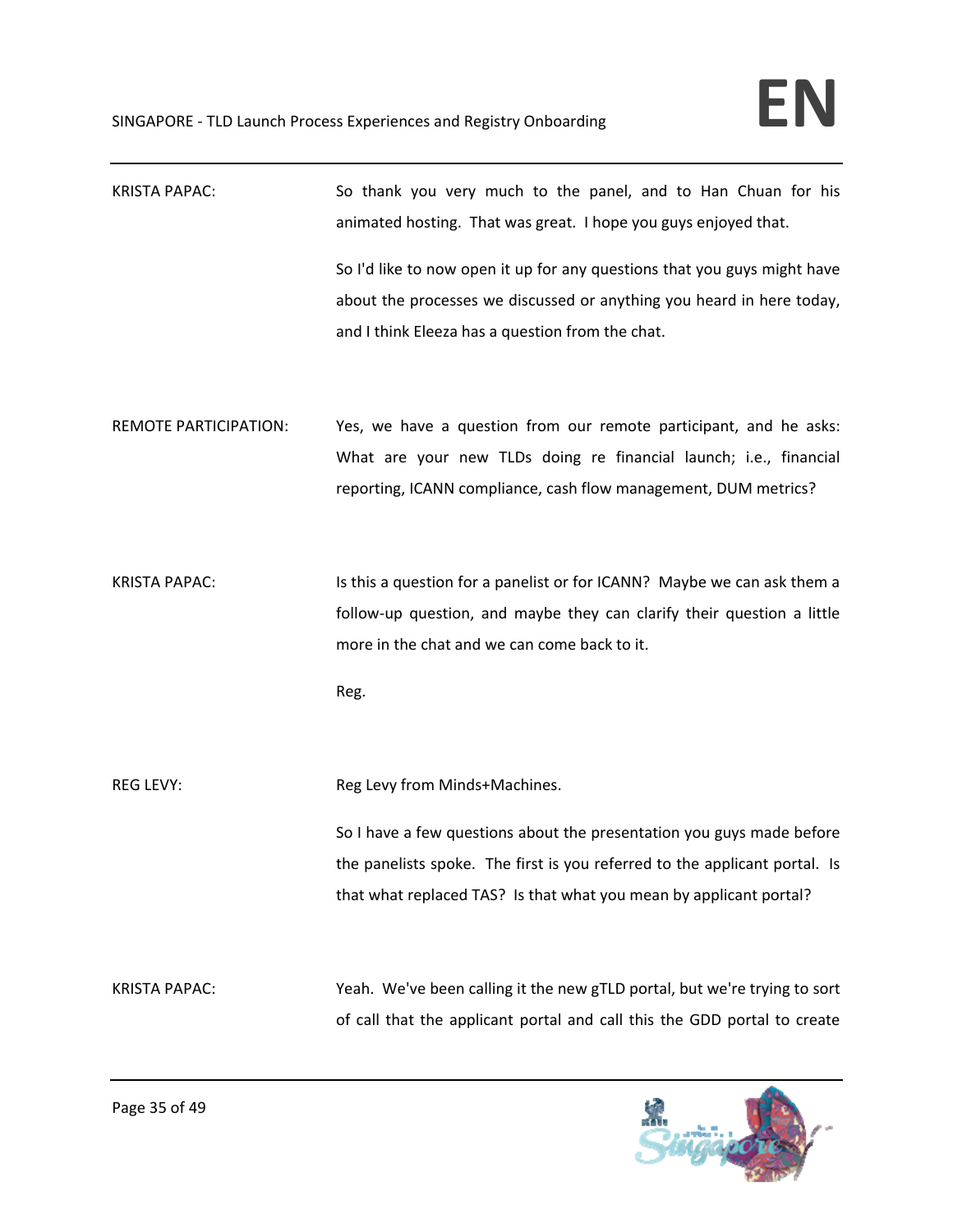separation in your minds and ours. But the answer to your question is yes.

REG LEVY: Thank you. And my other question is the GDD portal as I understand it is currently up and running. How long will the prior systems be in place for use? Because I have heard many stories, and I have experienced a few, of it not working optimally. And so if it's still -- How long will it still be possible to submit information and to manage things through all of the other prior systems?

KRISTA PAPAC: So if I can answer your question with a question, Reg. So the other -the new -- well, let me give you some information, then I want to ask you a follow‐up question.

> The applicant portal is not going away. And truthfully, they're actually connected on the back end, so it's your view that's different than ours.

> The -- As far as your question, the second part of your question which is how long -- or how long can you submit things through the applicant portal, can -- Which things are you referring to? Are you talking about cases or are you talking about contact information and on‐boarding information requests?

REG LEVY: So when you put up a slide that had seven different steps for delegation, my understanding was that those would now be going through the GDD portal, but many of those steps for the TLDs that we

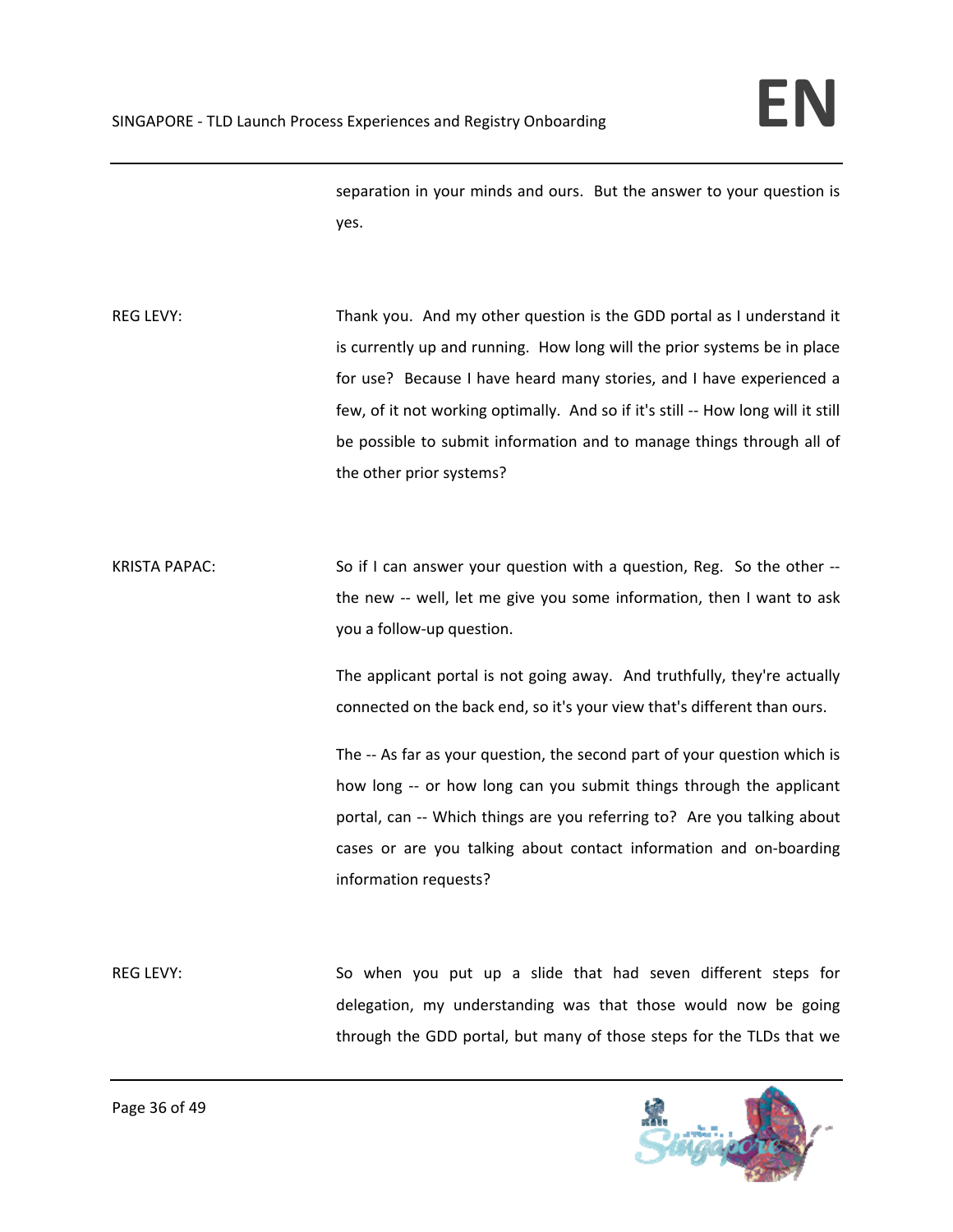expect to be delegated very soon did not go through the GDD. I only just got GDD access recently. And so those processes also did not go through the applicant portal. Some of them were emails. In fact, most of them were emails back and forth with spreadsheets and various things.

So given that the GDD portal, though up and running, is not 100 percent useful, how long will we be able to submit it via other means?

KRISTA PAPAC: Sure. So a couple things. Just on the GDD portal itself, I encourage you and anybody else to provide specific feedback because the point is to streamline the processes, make it more efficient, provide a place where we can actually collect that information, not in somebody's inbox but in a centralized place where not just the registry services team but the customer support team and other teams inside of ICANN can see what's going on with your registry.

> So I would encourage you to, one, give us the feedback, because we can fix -- there's things we can fix and there's two tracks of fixes. There's initial bug fix or functionalities that aren't working quite right, which I'm sure you're all familiar with, happens in software development, and then there's things that additional functionalities that we want to add.

> So I would encourage you to do that with me directly or a member of the team so we can compile that information and work on that.

> As far as how long can you continue to use email and manual forms, I believe it's through -- No longer. Okay. So, yeah, we want you to use the portal going forward.

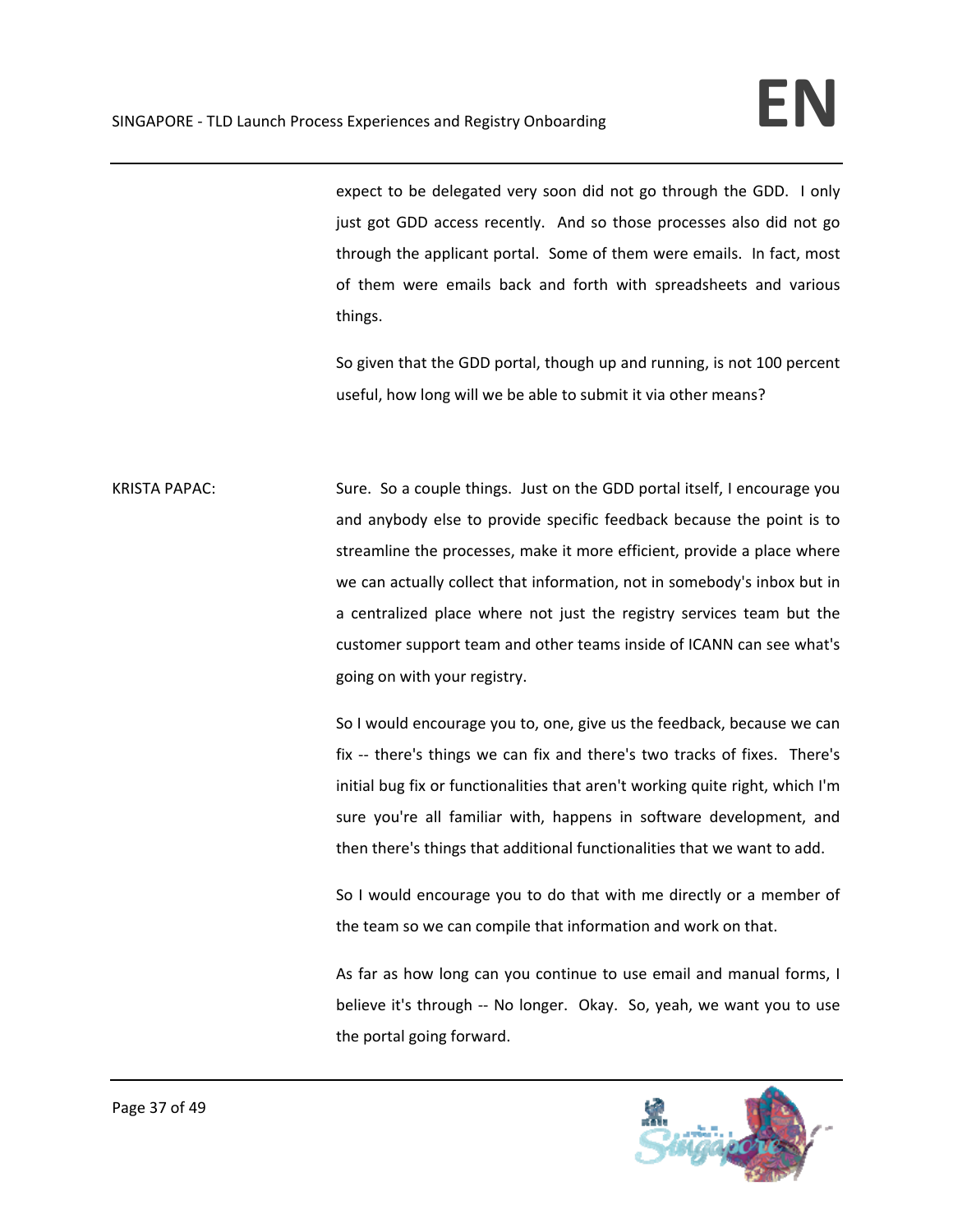And again, I'm happy to work with you or have someone on the teamwork with you to either help you through some of those steps or collect the feedback so we can get those bugs fixed in they're in there.

REG LEVY: Yeah, I am in contact with your team trying to figure out why it is I can only see four of our TLDs instead of, I believe, 16. And again, it would be very nice if I could continue to submit information through the prior processes until you guys get it figured out.

KRISTA PAPAC: Okay. So maybe we can have a separate conversation about this, just one on one.

REG LEVY: Chapter Collection Collection Collection Collection Collection Collection Collection Collection Collection Collection Collection Collection Collection Collection Collection Collection Collection Collection Collec

KRISTA PAPAC: Thanks.

JIM PRENDERGAST: Hi, Jim Prendergast, Galloway Strategy Group. maybe, Reg, you can buy Krista a beer and you guys can hammer it all out over that.

> First off, congrats to all the registries that have launched and also to the ICANN team. I know it was a long time coming from everybody involved, and I'm sure the ICANN team also likes to see the birds leave the nest every once in a while.

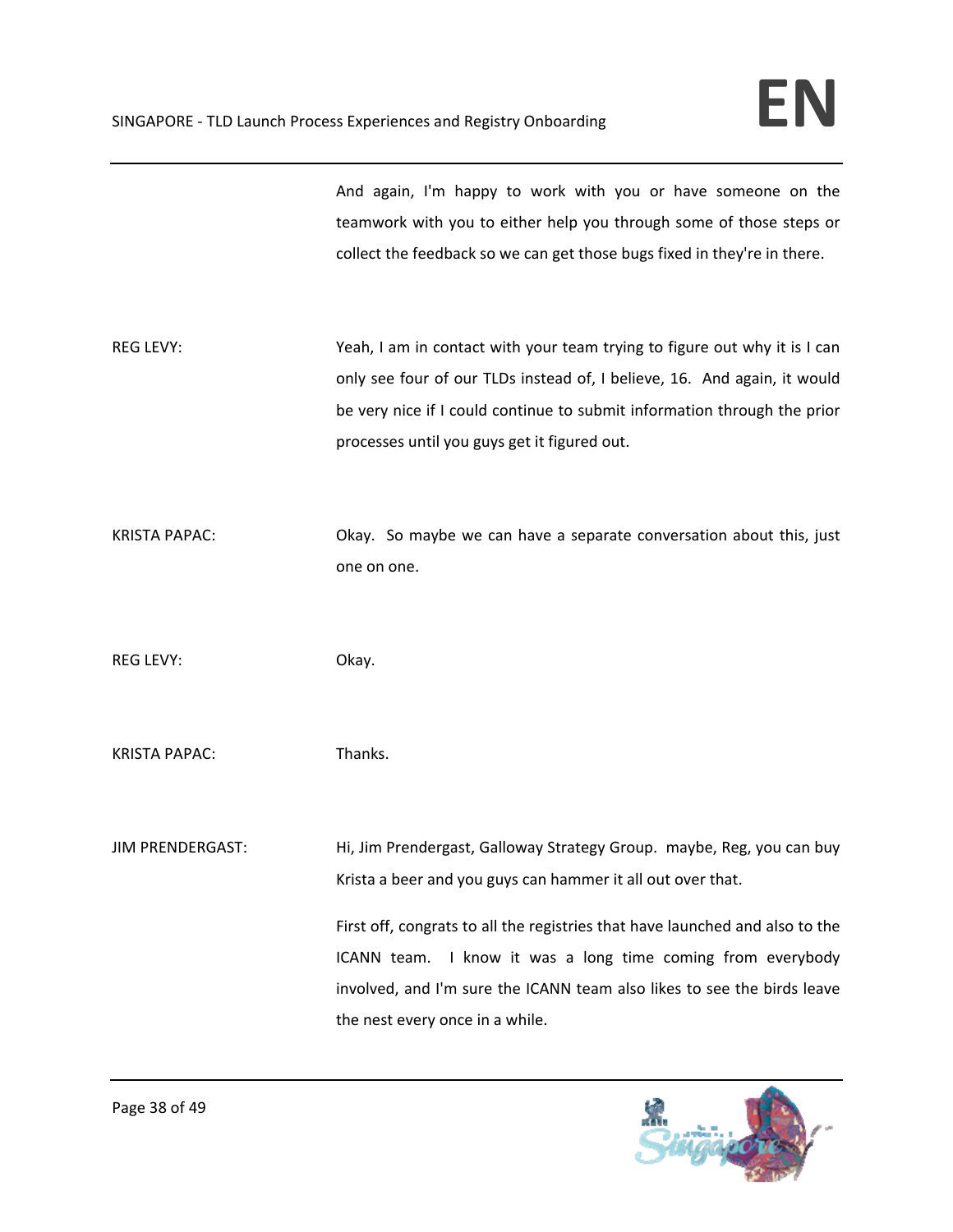So two questions, actually, for Tim. First off, how do I score a ride on the dot kiwi bobsled? And secondly, you talked about a pioneer program that you ran. Could you explain a little bit more about that? I know there's a lot of registries that are still getting ready to launch that want to run a pioneer program and are sort of struggling with the sequencing and timing and all that.

TIM JOHNSON: First question, buy me a beer and I'll tell you how.

JIM PRENDERGAST: Excellent.

TIM JOHNSON: Second question, yes, so for our -- for our pioneer program, founders program, whatever you want to call it, we split it into three categories. So we had what we called our launch community, our launch champion, and a launch partner.

> So our launch partners were our registrars or resellers who were very proactive and very eager to market dot kiwi. Our launch community were in response to a lot of demand particularly from individuals as opposed to companies. We kind of got irritated by the thought that pioneers have to be big brands. We are more interested in having pioneers for our evangelists, so it's kind of the launch community. It's a community of people of any kind who wanted to adopt dot kiwi from day one and really talk about it and really use it.

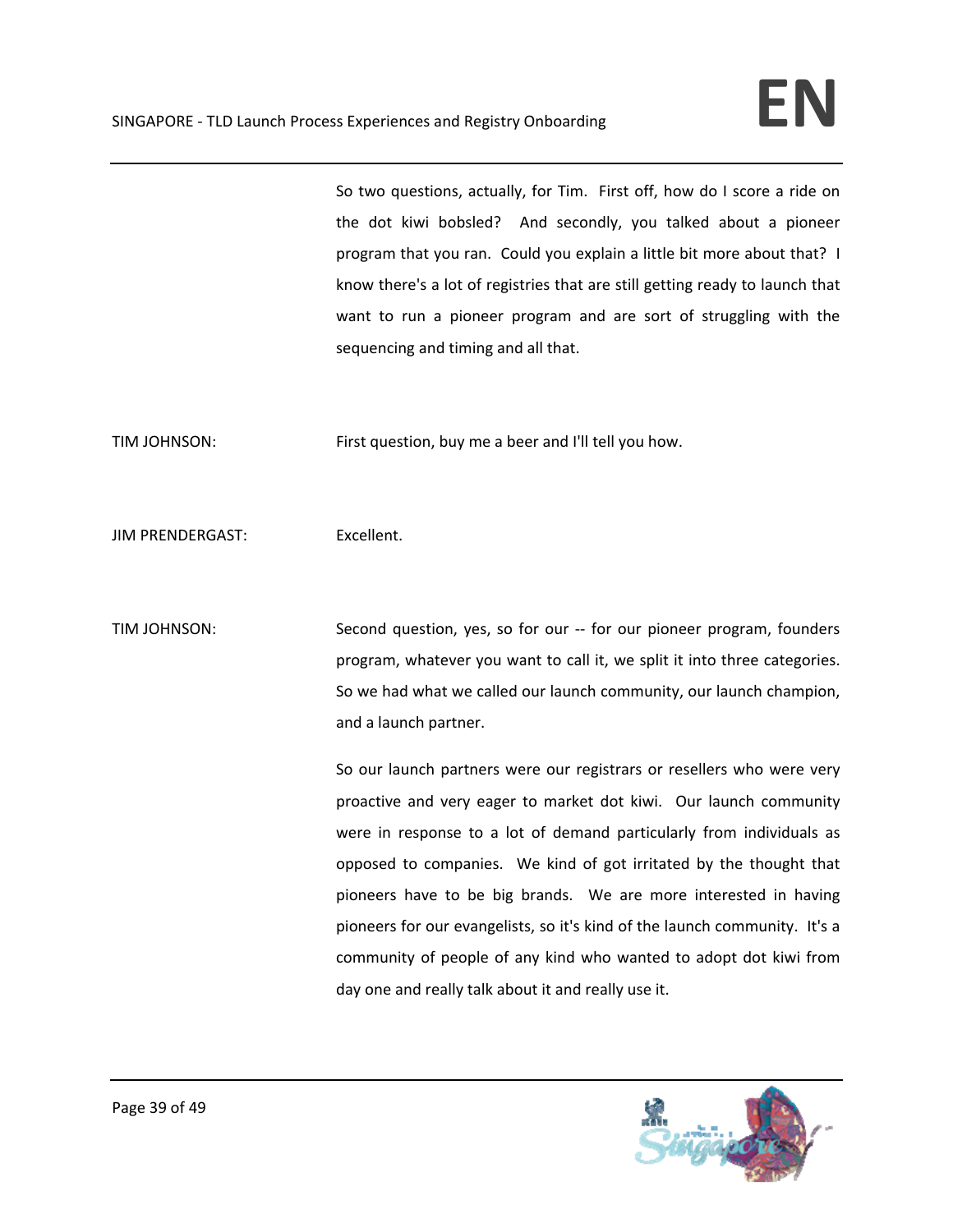Launch champions were the big brands. They were the ones who had advertising power, influencing power in the market. So we limited the launch champions to a very small amount. I think it was roughly 30. Launch community was more like 300. And launch partners was no limit. That was just -- because there's not that many resellers or registrars in New Zealand. So that's kind of how we kind of cut it up.

I think the launch community was a really big success. Yeah. Did that help?

JIM PRENDERGAST: So when did they get those names? Did they get them prior to sunrise? After sunrise? How did that whole thing work?

TIM JOHNSON: *After sunrise.* The day after sunrise, yeah.

JIM PRENDERGAST: Got it. Thanks.

VISHAL JAIN: Hi, Vishal Jain from Charleston Road Registry. I just had a question about -- it actually relates to the dot wien example, and I think there are probably some other cities ‐‐ I think some other cities who are already doing this where there is a restriction around people having to live in the city or having to have their business registered in the city, and there are other TLDs, like dot EDU is an existing example where there is some kind of restriction on how people can register. And I was just

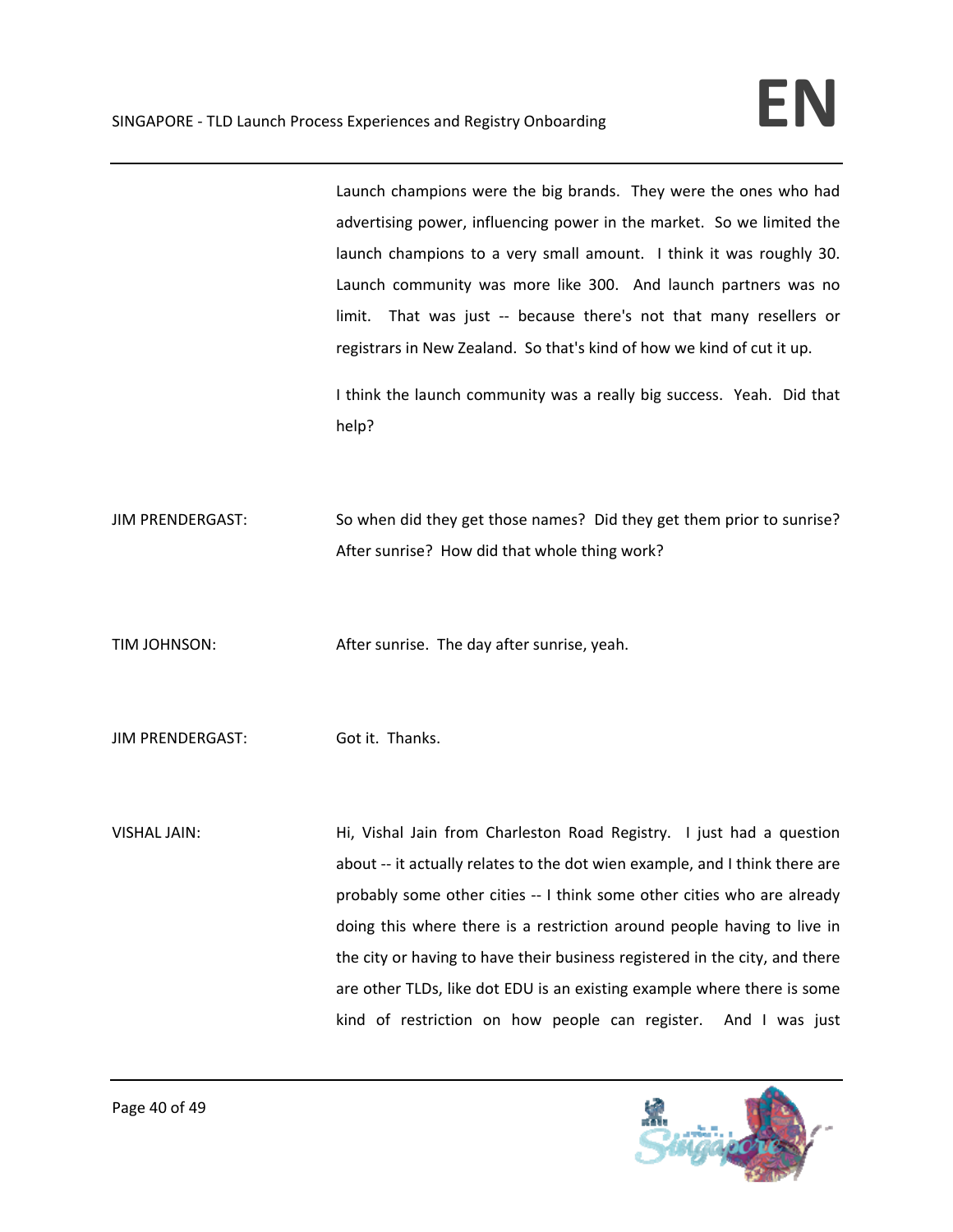wondering, there is a way that that can be done during sunrise as well; right? Or is it the case that if you have a restriction on the domain, it cannot apply during sunrise?

RONALD SCHWARZLER: We do not have any restriction different -- in different phases. You want to show your connection to the city of Vienna, it's the same whether you have a SIMD file or not, but why should one have to rent a taxi from Montreal under a dot wien domain?

> So the domain name itself explains that you have a good connection to the string itself. So we do not have a formal nexus.

VISHAL JAIN: Okay. Thanks.

CAROLYN SILBERNAGL: Hello, Carolyn Silbernagl dotHIV. Firstly, thank you to the testimonials. That was really interesting. And, secondly, a very practical question for the contact information filing.

> We're moving office in some weeks, and so the contact information, also for the priority contact, will change through that. But those fields are already fixed in the portal. What is the procedure to change that?

KRISTA PAPAC: Thank you, Carolyn. So the current procedure would be to log in and submit a case requesting that. But we will be building that functionality

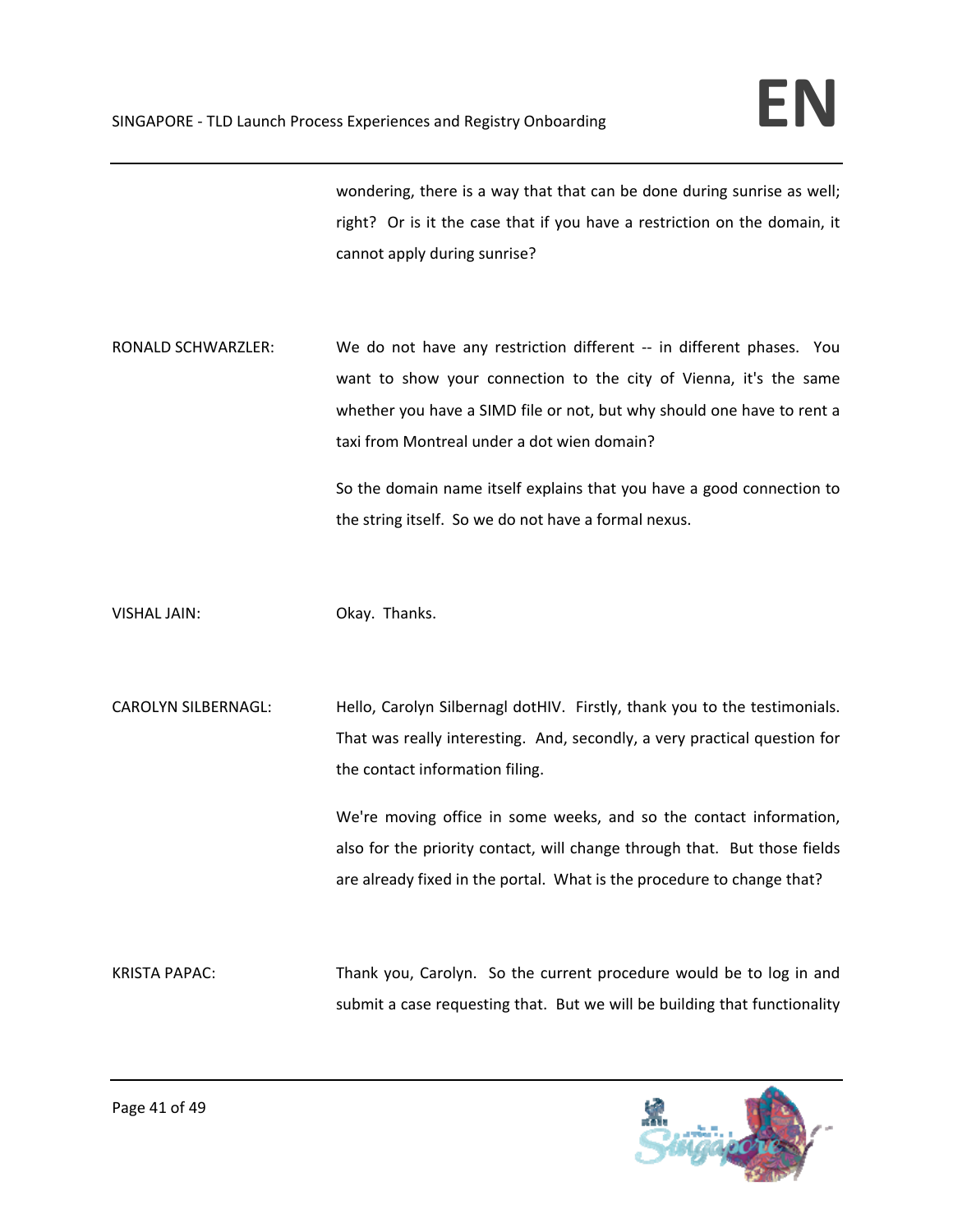in so maybe by the time you move, you'll actually be able to log in and do it yourself. But for now you use the case work item.

Thank you. Eleeza.

REMOTE PARTICIPATION: So we have some clarification on the financial question that's for the panelist. It says ICANN will require monthly reporting. Have you built a financial reporting system for all new registrations: billing, accounting, and reporting?

RONALD SCHWARZLER: We're in the second month of operation right now. So we had to submit the number of registrations, something like this, which directly comes out of the system. For sure we have an accounting system being ‐‐ being directly monitored by our ‐‐ I don't know the English word. Accountist? How do you call it?

>> Accountants.

RONALD SCHWARZLER: Accountants, which is on a regularly basis checked via the business plan. But so far I'm not aware that I have to submit these internal numbers, including my salary or something like this to ICANN.

Do I? No. I don't have to submit.

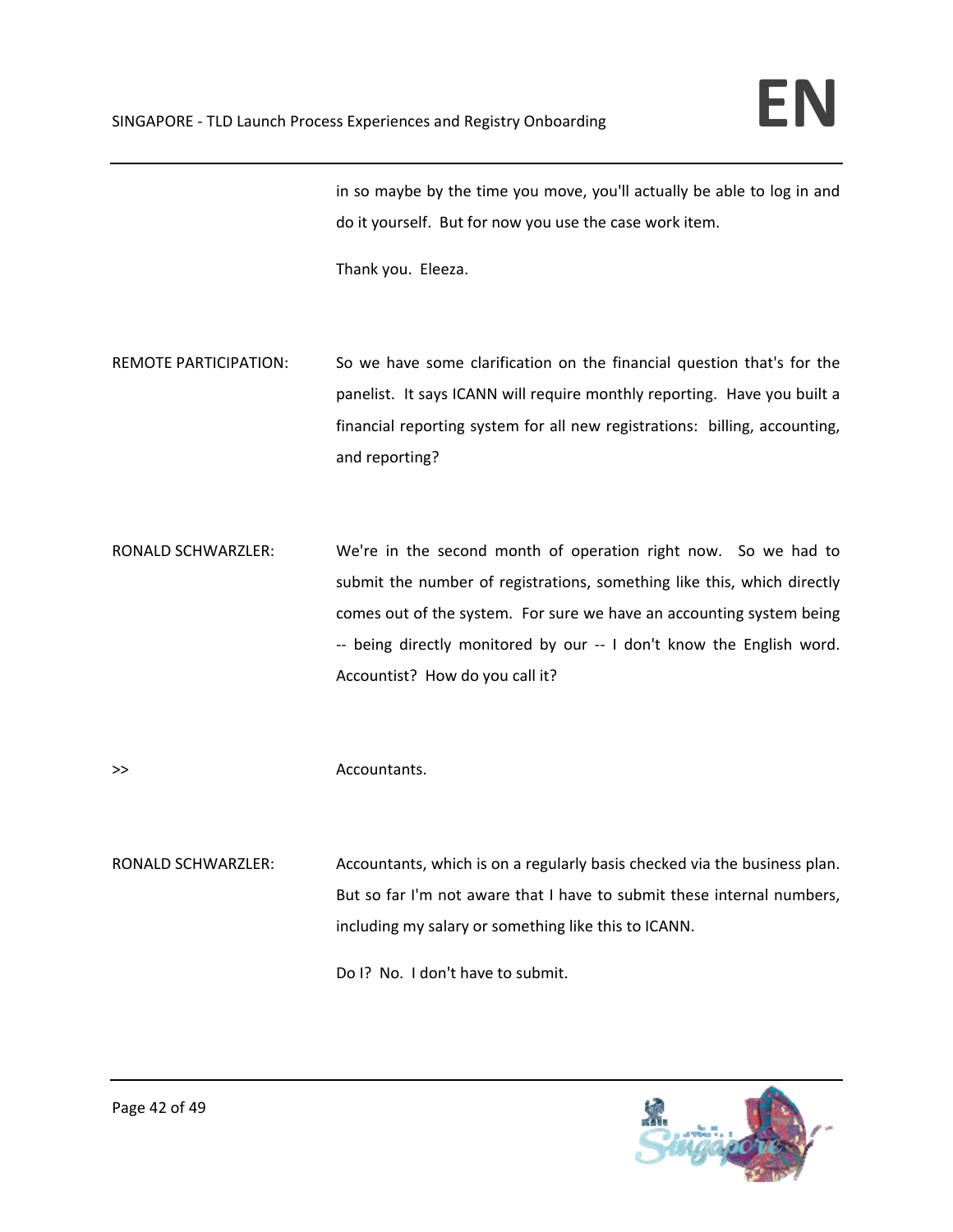JOHN MCCABE: John McCabe, dot who is who registry. My first question is for the gentleman from dot wien. And that is: Are you talking about, when you mentioned the special thing for the people living locally, they brought in so many registrations, is that title rights and name rights? Because I'm talking -- we're having IDNs at the second level including German. So I'm talking to a registry in Germany. And he said -- a registrar in Germany. And he said, if you can get title rights and name rights, that's a big opportunity. Is that where you got all of your registrations as opposed to TM ‐‐ trademark clearinghouse?

- RONALD SCHWARZLER: So we have trademark clearinghouse and then the trades that have the priority number one. And then the local prior rights include, for example, your name, the name of your business, the name of a church or cultural heritage or whatever. Or a ‐‐ the name of a business that is used within the community as a proof of use to use it within the city. Everyone knows the Vienna airport shuttle service. The company has a different name. But, if you get into this cab or into this taxi, you get a invoice telling it's the Vienna shuttle service. So this company should be able to register Vienna shuttle service. This is what we allow. For example, if you want to have your name register during our local sunrise or limited registration period, you would send your passport. Okay.
- JOHN MCCABE: Sand, for the gentleman who has dot menu, do you think being one of the first registries to launch was part of that very warm reception you got from the registrars?

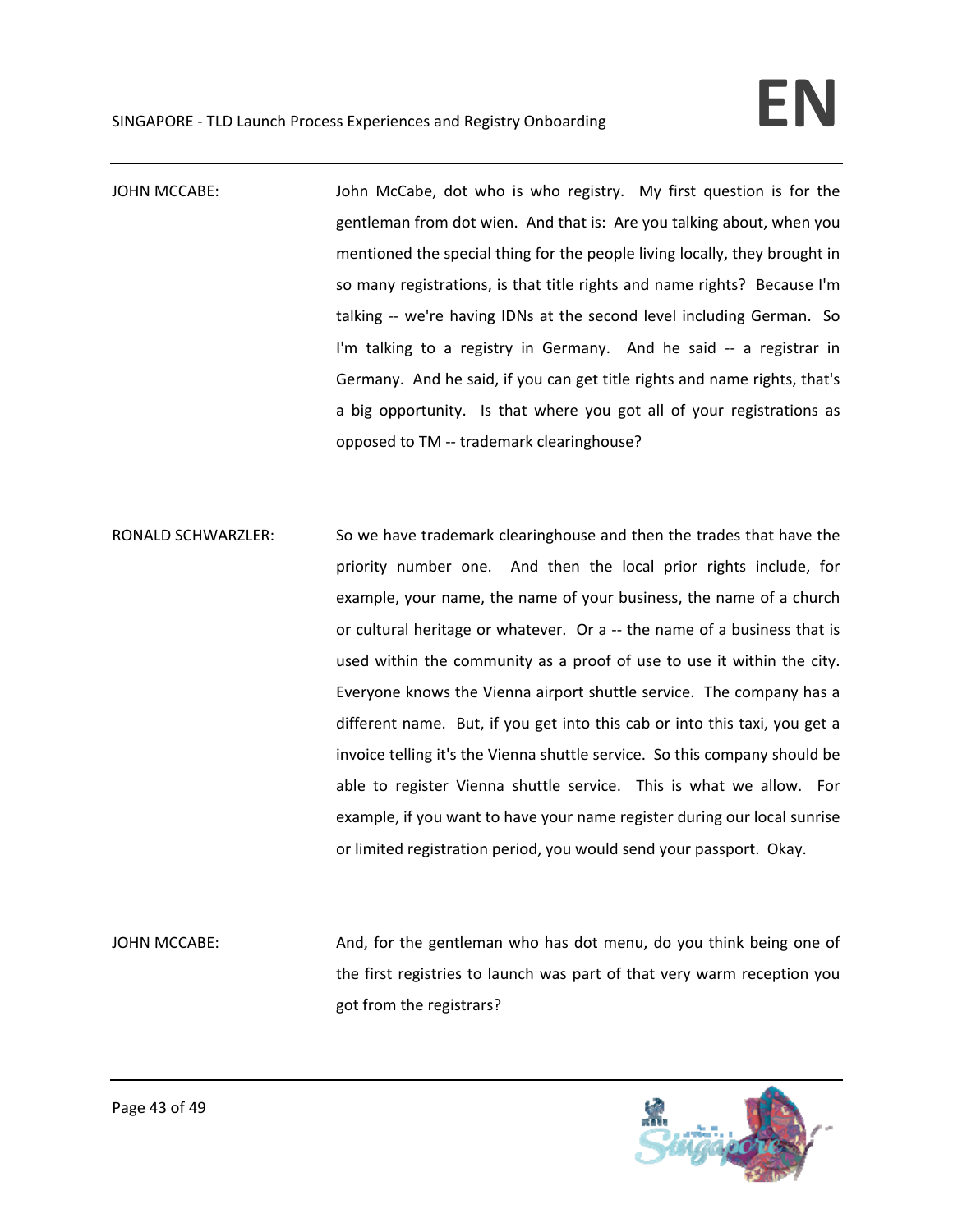TOM BRACKEY: I think that's part of it. Being first has a blessing and a curse. I think registrars were eager to have product on the shelves. And there we were, and we were available. That sounds golden.

> On the other hand, you know, the actual mechanics of working through what the launch is going to be like and working through what the policies are going to be like and working through what the contracting is going to be like every single time it hit menu. So we really had to have our dancing shoes on to be able to walk through all of the challenges that we face. So, you know, I think that was part of the warm reception; but I don't think that was all. And I'll follow up on that by saying, you know, some of the other strings that we're working with have received an equally warm reception. So it's -- and, again, it's been a surprise to me. But we've had the registrar community really give us a very warm welcome. Now, that's in terms of plugging us into the system. You know, in terms of prioritization, in terms of marketing, in terms of push, you know, that's going to be a whole different chapter. And we'll just have to see how that turns out. That being said, you know, supplying the registrar with marketing materials, having the message out there, having the value proposition out there, giving them ammunition, I think ‐‐ I think is an important part.

JOHN MCCABE: Thank you.

ADRIENNE MCADORY: Hello. Adrienne McAdory, Atgron, Incorporated, dot wed.



Page 44 of 49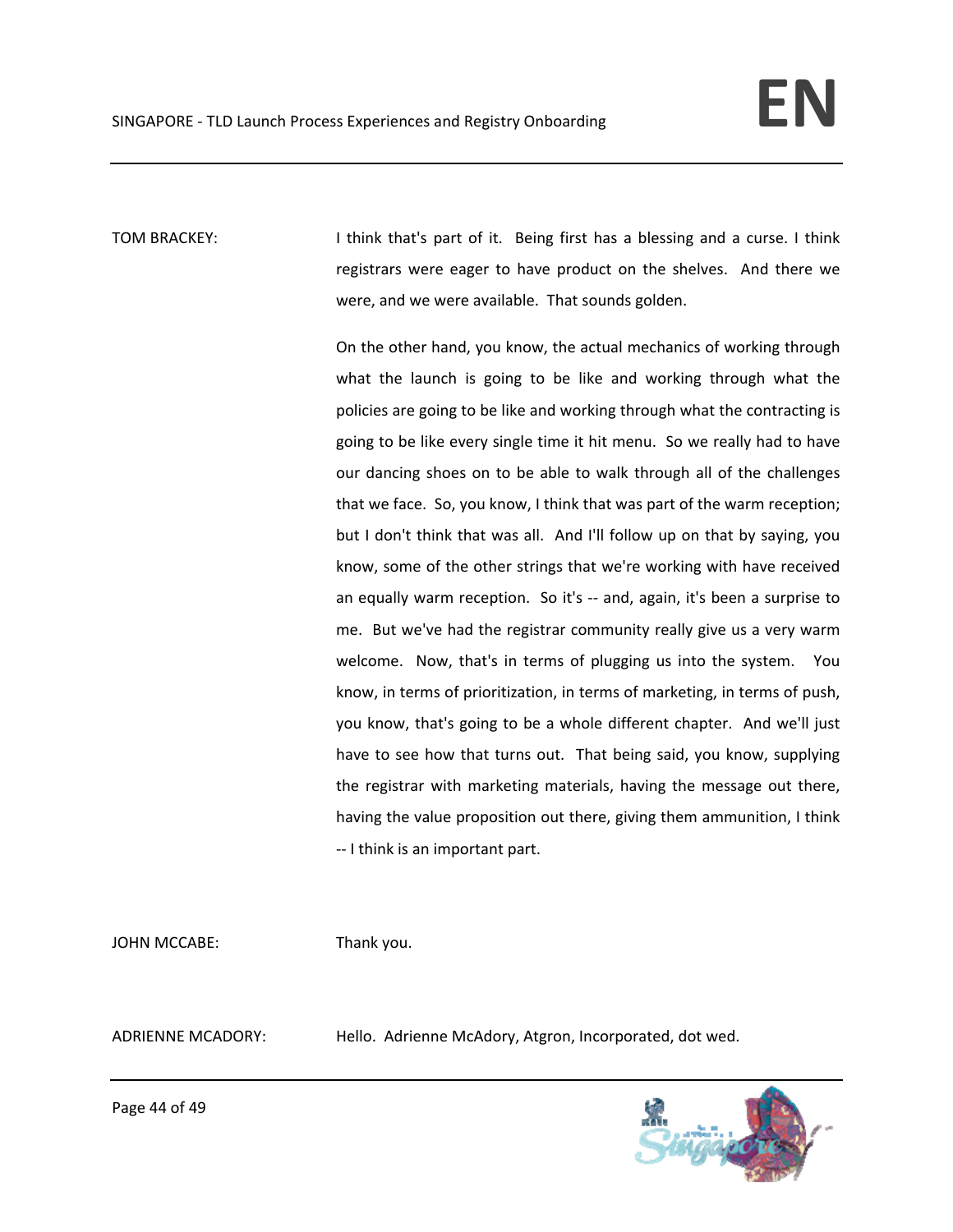I had a question and a suggestion. My question is how long after predelegation testing should you expect to receive the delegation token?

KRISTA PAPAC: Hold on. We're just going to pull up the timeline slide.

Or we'll have Russ Weinstein answer it who does the predelegation testing process.

RUSS WEINSTEIN: Hi, Russ Weinstein here.

So, as the timeline slide will show, if you've completed all the prerequisites, so, if you've completed predelegation testing, you've completed the registry on‐boarding, and your name is not one of the names that's not eligible for the alternate path to delegation, you should expect to receive contact within a week or so after you've completed predelegation testing regarding the IANA ‐‐ the delegation token.

ADRIENNE MCADORY: Okay. And my suggestion was about transparency and using ‐‐ I know I tend to use the applicant chart. There's a chart on ICANN where all the applications exist. And you can see the status of the applications. And there's a filter there. And I thought it might be nice if we could see the following milestones there as we move more ‐‐ people move away from being applicants and being registries to, you know, when the onboarding document is sent, when the trademark clearinghouse

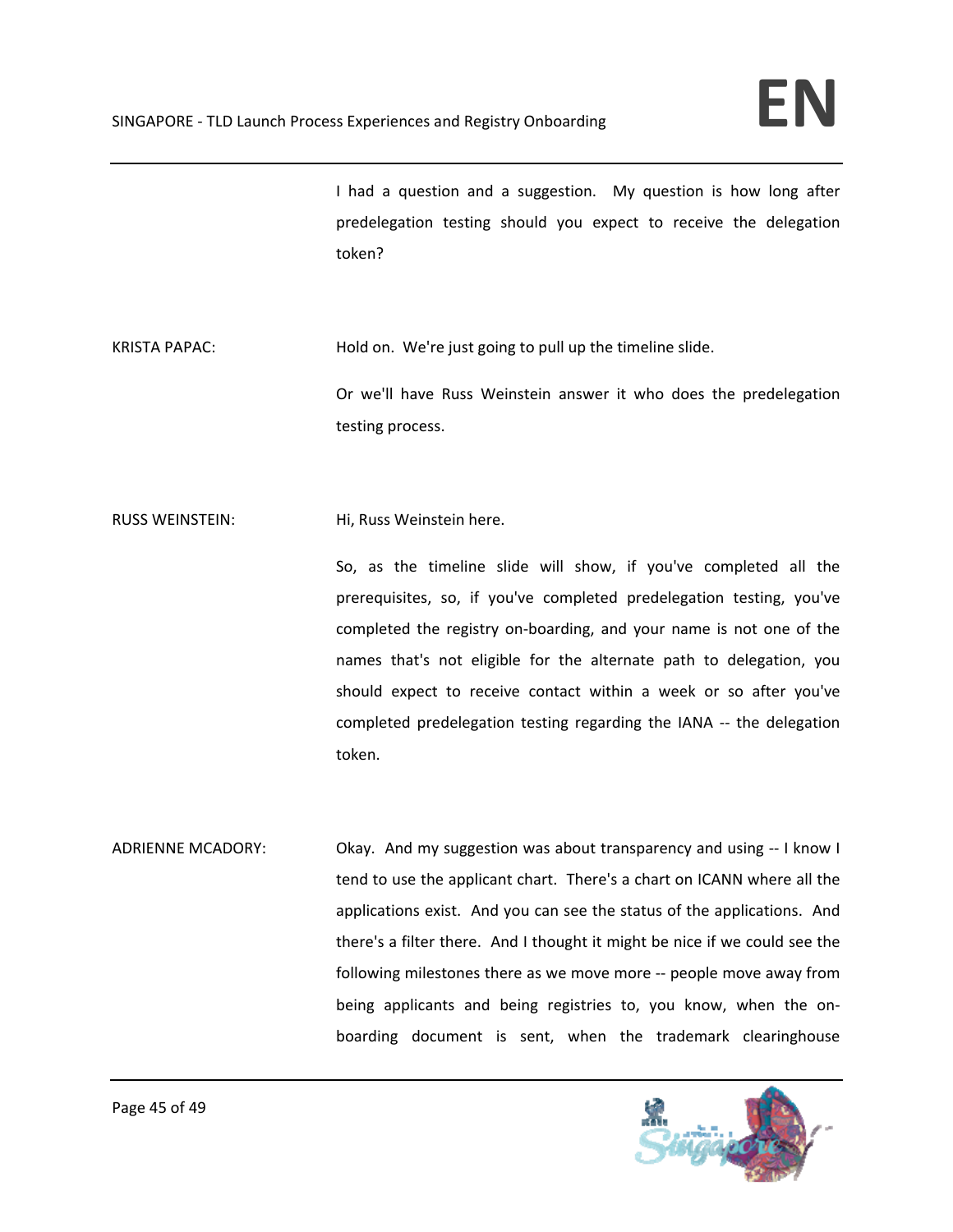database token has been sent, those dates, the predelegation test has been passed, when the IANA token has been sent, what date you were delegated, when your sunrise period will start, when your limited registration period will start, and maybe potentially when your auction dates will start. Because then everyone could just go there and they wouldn't wonder where these dates were, when this happened, all of those things. If those are available as public information, maybe we could put it on that particular chart and use it for more utility.

KRISTA PAPAC: Thanks for that. So where the applications are listed, there are -- the statuses, up until recently, just referred to the status of the application. Some of the things that you're suggesting are actually internal processes that are between the registry or almost a registry ‐‐ no, I think actually most of what you suggested would be between the registry and ICANN. So they wouldn't necessarily be something we would publicize. Because it has to do with interactions that are, again, strictly between ICANN and the registry operator.

> And then, as far as sunrise goes, we actually do have a page that's on the new gTLD microsite that shows all of the sunrise periods that have been requested, the claims periods. And then, if they have a limited registration period, that information would be represented there as well. So it's a lot of content, so it's a little bit difficult to pull that into the application statuses page. And, also, it's -- they're kind of different things. The application statuses are really to report on what phase of the program the application is in; whereas, the sunrise is really to talks

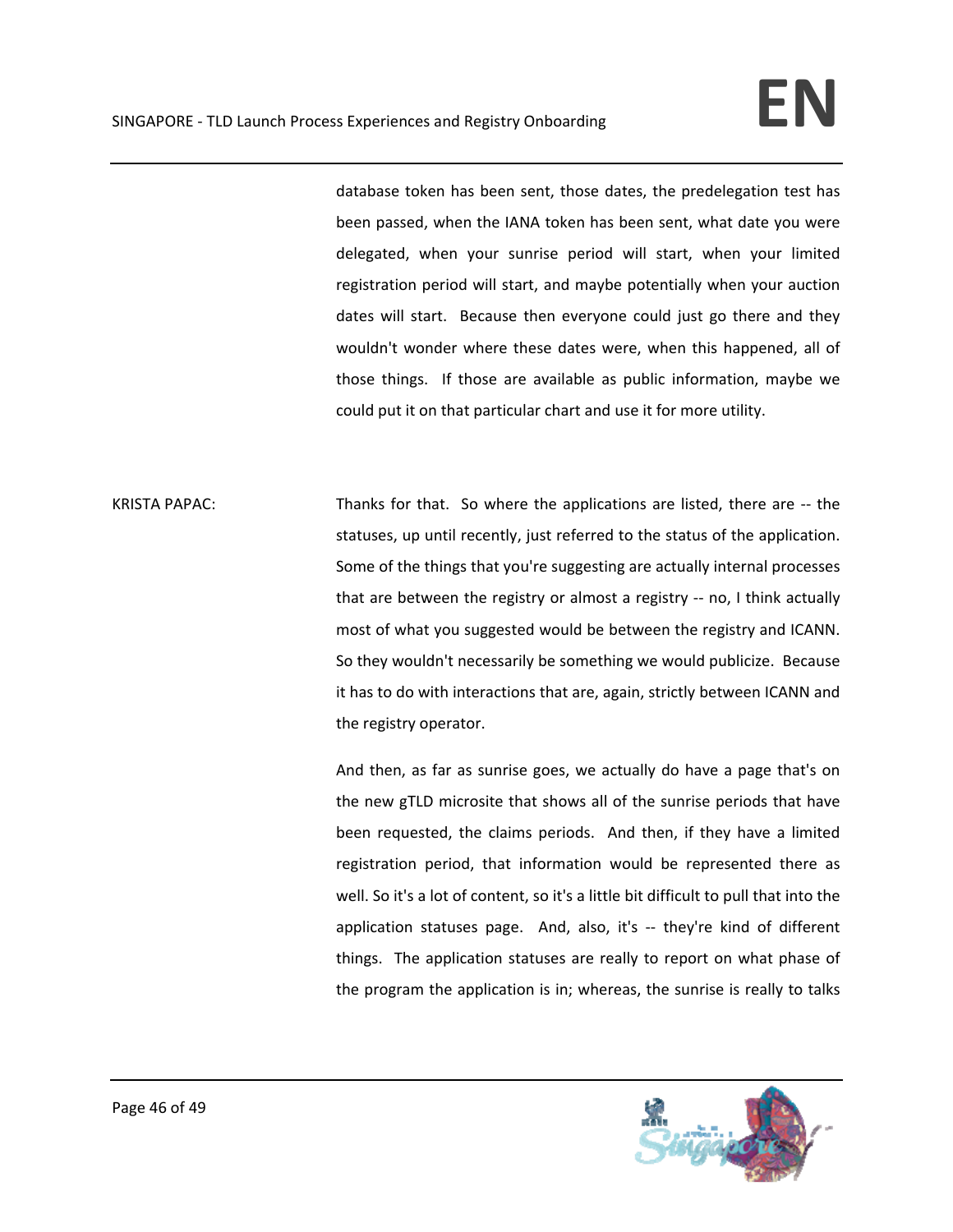about the sunrise periods, claims periods, limited registrations period for a registry operator. So I hope that helps. Thank you.

And I don't know where Eleeza went. Do we have any more questions in the queue? No. We do have one more question in the room.

LUCAS VALL: This is Lucas Vall, Brights Consulting. Hopefully, there's a comment on specification 13. And we want to basically know where in the steps will be some changes so we know sunrise likely will change. But there's not going to be any other change.

KRISTA PAPAC: So, Lucas, are you asking that, if there is a specification 13, what -which of these steps would be impacted from a sunrise perspective? Okay.

> Without having final word on specification 13, it's a little bit difficult to answer that question, because it ‐‐ really, the spec is going to influence whether something needs to be adjusted for, again, if that were to exist. And, for those registries that would have a spec 13, we need to know what that looks like before we know whether that would impact the process or not. Do we have any other questions?

> So, seeing no further questions, I just want to maybe remind you or let you know a couple more things. First of all, we have a demo booth for the Global Domains Division or GDD portal. It's over near where the registration booth is. There are hours that there are people there demoing for you. But you can also reach out to myself or Ann

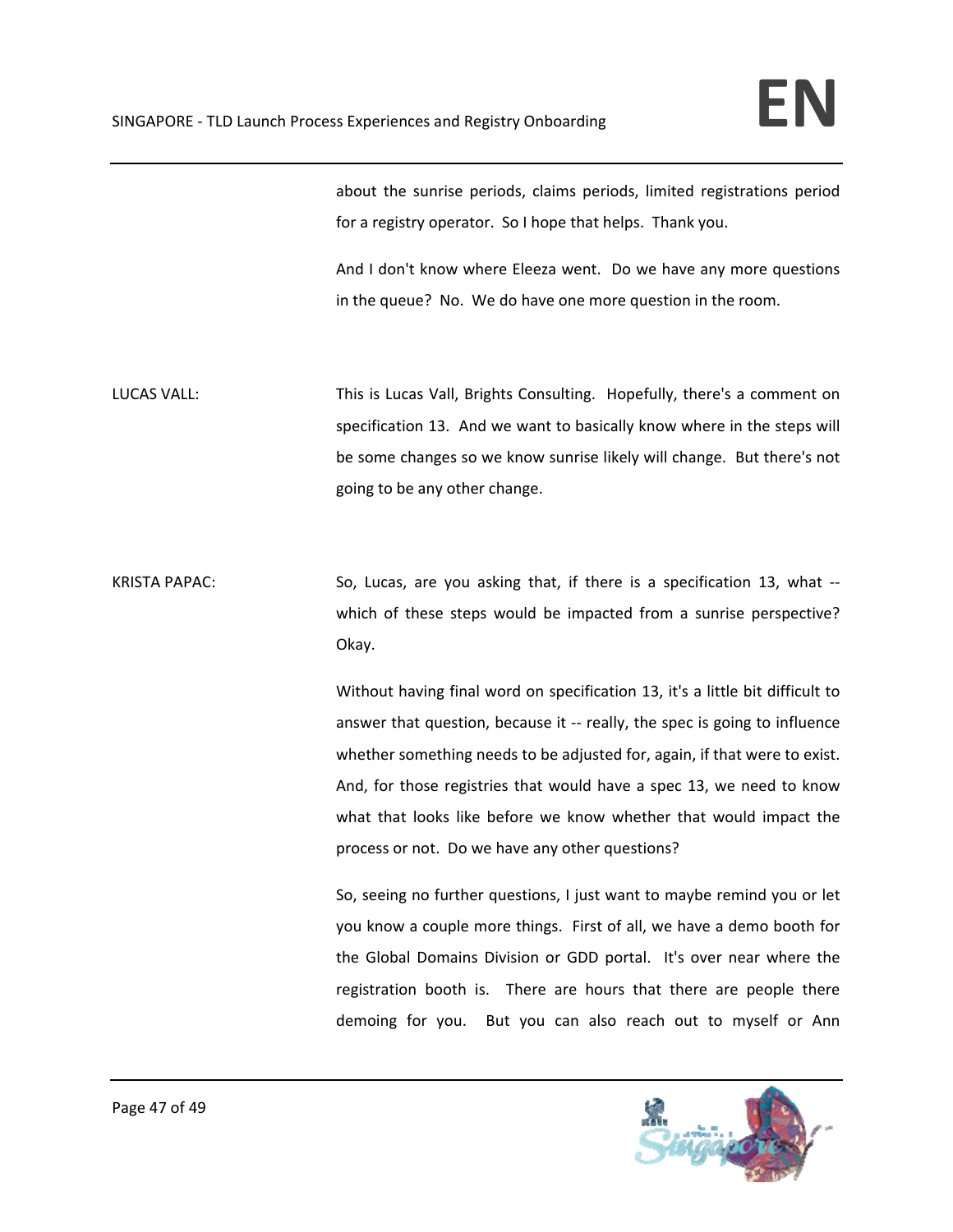Yamashita, from our team, who is sitting over here in the front row, if you would like to get a demo yourself. We can certainly schedule a time that's not in those hours to do some one‐on‐one work with you in the portal.

We are very close to finishing the first iteration of the welcome kit, which is a little bit of a guidebook that I think that Teng Yunyun was referring to, a little bit of a helpful tool for registries to get through these processes we just talked about today. The goal of the first iteration is to address everything that you saw in this presentation today but in a little bit more depth.

The next iteration of the welcome kit will actually address what we call ongoing operations. So the way that we're thinking about this is that, as I said at the beginning of this session, what does it take from the time you sign your registry agreement to get to general availability? If you think of that as, like, chapter one, that's what this presentation is about. And that's what the first iteration of the welcome kit will be about. Chapter two would be ongoing operations. So now that I've gotten to general availability, what are all the things I need to do on a regular basis, reports to ICANN and things like that. That will be the second chapter. Again, that will come out the ‐‐ the first chapter is imminent. The second chapter will come after that as quickly as we can get it. It's already being drafted, so it just has to go through its reviews and things like that.

And then, on that note, if we could go to the last slide, there's several other sessions this week related to ‐‐ can we advance the slide, please? Couple more sessions this week related to new gTLDs and the Global